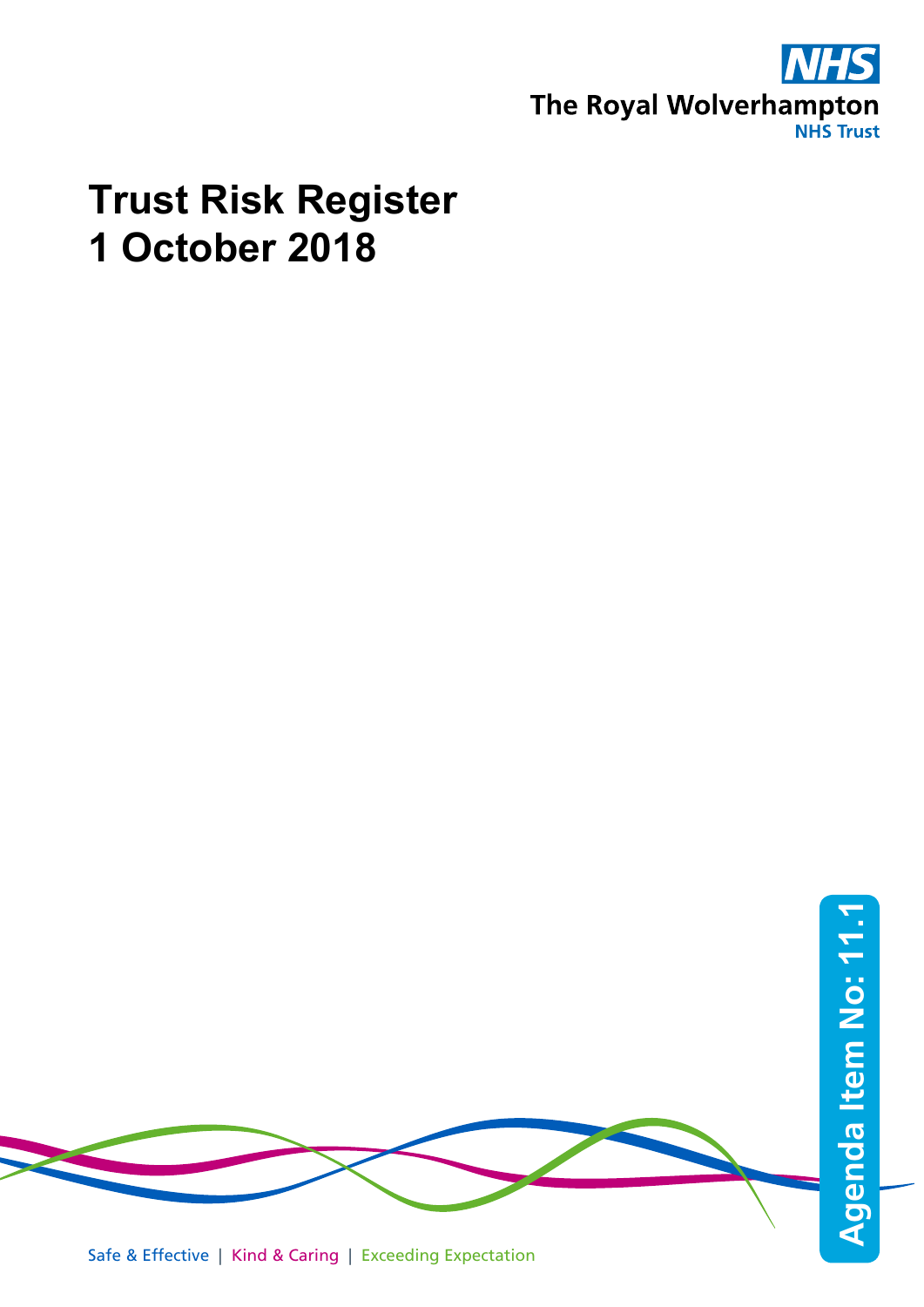## The Royal Wolverhampton NHS Trust



## **Trust Board**

| <b>Meeting Date:</b>                                   | 1 <sup>st</sup> Oct 2018                                                          |
|--------------------------------------------------------|-----------------------------------------------------------------------------------|
| Title:                                                 | <b>Trust Risk Register</b>                                                        |
| <b>Executive Summary:</b>                              | <b>Trust Risk Register Key Issues</b><br>3 new risks:                             |
|                                                        | 5012 - External/temporary pacing boxes (COO)                                      |
|                                                        | 4547 - Emergency Department with potential safeguarding<br>issues (COO)           |
|                                                        | 5097 - Implementing the new Agenda for Change pay deal<br>(CFO)                   |
|                                                        | 4 risks removed:                                                                  |
|                                                        | 4849 - CT reporting (COO)                                                         |
|                                                        | 4862 - Increase in demand for Neonatal cots at level 1, 2,<br>3. (COO)            |
|                                                        | 4962 - NNU Staffing - Neonatal Workforce (COO)                                    |
|                                                        | 4841 - Risk of CPE becoming endemic in clinical areas<br>(CNO)                    |
|                                                        | 5 red risks:                                                                      |
|                                                        | 2080 - Risk to quality of patient care: reduced manpower<br>(COO)                 |
|                                                        | 4661 - Lack of robust system for review and communication<br>of test results (MD) |
|                                                        | 4472 - Delays in Cubicle Assessment and Triage (COO).                             |
|                                                        | 4113 - Division 1 failure to achieve CIP target (COO)                             |
|                                                        | 4903 - Risk of non-compliance with Thoracic Service<br>Specification (COO)        |
| <b>Action Requested:</b>                               | To inform the Committee of updates to the Trust Risk<br>Register.                 |
| <b>Report of:</b>                                      | <b>Chief Nursing Officer</b>                                                      |
| Author:                                                | Governance IM&T Lead                                                              |
| <b>Contact Details:</b>                                | Tel: 01902 695114 Email:                                                          |
| <b>Resource</b><br>Implications:                       | None identified                                                                   |
| <b>Public or Private:</b><br>(with reasons if private) | <b>Public Session</b>                                                             |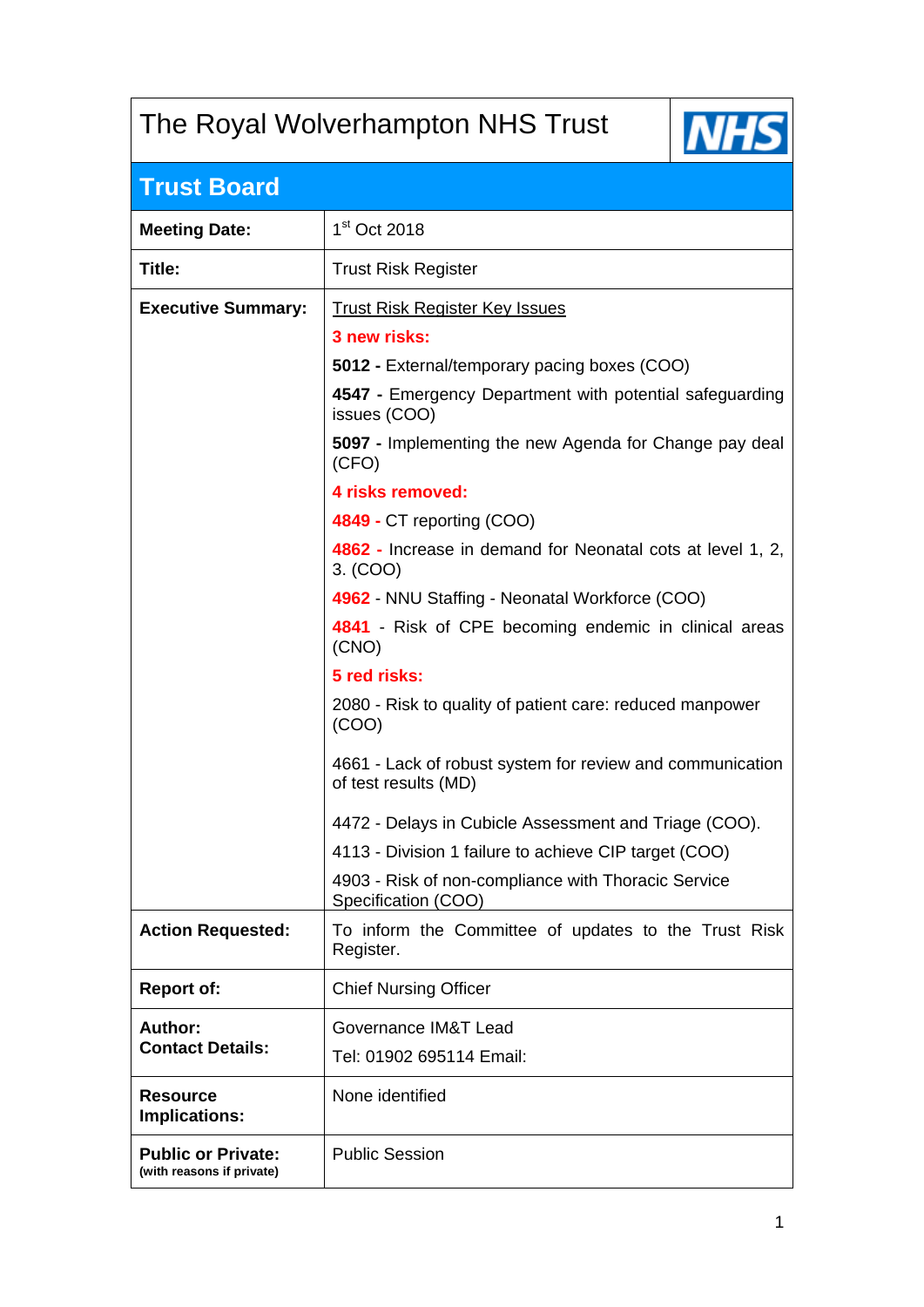| <b>References:</b><br>(eg from/to other committees)                                                                                                |                                                                           |                                                                          |                                                                                                                                                                                                                  |                   |                                                             |  |
|----------------------------------------------------------------------------------------------------------------------------------------------------|---------------------------------------------------------------------------|--------------------------------------------------------------------------|------------------------------------------------------------------------------------------------------------------------------------------------------------------------------------------------------------------|-------------------|-------------------------------------------------------------|--|
| <b>Appendices/</b><br>References/<br><b>Background Reading</b>                                                                                     |                                                                           |                                                                          |                                                                                                                                                                                                                  |                   |                                                             |  |
| <b>NHS Constitution:</b><br>(How it impacts on any<br>decision-making)                                                                             | 4<br>4<br>₩<br>4<br>₩<br>4L                                               | Service user preferences<br>Cross community working<br><b>Best Value</b> | the Core principles contained in the Constitution of:<br>Equality of treatment and access to services<br>High standards of excellence and professionalism<br>Accountability through local influence and scrutiny |                   | In determining this matter, the Board should have regard to |  |
| <b>Background Details</b>                                                                                                                          |                                                                           |                                                                          |                                                                                                                                                                                                                  |                   |                                                             |  |
| <u> Trust Risk Register – Updates (Appendix A)</u><br>Following updates the split of the Trust Risk Register is:                                   |                                                                           |                                                                          |                                                                                                                                                                                                                  |                   |                                                             |  |
|                                                                                                                                                    | Risks currently being managed (on-going)<br>Risks managed to target level |                                                                          | 32<br>0                                                                                                                                                                                                          |                   |                                                             |  |
| There are currently 32 risks contained within the Trust Register which are<br>distributed across the Trust's (5x5) categorisation matrix as below: | 1                                                                         | 2                                                                        | Consequence<br>3                                                                                                                                                                                                 | 4                 | 5                                                           |  |
| Likelihood<br>$5 -$ Almost                                                                                                                         | Low                                                                       |                                                                          |                                                                                                                                                                                                                  |                   | High                                                        |  |
| Certain<br>$4$ – Likely                                                                                                                            |                                                                           |                                                                          | 12 risks                                                                                                                                                                                                         | 1 risk<br>2 risks | 2 risks                                                     |  |
| $3 - Possible$                                                                                                                                     |                                                                           | 1 risk                                                                   | 4 risks                                                                                                                                                                                                          | 9 risks           |                                                             |  |
| 2 - Unlikely                                                                                                                                       |                                                                           | 1 risk                                                                   |                                                                                                                                                                                                                  |                   |                                                             |  |
| $1 - \text{Rare}$                                                                                                                                  |                                                                           |                                                                          |                                                                                                                                                                                                                  |                   |                                                             |  |
|                                                                                                                                                    |                                                                           |                                                                          |                                                                                                                                                                                                                  |                   |                                                             |  |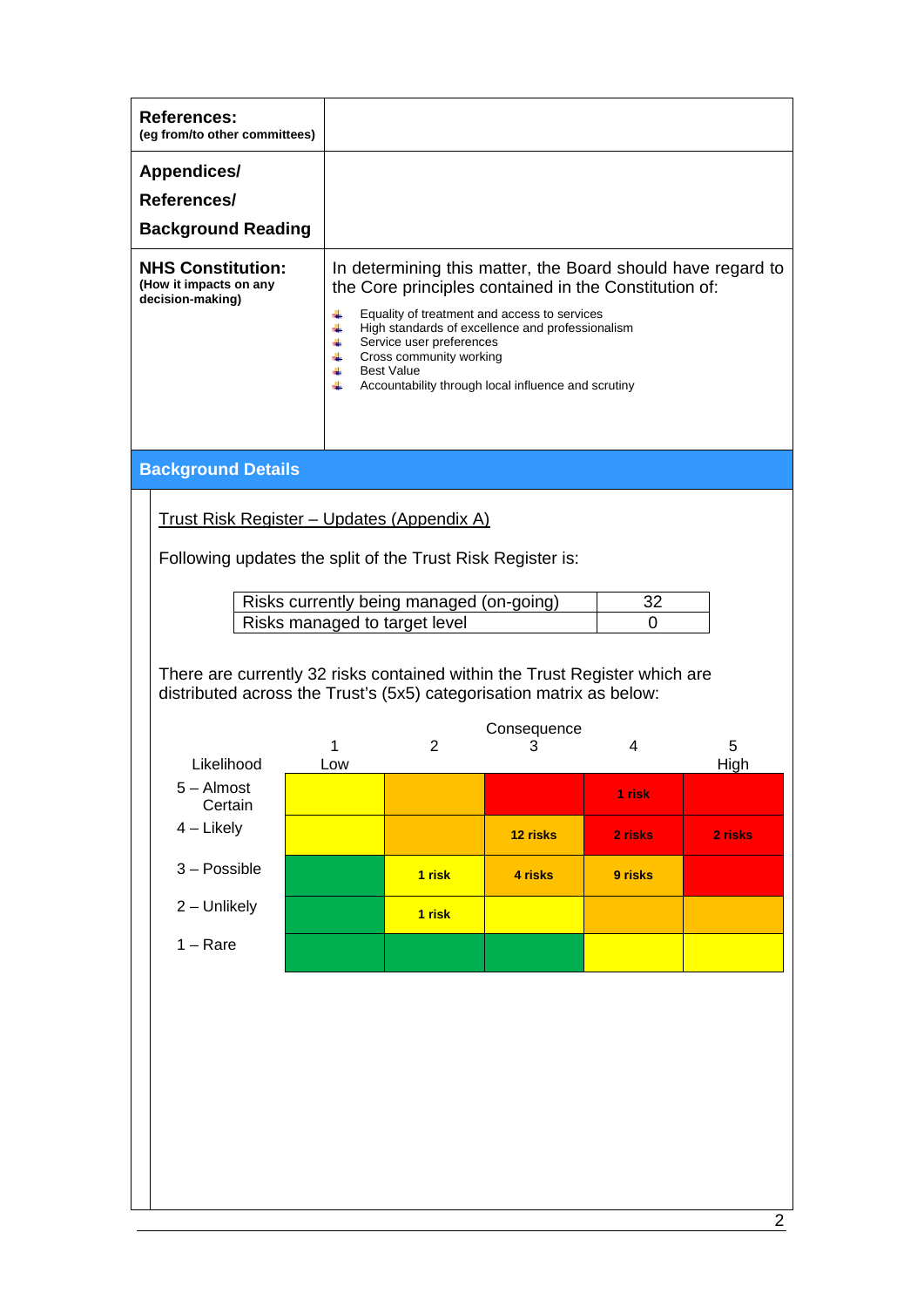Utilising the Trust's categorisation matrix (risk plot above) as a way of pragmatically prioritising the Trust's risks, the following are considered to be of high risk to the Trust:

|        | ID   | <b>Risk Title</b>                                                     | Lead |  |  |  |  |
|--------|------|-----------------------------------------------------------------------|------|--|--|--|--|
|        | 2080 | Risk to quality of patient care: reduced manpower                     | COO  |  |  |  |  |
|        | 4661 | Lack of robust system for review and communication of test<br>results |      |  |  |  |  |
| 品<br>œ | 4113 | Division 1 failure to achieve CIP target                              | COC  |  |  |  |  |
|        | 4472 | Delays in Cubicle Assessment and Triage                               | COC  |  |  |  |  |
|        | 4903 | Risk of non-compliance with Thoracic Service Specification            | COC  |  |  |  |  |

The following illustrates how risks on the TRR are mapped against the strategic objectives:

| <b>Strategic Objective</b>                                                                       |    |    | TRR |  |
|--------------------------------------------------------------------------------------------------|----|----|-----|--|
|                                                                                                  | R. | A  | Y   |  |
| 1) Be in the top 25% for key<br>performance measures                                             |    |    |     |  |
| 2) Proactively seek opportunities to<br>develop our services                                     |    |    |     |  |
| 3) To have an effective & well<br>integrated health and care system that<br>operates efficiently |    | 4  |     |  |
| 4) Maintain financial health -<br>appropriate investment enhancement<br>to patient services      | 2  | 3  |     |  |
| 5) Attract, retain & develop our staff &<br>improve employee engagement                          |    | 2  | 1   |  |
| 6) Create a culture of compassion,<br>safety & quality                                           | 2  | 16 |     |  |

#### **Recommendation(s)**

• The Board considers the report and any changes with the Board Assurance Framework and Trust Risk Register.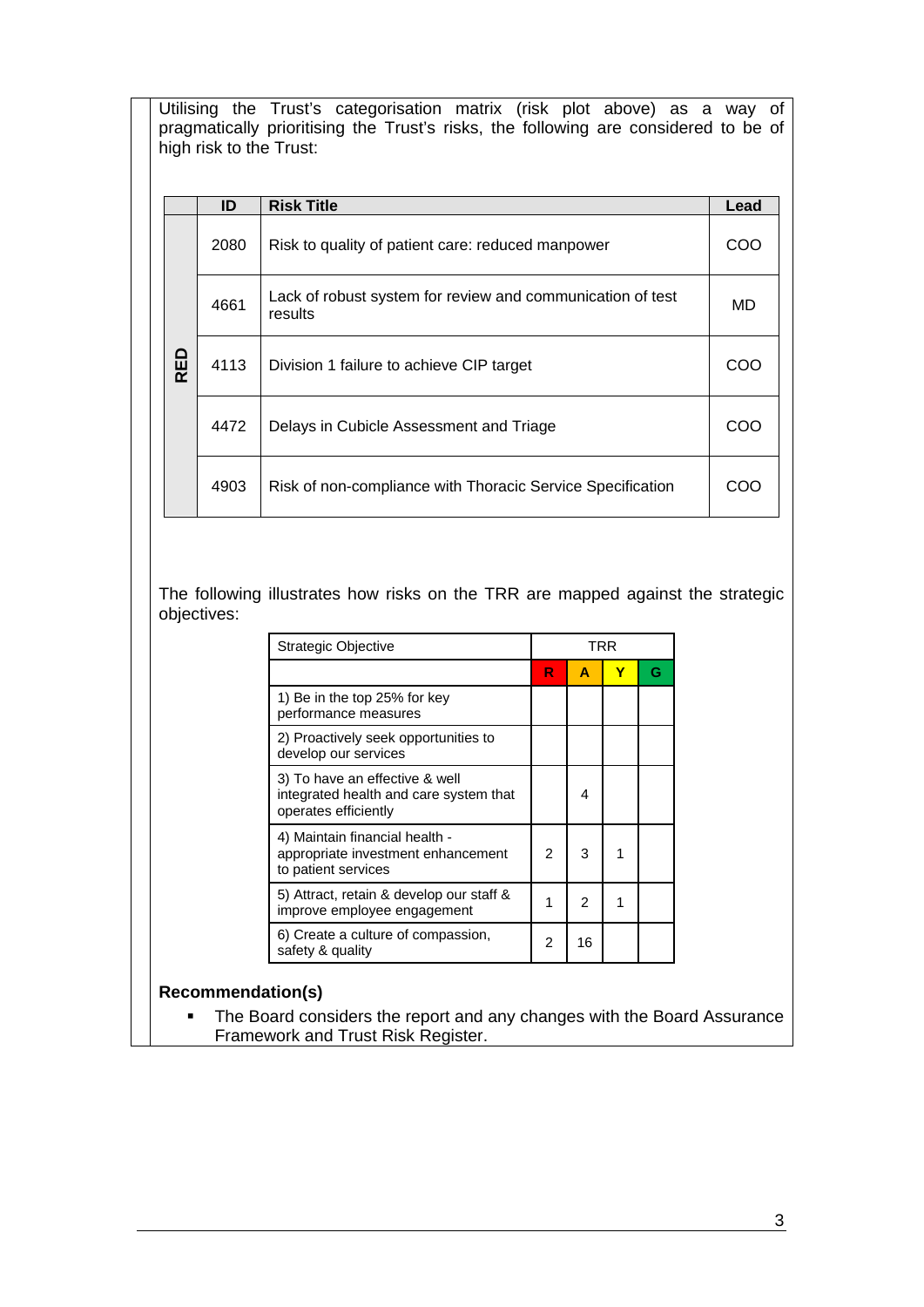| Lead<br><b>Director</b> | <b>Risk</b> | <b>Risk Title</b>                                          | <b>Field updated</b>                                          | Update made                                                                                                                                                                                                   |
|-------------------------|-------------|------------------------------------------------------------|---------------------------------------------------------------|---------------------------------------------------------------------------------------------------------------------------------------------------------------------------------------------------------------|
| Chief<br>Operating      | 4113        | Inability to achieve<br>CIP                                |                                                               |                                                                                                                                                                                                               |
| Officer                 |             |                                                            | Action Plan - New                                             | Progress to be made with LOS - drive<br>across all areas                                                                                                                                                      |
|                         | 5012        | External/temporary<br>pacing boxes                         |                                                               |                                                                                                                                                                                                               |
|                         |             |                                                            | ***New risk***                                                | If the external/temporary pacing boxes fail<br>to pace or pace incorrectly then the patient<br>may suffer a cardiac arrest resulting in<br>death if not successfully resuscitated.                            |
|                         | 4903        | Risk of non-<br>compliance with<br><b>Thoracic Service</b> |                                                               |                                                                                                                                                                                                               |
|                         |             | Specification                                              | Positive Assurance -<br><b>New</b>                            | Thoracic ANP has been recruited and in<br>post                                                                                                                                                                |
|                         |             |                                                            | Positive Assurance -<br><b>New</b>                            | Consultant Thoracic Surgeon recruited and<br>in post                                                                                                                                                          |
|                         |             |                                                            | Positive Assurance -<br><b>New</b>                            | Attendance at Worcester MDT commenced<br>in July 2018                                                                                                                                                         |
|                         |             |                                                            | Positive Assurance -<br><b>New</b>                            | Compliant with frozen sections following<br>audit                                                                                                                                                             |
|                         |             |                                                            | Gap in Assurance -<br><b>New</b>                              | Attendance at Walsall MDT remains under<br>discussion by Trust Medical Director &<br>COO                                                                                                                      |
|                         |             |                                                            | Action Plan - New                                             | Agree attendance at Walsall MDT and<br>Worcester MDT                                                                                                                                                          |
|                         | 2080        | Risk to quality of<br>patient care:<br>reduced manpower    |                                                               |                                                                                                                                                                                                               |
|                         |             |                                                            | Positive Assurance -<br><b>New</b>                            | Paper for nursing clinical fellows approved                                                                                                                                                                   |
|                         |             |                                                            | Action Plan - New                                             | Discussions with BCU and Staffs re<br>sending nurses for training                                                                                                                                             |
|                         |             |                                                            | Action Plan - New                                             | Plan for overseas recruitment for Clinical<br>Nurse Fellow posts                                                                                                                                              |
|                         | 4849        | CT reporting                                               |                                                               |                                                                                                                                                                                                               |
|                         |             |                                                            | <b>Risk moved from TRR</b><br>to Directorate Risk<br>Register | Score was 12 AMBER; now is 9 AMBER                                                                                                                                                                            |
|                         | 4962        | NNU Staffing -<br><b>Neonatal Workforce</b>                |                                                               |                                                                                                                                                                                                               |
|                         |             |                                                            | ***Risk closed***                                             | Risk amalgamated into (5082) Neonatal<br>Workforce and Activity                                                                                                                                               |
|                         | 4547        | Emergency<br>Department with                               |                                                               |                                                                                                                                                                                                               |
|                         |             | potential<br>safeguarding issues                           | ***New risk***                                                | If patients attending the Emergency<br>Department with potential safeguarding<br>issues are not identified and escalated/<br>referred in a timely manner then this may<br>result in further harm to patients. |
|                         | 4862        | Increase in demand<br>for Neonatal cots at                 |                                                               |                                                                                                                                                                                                               |
|                         |             | level 1,2 3.                                               | ***Risk closed***                                             | Risk amalgamated into (5082) Neonatal<br>Workforce and Activity                                                                                                                                               |
|                         | 4599        | Emergency<br>Services                                      |                                                               |                                                                                                                                                                                                               |

### **Appendix A: Tracking changes within Trust Risk Register (September 2018)**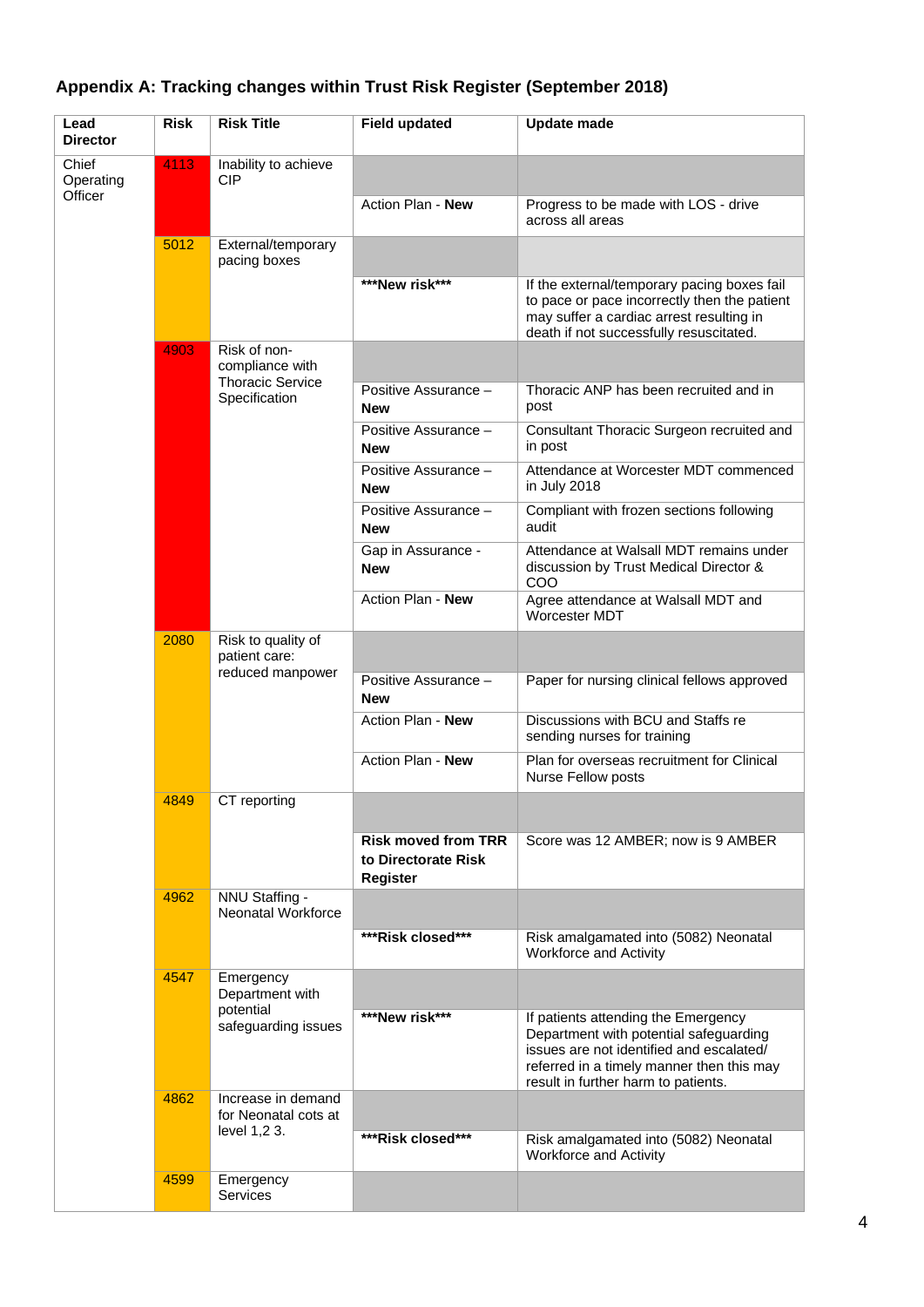|      | Governance<br>Arrangements                                    | Positive Controls-<br><b>New</b>   | Substantive consultant establishment to 5<br>paeds and 9 adults (with 2 additional<br>locums)                                             |
|------|---------------------------------------------------------------|------------------------------------|-------------------------------------------------------------------------------------------------------------------------------------------|
|      |                                                               | Positive Controls -<br><b>New</b>  | HOT reporting of radiological results in<br>place                                                                                         |
|      |                                                               | Positive Assurance -<br><b>New</b> | Significant improvement in middle grade<br>workforce                                                                                      |
|      |                                                               | Positive Assurance -<br><b>New</b> | New ED management plan agreed, will<br>include Quality Improvement Lead                                                                   |
|      |                                                               | Action Plan - New                  | Management restructure has allowed a<br>Quality & Compliance post who will be<br>responsible for Governance. Currently with<br>VCP panel. |
|      |                                                               | Action Plan - New                  | Pre governance meeting to be<br>implemented                                                                                               |
|      |                                                               | Action Plan - New                  | Review results of Discharge checklist audit<br>and Clinical lead to address areas of non-<br>compliance with medical staff                |
| 4161 | Shortage of<br><b>Qualified Nurses</b>                        |                                    |                                                                                                                                           |
|      | across the Division                                           | Gap in Assurance -<br><b>New</b>   | Most areas are working on amber levels                                                                                                    |
|      |                                                               | Gap in Assurance -<br><b>New</b>   | Further risk assessment (5031) regarding<br>ICU staffing agreed as high amber risk                                                        |
|      |                                                               | Action Plan - New                  | Recruitment Calendar agreed re: events for<br>the next year                                                                               |
|      |                                                               | Action Plan - New                  | Recruit Clinical Nurse Fellows (currently<br>out to advert)                                                                               |
| 4411 | NX08/NX09 McHale<br><b>Building - Fire</b>                    |                                    |                                                                                                                                           |
|      | Safety                                                        | Gap in Assurance -<br><b>New</b>   | Combustible materials within the Tugway<br>has been reduced however, items still<br>remain in area                                        |
| 3069 | <b>Risk of Never</b><br>Events within<br>Division 1: Risks to |                                    |                                                                                                                                           |
|      | Patient Safety and<br><b>Trust reputation</b>                 | Action Plan - New                  | Discuss Executive approved Never Event<br>Action Plan at Divisional Governance<br>Meetings                                                |
|      |                                                               | Action Plan - New                  | AfPP training is scheduled to take place in<br>October 2018 and January 2019                                                              |
| 4529 | Vacancies in<br><b>Medical Staffing</b>                       |                                    |                                                                                                                                           |
|      |                                                               | Positive Controls-<br><b>New</b>   | Trust continues to be part of West Mid's<br>Project to reduce Locum Agency use and<br>Pay                                                 |
|      |                                                               | Positive Assurance -<br><b>New</b> | Reduction in medical spend from<br>2017/2018 to 2018/2019                                                                                 |
|      |                                                               | Positive Assurance -<br><b>New</b> | Locum Expenditure decreased continually<br>in May June and July                                                                           |
| 4565 | Delivery of Agency<br>Expenditure                             |                                    |                                                                                                                                           |
|      |                                                               | Positive Controls-<br><b>New</b>   | Meeting with staff to explore existing links<br>with medical resource in Greece                                                           |
|      |                                                               | Action Plan - New                  | Possible use of Agency to cover post in<br><b>Clinical Chemistry Services</b>                                                             |
| 4472 | Delays in Cubicle<br>Assessment and<br>Triage                 |                                    |                                                                                                                                           |
|      |                                                               | Positive Controls-<br><b>New</b>   | Escalation tool developed and identifies<br>pressure points with agreed action                                                            |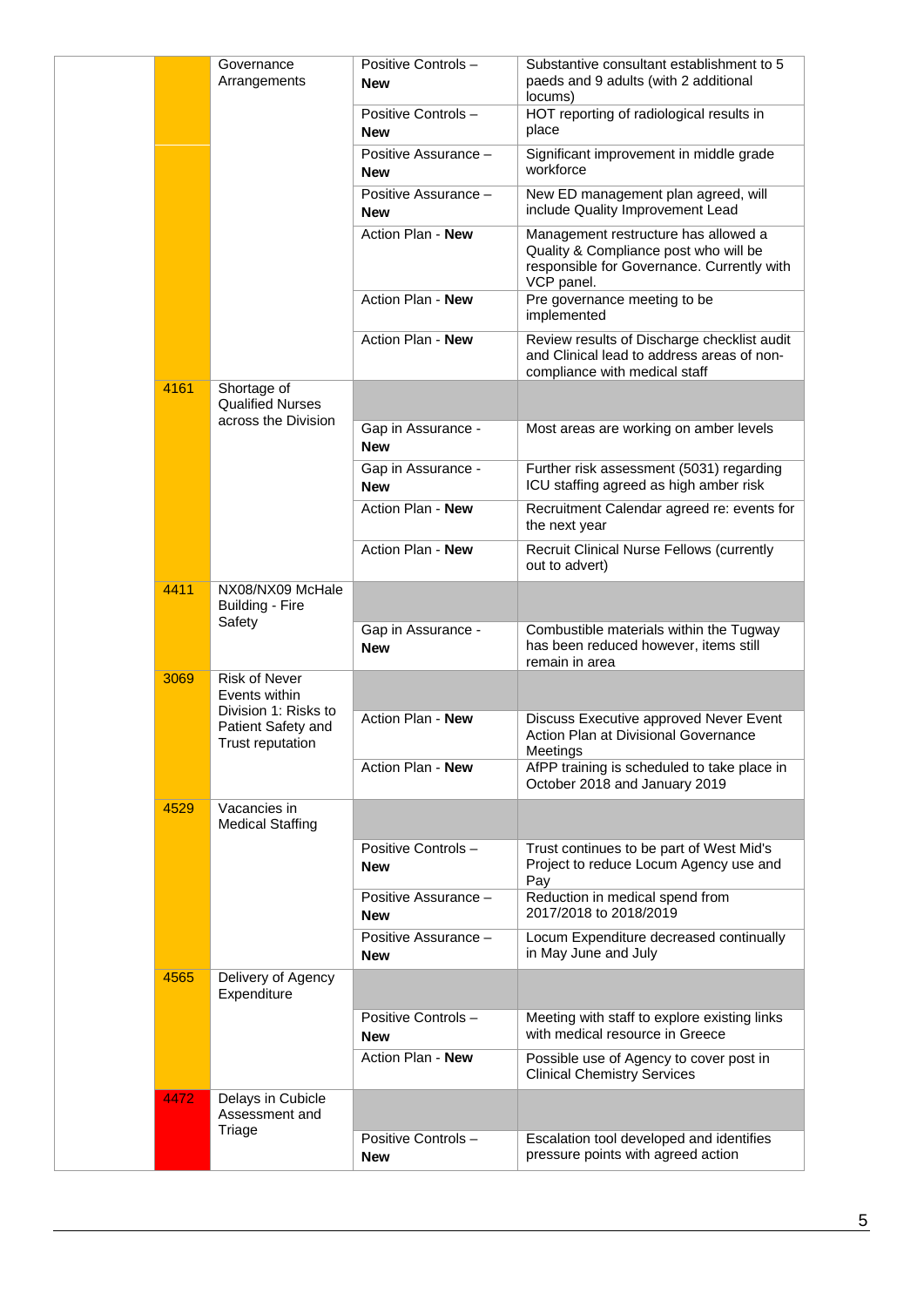|                               |      |                                                               | Positive Assurance -<br><b>New</b>                            | Reallocation of staff working well to help<br>reduce wait times during pressured times                                                                                                                                                                                                                                                                                                  |
|-------------------------------|------|---------------------------------------------------------------|---------------------------------------------------------------|-----------------------------------------------------------------------------------------------------------------------------------------------------------------------------------------------------------------------------------------------------------------------------------------------------------------------------------------------------------------------------------------|
|                               |      |                                                               | Positive Assurance -<br><b>New</b>                            | Urgent treatment doctor is making an<br>improvement to patients receiving<br>appropriate emergency treatment                                                                                                                                                                                                                                                                            |
|                               |      |                                                               | Positive Assurance -<br><b>New</b>                            | Additional triage room has helped reduce<br>triage wait times                                                                                                                                                                                                                                                                                                                           |
|                               |      |                                                               | Action Plan - New                                             | Scoping exercise by industry staff to review<br>systems to improve timeliness of reviews                                                                                                                                                                                                                                                                                                |
|                               |      |                                                               | Action Plan - New                                             | Adverts out for speciality Doctors. Awaiting<br>outcome of interviews.                                                                                                                                                                                                                                                                                                                  |
|                               |      |                                                               | Action Plan - New                                             | Escalation tool to go live on the 1st<br>September                                                                                                                                                                                                                                                                                                                                      |
| Chief<br>Nursing<br>Officer   | 3644 | Failure to make an<br>improvement in                          |                                                               |                                                                                                                                                                                                                                                                                                                                                                                         |
|                               |      | compliance gaps<br>with CQC<br>standards.                     | Positive Controls -<br><b>New</b>                             | Overall recruitment numbers have reduced<br>in month with a total of 205.64 WTE                                                                                                                                                                                                                                                                                                         |
|                               |      |                                                               | Gap in Assurance -<br><b>New</b>                              | 10 Nursing associates commenced in post                                                                                                                                                                                                                                                                                                                                                 |
|                               |      |                                                               | Action Plan - New                                             | Review baseline of Nurse sensitive<br>indicators                                                                                                                                                                                                                                                                                                                                        |
|                               |      |                                                               | Action Plan - New                                             | Develop PLACE action plan in response to<br>recent audit outcome                                                                                                                                                                                                                                                                                                                        |
|                               |      |                                                               | Action Plan - New                                             | Review of Cochrane review regarding falls<br>evidence                                                                                                                                                                                                                                                                                                                                   |
|                               |      |                                                               | Action Plan - New                                             | Refurbishment and expansion of existing<br>Discharge Lounge                                                                                                                                                                                                                                                                                                                             |
|                               |      |                                                               | Action Plan - New                                             | Implementation and roll out of NEWS 2                                                                                                                                                                                                                                                                                                                                                   |
|                               |      |                                                               | Action Plan - New                                             | Implement Safer Care Software and roll out                                                                                                                                                                                                                                                                                                                                              |
|                               | 4841 | Risk of CPE<br>becoming endemic                               |                                                               |                                                                                                                                                                                                                                                                                                                                                                                         |
|                               |      | in clinical areas                                             | <b>Risk moved from TRR</b><br>to Directorate Risk<br>Register | Score was 9 AMBER; now is 4 YELLOW                                                                                                                                                                                                                                                                                                                                                      |
|                               | 2952 | Patient developing<br>a pressure ulcer<br>due to inadequacies |                                                               |                                                                                                                                                                                                                                                                                                                                                                                         |
|                               |      | of pressure ulcer<br>prevention                               | Positive Assurance -<br><b>New</b>                            | Adult community services collating a report<br>to submit to the CCG regarding mattresses<br>delivery and fault management delays.                                                                                                                                                                                                                                                       |
|                               |      | equipment                                                     | Action Plan - New                                             | Adult community services collating trends<br>of failed deliveries and fault management<br>of mattresses to submit via contracting to<br>the CCG.                                                                                                                                                                                                                                        |
|                               | 4718 | Safeguarding Team<br>Staffing                                 |                                                               |                                                                                                                                                                                                                                                                                                                                                                                         |
|                               |      |                                                               | Action Plan - New                                             | Risk to be reviewed and deescalated                                                                                                                                                                                                                                                                                                                                                     |
| Chief<br>Financial<br>Officer | 5097 | Implementing the<br>new Agenda for<br>Change pay deal         |                                                               |                                                                                                                                                                                                                                                                                                                                                                                         |
|                               |      |                                                               | ***New risk***                                                | There is a risk that the cost of<br>implementing the new Agenda for Change<br>pay deal is not fully funded. There is a<br>further risk that any subsequent pay deal<br>for staff not on Agenda for Change is not<br>funded at all. Additionally if the agreements<br>are fully funded then there is a risk that<br>funding in arrears places a pressure on the<br>Trust's cash positon. |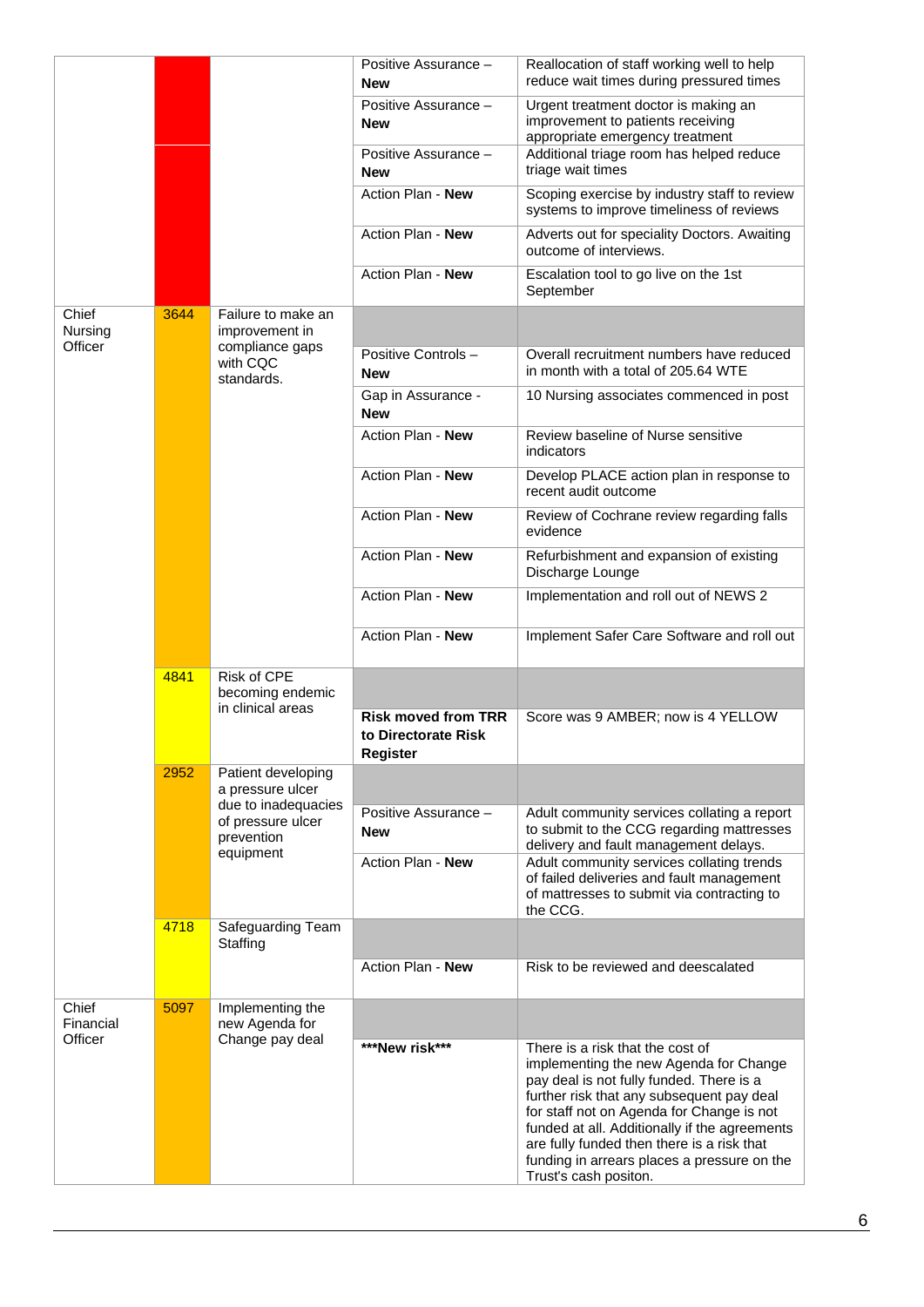|                            | 4955 | MRET/Readmission<br>s/Fines monies             |                                   |                                                                                                                                                                                                                                                                                                                |
|----------------------------|------|------------------------------------------------|-----------------------------------|----------------------------------------------------------------------------------------------------------------------------------------------------------------------------------------------------------------------------------------------------------------------------------------------------------------|
|                            |      |                                                | Action Plan - New                 | Trust is now at end of negotiations with<br>Wton CCG and expects to agree Aligned<br>Incentive Contract by the end of July.                                                                                                                                                                                    |
| Medical<br><b>Director</b> | 4734 | <b>Elevated Mortality</b><br><b>Statistics</b> |                                   |                                                                                                                                                                                                                                                                                                                |
|                            |      |                                                | Positive Controls -<br><b>New</b> | The early introduction of the Medical<br>Examiner Role has been pursued. The ME<br>and SJR roles have been developed. ME at<br>advert. This new process will improve the<br>timeliness of review and investigation and<br>therefore access to learning. OP87 will be<br>reviewed in line with these new roles. |
|                            |      |                                                | Action Plan - New                 | Develop a Bereavement centre with<br>colocoted ME/Coroner registrar / admin/<br>family services/mortuary o improve quality<br>of service for families and support<br>timeliness of investigations and learning<br>from deaths.                                                                                 |
|                            |      |                                                | Action Plan - New                 | Mortality risk to be escalated to BAF with<br>consideration for removal from TRR at Sep<br>QGAC. Decision made at QGAC to remove<br>from TRR and to be managed onto BAF.                                                                                                                                       |
|                            |      |                                                | Action Plan - New                 | Embed IT database to integrate across<br>systems                                                                                                                                                                                                                                                               |
|                            | 5045 | Sepsis                                         |                                   |                                                                                                                                                                                                                                                                                                                |
|                            |      |                                                | Action Plan - New                 | Business case (for sepsis team) to be<br>reviewed at ED's meeting 19th Sep                                                                                                                                                                                                                                     |
|                            |      |                                                | Action Plan - New                 | Testing and roll out of electronic NEWs<br>solution                                                                                                                                                                                                                                                            |
|                            | 4661 | Lack of robust<br>system for review            |                                   |                                                                                                                                                                                                                                                                                                                |
|                            |      | and communication<br>of test results           | Action Plan - New                 | ICE audits to commence with a starting<br>period of June 18 onward, 1st report to be<br>obtained for Oct update                                                                                                                                                                                                |
|                            |      |                                                | Action Plan - New                 | Instruction on the electronic filing of OPD<br>results to be communicated as this would<br>enable an audit from the ICE system                                                                                                                                                                                 |
|                            |      |                                                | Action Plan - New                 | Local SOPs for results reporting required<br>from all areas                                                                                                                                                                                                                                                    |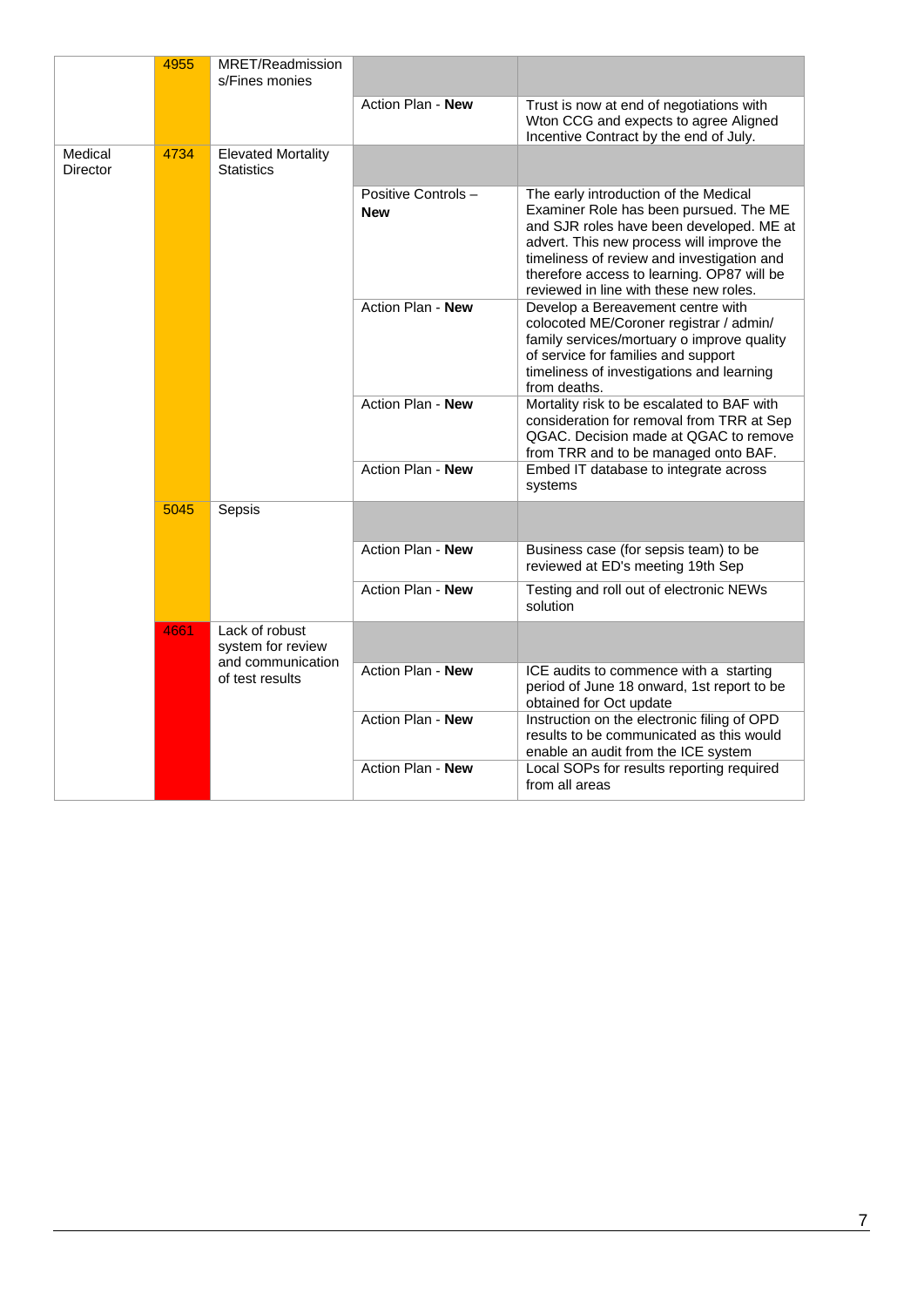#### **The Royal Wolverhampton NHS Trust**

Trust Risk Register

September-2018

| 5 | 10 | G   | 20  |    |
|---|----|-----|-----|----|
|   | 8  | 12. | 16. | 20 |
|   | ิล | ۹   | 12. | ◆  |
|   |    | 6   | R   |    |
|   |    |     |     | 5  |

| <b>Director</b>                       | <b>Cross</b><br>Ref                                                                             | What is the Risk?                                                                                                                                                   | Level of<br><b>Risk</b>                                                                                                       | <b>How are we managing</b><br>the risk?                                                                                                           | <b>Evidence that it is</b><br>working.                                                                                | Any Evidence that it is<br>not working.                                                                                         | What else can we do?                                                                                                                                                          |        | <b>Risk</b><br>after<br>actions          | <b>Date Last</b><br><b>Reviewed</b> | <b>TB</b><br><b>Accept</b><br>Risk? |  |
|---------------------------------------|-------------------------------------------------------------------------------------------------|---------------------------------------------------------------------------------------------------------------------------------------------------------------------|-------------------------------------------------------------------------------------------------------------------------------|---------------------------------------------------------------------------------------------------------------------------------------------------|-----------------------------------------------------------------------------------------------------------------------|---------------------------------------------------------------------------------------------------------------------------------|-------------------------------------------------------------------------------------------------------------------------------------------------------------------------------|--------|------------------------------------------|-------------------------------------|-------------------------------------|--|
| <b>Risk Lead</b>                      | ID.                                                                                             | <b>Principal Risk</b>                                                                                                                                               |                                                                                                                               | <b>Controls</b>                                                                                                                                   | <b>Positive Assurances</b>                                                                                            | <b>Gaps in Assurance/Control</b>                                                                                                | <b>Action Plan that addresses Gaps in</b><br>Control                                                                                                                          |        | <b>Residual</b><br><b>Risk Level</b>     |                                     |                                     |  |
| <b>Risks Currently Being Managed</b>  |                                                                                                 |                                                                                                                                                                     |                                                                                                                               |                                                                                                                                                   |                                                                                                                       |                                                                                                                                 |                                                                                                                                                                               |        |                                          |                                     |                                     |  |
| <b>Trust Objective:</b>               |                                                                                                 | To have an effective & well integrated health and care system th                                                                                                    |                                                                                                                               |                                                                                                                                                   |                                                                                                                       |                                                                                                                                 |                                                                                                                                                                               |        |                                          |                                     |                                     |  |
| Chief<br>2719<br>Operating<br>Officer |                                                                                                 | Lack of real time bed<br>management and<br>retrospective admissions on<br>PAS can have a significant<br>impact on electronic testing<br>and potentially e-discharge |                                                                                                                               | $3 \times 3 = 9$ 1) Monitoring of PAS<br>AMBER update / use (monthly)<br>(Nov 14)<br>3) Implementation of<br>safehands bed<br>management (Apr 15) | 1) All requests for beds<br>via patient flow team<br>(July 15)<br>1) real time bed<br>management improving<br>mon-fri | 1) Patients still entered<br>retrospectively on PAS,<br>especially after<br>weekends.<br>1) System bugs in<br>safehands causing | 1) Communication plan to<br>remind staff to ensure timely<br>and appropriate admission<br>onto PAS and other Trust<br>Clinical systems<br><b>Business Case for additional</b> | May-18 | Feb-18 $2 \times 3 = 6$<br><b>YELLOW</b> | <b>Jul-18</b>                       | Yes                                 |  |
|                                       | systems leading to a<br>potential impact on patient<br>care/safety.<br>Date of origin: 23/05/11 |                                                                                                                                                                     | 4) Additional support<br>from Teletracking to<br>optimise use of real time<br>system - (Jan 16)                               | 5) Improvement in<br>dashboard metrics<br>3) Use of Safehands, real<br>time bed management                                                        | delays to bed allocation -<br>closed                                                                                  | Ward Clerks.                                                                                                                    |                                                                                                                                                                               |        |                                          |                                     |                                     |  |
|                                       |                                                                                                 | Date of escalation $=$<br>24/05/11                                                                                                                                  | 5) Establishment of task<br>and finish groups to<br>manage and improve.<br>Compliance to real time<br>bed allocation (Aug 16) | system from September<br>16 (paperless).                                                                                                          |                                                                                                                       |                                                                                                                                 |                                                                                                                                                                               |        |                                          |                                     |                                     |  |
|                                       |                                                                                                 |                                                                                                                                                                     |                                                                                                                               | 2) Ward clerk review<br>completed. Pilot for<br>weekend working<br>commences Feb 18.                                                              |                                                                                                                       |                                                                                                                                 |                                                                                                                                                                               |        |                                          |                                     |                                     |  |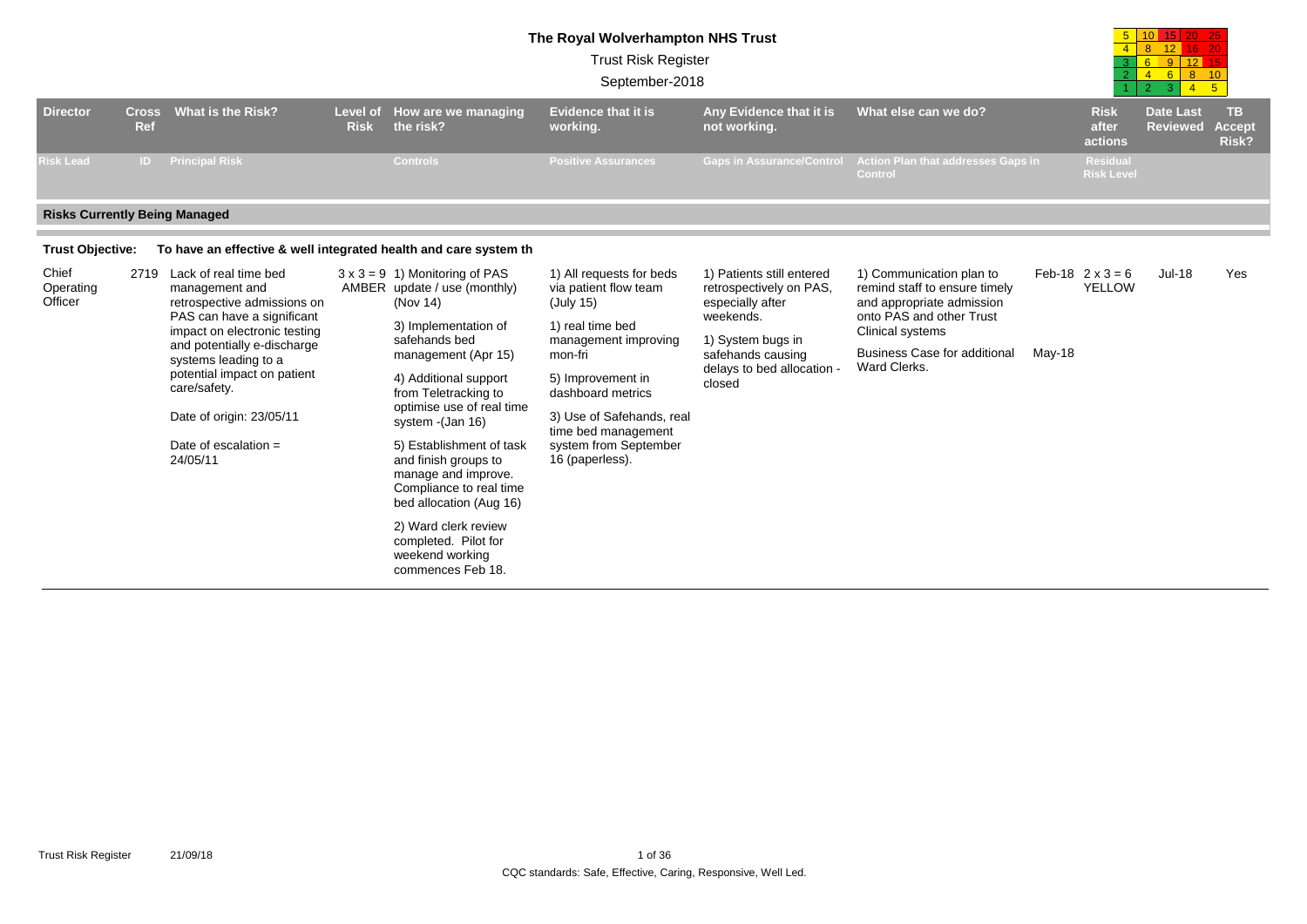| <b>Director</b>               | <b>Cross</b><br><b>Ref</b> | What is the Risk?                                                                                                                                                                                                                                                                                                                                                                                                                                                                                                                             | <b>Risk</b>                   | Level of How are we managing<br>the risk?                                                                                                                                                           | <b>Evidence that it is</b><br>working.                                                                                                                                | Any Evidence that it is<br>not working.                                                                                                         | What else can we do?                                                                                                                                                                                                                                                                                                                                                                                                                                                                              |                  | <b>Risk</b><br>after<br>actions          | <b>Date Last</b><br><b>Reviewed</b> | TB.<br><b>Accept</b><br>Risk? |
|-------------------------------|----------------------------|-----------------------------------------------------------------------------------------------------------------------------------------------------------------------------------------------------------------------------------------------------------------------------------------------------------------------------------------------------------------------------------------------------------------------------------------------------------------------------------------------------------------------------------------------|-------------------------------|-----------------------------------------------------------------------------------------------------------------------------------------------------------------------------------------------------|-----------------------------------------------------------------------------------------------------------------------------------------------------------------------|-------------------------------------------------------------------------------------------------------------------------------------------------|---------------------------------------------------------------------------------------------------------------------------------------------------------------------------------------------------------------------------------------------------------------------------------------------------------------------------------------------------------------------------------------------------------------------------------------------------------------------------------------------------|------------------|------------------------------------------|-------------------------------------|-------------------------------|
| Chief<br>Operating<br>Officer | 4596                       | If a patient with acute<br>cholecystitis does not have<br>cholecystectomy within 1<br>week (as recommended by<br>NICE QS104) and a patient<br>with acute gallstone<br>pancreatitis is does not<br>have cholecystectomy<br>within 2 weeks (as<br>recommended by NCEPOD<br>in Treat the Cause) the<br>patient is at increased risk<br>of recurrent admissions with<br>complications of gallstones,<br>potentially serious morbidity<br>and an increased risk of<br>mortality.<br>Date of origin: 09/08/16<br>Date of escalation $=$<br>06/02/17 | $4 \times 3 =$<br>12<br>AMBER | . CEPOD list to deal<br>with these cases (Aug<br>2016)<br>2. (27.02.18) SLA with<br>Stoke reversed to bring<br>additional resources from<br>current RWT Consultant<br>and buy service from<br>Stoke | 1. (05.07.18) One<br>dedicated hot gallbladder<br>slot on theatre list<br>available x3 per week<br>There are 3 surgeons,<br>each surgeon has 1 slot<br>per list week. | 1. (05.07.18) Patients are<br>presenting with<br>complications of<br>gallstones<br>1. (05.07.18) Local audit<br>showing recurrent<br>admissions | . (09.04.18) Secure an<br>acute hot gallbladder list -<br>Radiography support agreed<br>week commencing 12/02/18.<br>UGI Consultant to discuss<br>pathway with Anaesthetist.<br>Clinical Director to draft SOP<br>for discussion / agreement<br>within Directorate.<br>1. (09.04.18) Further<br>discussions to take place re:<br>UGI pathway with<br>Gastroenterology re Acute<br>Pancreatitis patients<br>1. (05.07.18) Directorate to<br>formulate business case for a<br>4th Upper GI Surgeon. | Dec-18<br>Jul-18 | Dec-18 $2 \times 2 = 4$<br><b>YELLOW</b> | Sep-18                              | Yes                           |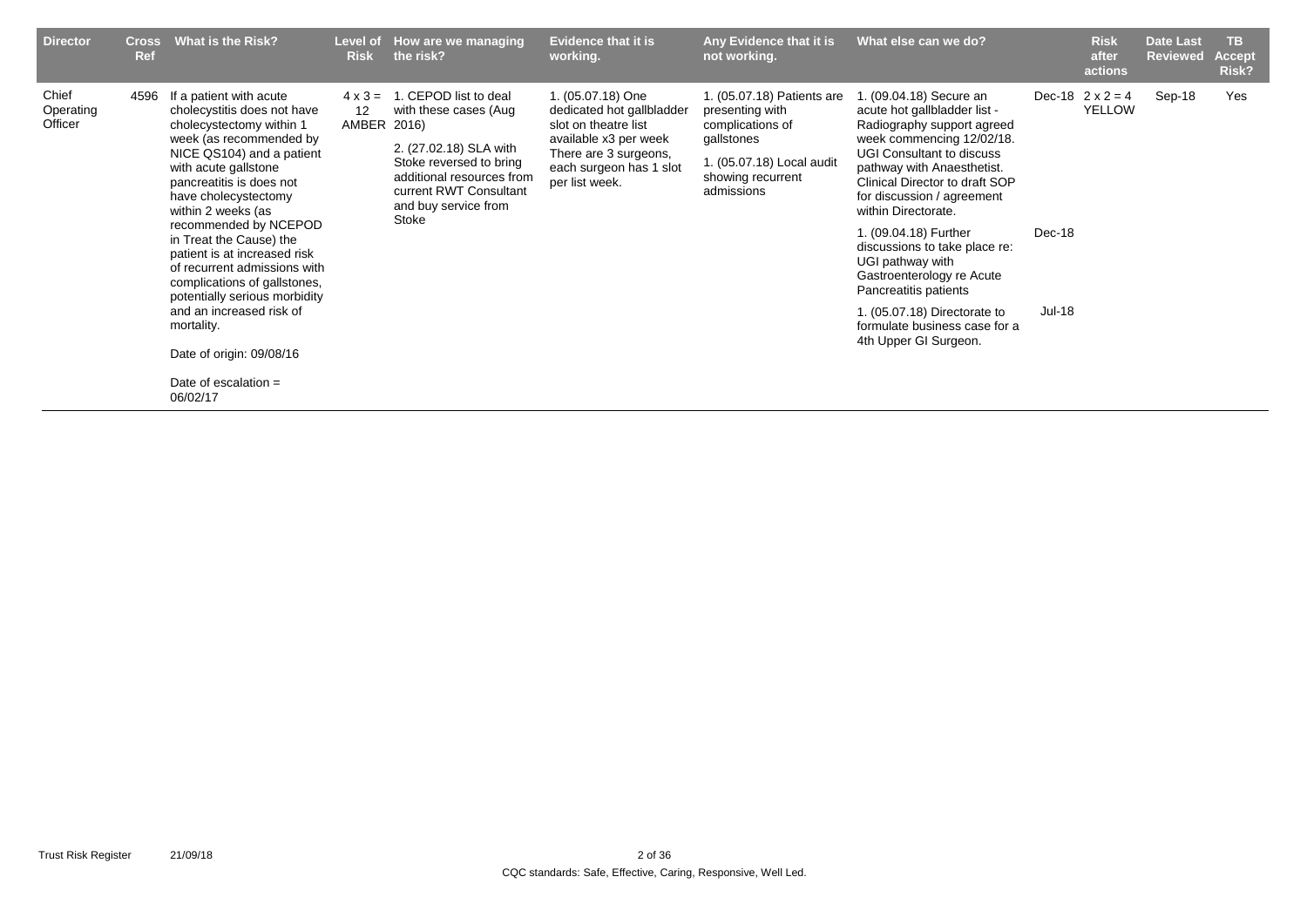| <b>Director</b>               | <b>Cross</b><br><b>Ref</b> | What is the Risk?                                                                                                                                                                                                                                                                                                                                                                                                                                                                                                                                                                                                            | <b>Risk</b> | Level of How are we managing<br>the risk?                                                                                                                                                                                                                                                                                                                                                                                                                                                                                                                                                                                                                                                                                                                                                                                                                                                                                                                                                                                                                                                                                                                 | <b>Evidence that it is</b><br>working.                                                                                                                                                                                                                                                                                                                                                                                                                                                        | Any Evidence that it is<br>not working.                                                                                                                                                                                                                                                                                                                                                                                                                                                                                                                                                                                                                                                                                                                                                                              | What else can we do?                                                                                                                                                                                                                                                                                                                                                                                                 |                                   | <b>Risk</b><br>after<br>actions          | <b>Date Last</b><br><b>Reviewed</b> | TB.<br><b>Accept</b><br>Risk? |
|-------------------------------|----------------------------|------------------------------------------------------------------------------------------------------------------------------------------------------------------------------------------------------------------------------------------------------------------------------------------------------------------------------------------------------------------------------------------------------------------------------------------------------------------------------------------------------------------------------------------------------------------------------------------------------------------------------|-------------|-----------------------------------------------------------------------------------------------------------------------------------------------------------------------------------------------------------------------------------------------------------------------------------------------------------------------------------------------------------------------------------------------------------------------------------------------------------------------------------------------------------------------------------------------------------------------------------------------------------------------------------------------------------------------------------------------------------------------------------------------------------------------------------------------------------------------------------------------------------------------------------------------------------------------------------------------------------------------------------------------------------------------------------------------------------------------------------------------------------------------------------------------------------|-----------------------------------------------------------------------------------------------------------------------------------------------------------------------------------------------------------------------------------------------------------------------------------------------------------------------------------------------------------------------------------------------------------------------------------------------------------------------------------------------|----------------------------------------------------------------------------------------------------------------------------------------------------------------------------------------------------------------------------------------------------------------------------------------------------------------------------------------------------------------------------------------------------------------------------------------------------------------------------------------------------------------------------------------------------------------------------------------------------------------------------------------------------------------------------------------------------------------------------------------------------------------------------------------------------------------------|----------------------------------------------------------------------------------------------------------------------------------------------------------------------------------------------------------------------------------------------------------------------------------------------------------------------------------------------------------------------------------------------------------------------|-----------------------------------|------------------------------------------|-------------------------------------|-------------------------------|
| Chief<br>Operating<br>Officer | 4599                       | If there are staffing issues<br>within the Emergency Dept,<br>especially substantive<br>shortages within the<br>Medical team, along with<br>increased numbers of<br>patients attending, leading<br>to significant pressure on<br>the staff within ED. This will<br>lead to an inability to<br>engage fully with<br>Governance processes.<br>This will result in potential<br>compromised patient care,<br>inability to provide<br>assurance in relation to the<br>Governance agenda and<br>financial penalties as a<br>result of missed targets re<br>RCA's and DoC.<br>Date of origin: Aug 16<br>Date of escalation: Mar 17 | 12          | $4 \times 3 = 1$ ) Matron has set up a<br>group to ensure all<br>AMBER nursing actions are<br>addressed and learning<br>is shared across the<br>team (22/08/16)<br>2) Review of Governance<br>work streams at the<br><b>Divisional Governance</b><br>meetings, incuding NICE,<br>External guidance, Audit,<br>Risk (22/08/16)<br>3) Monitoring of all<br>SUI/Audit actions through<br>to completion. SUI<br>actions are easily<br>accessable on W Drive<br>and reviewed on a<br>monthly basis in a<br>meeting (22/08/16)<br>4) Performance meetings<br>in place (22/08/16)<br>5) Directorate<br>Governance meeting in<br>place and attended by<br>Directorate Management<br>Team (22/08/16)<br>6) Staff member<br>identified to provide<br>Governance support 2<br>days per week (22/08/16)<br>7) Process in place to<br>review re-attendances for<br>potential SUI's<br>proactively (22/08/16)<br>8) Ongoing recruitment<br>(links to risk 2374)<br>(medics) and 4496<br>(nursing) [07/09/17]<br>9) Governance pre meets<br>in place (14/11/16)<br>10) Incident reporting and<br>governance covered as<br>part of junior doctors<br>induction [04/12/17] | 3) Number of SUI and<br>SUI actions is reducing<br>[09/18]<br>1) Bd7 nursing forums<br>taking place regularly and<br>working well [09/18]<br>3) Local audit around<br>documentation of senior<br>review and ECG is<br>showing good<br>compliance [09/18]<br>8) Significant<br>improvement in middle<br>grade workforce (09/18)<br>8) New ED management<br>plan agreed, will include<br><b>Quality Improvment Lead</b><br>(09/18)<br>2) Backlog of<br>unnapproved incidents<br>reduced (09/18) | 3) Significant number of<br>SUI actions<br>overdue/dates amended<br>[09/18]<br>3) Some actions not<br>relating to ED are taking<br>a considerable amount of<br>time to implement/ close<br>[09/18]<br>9) Difficulties in reviewing<br>whole agenda at pre<br>meet due to the volume<br>of outstanding SUI<br>actions/ number of RCAs<br>to be reviewed and<br>signed off [09/18]<br>7) No agreed process in<br>place within ED other<br>than GO supporting, to<br>ensure re-attenders<br>report is reviewed in the<br>absence of governance<br>lead - risk accepted<br>[09/18]<br>3) Discharge checklist<br>and adult safeguarding<br>documentation still<br>showing poor compliance<br>[09/18]<br>13) Historic incidents<br>need reviewing [09/18]<br>90 Pre Governance<br>meetings have not taken<br>place (09/18) | 13) Governance lead to<br>review and close historic<br>incidents<br>1-13) Management<br>restructure has allowed a<br>Quality & Compliance post<br>who will be responsbile for<br>Governance. Currently with<br>VCP panel.<br>1-13) Pre governance<br>meeting to be implemented<br>3) Review results of<br>Discharge checklist audit and<br>Clinical lead to address areas<br>of non compliance with<br>medical staff | Sep-18<br>Sep-18<br><b>Nov-18</b> | Oct-18 $2 \times 3 = 6$<br><b>YELLOW</b> | Sep-18                              | Yes                           |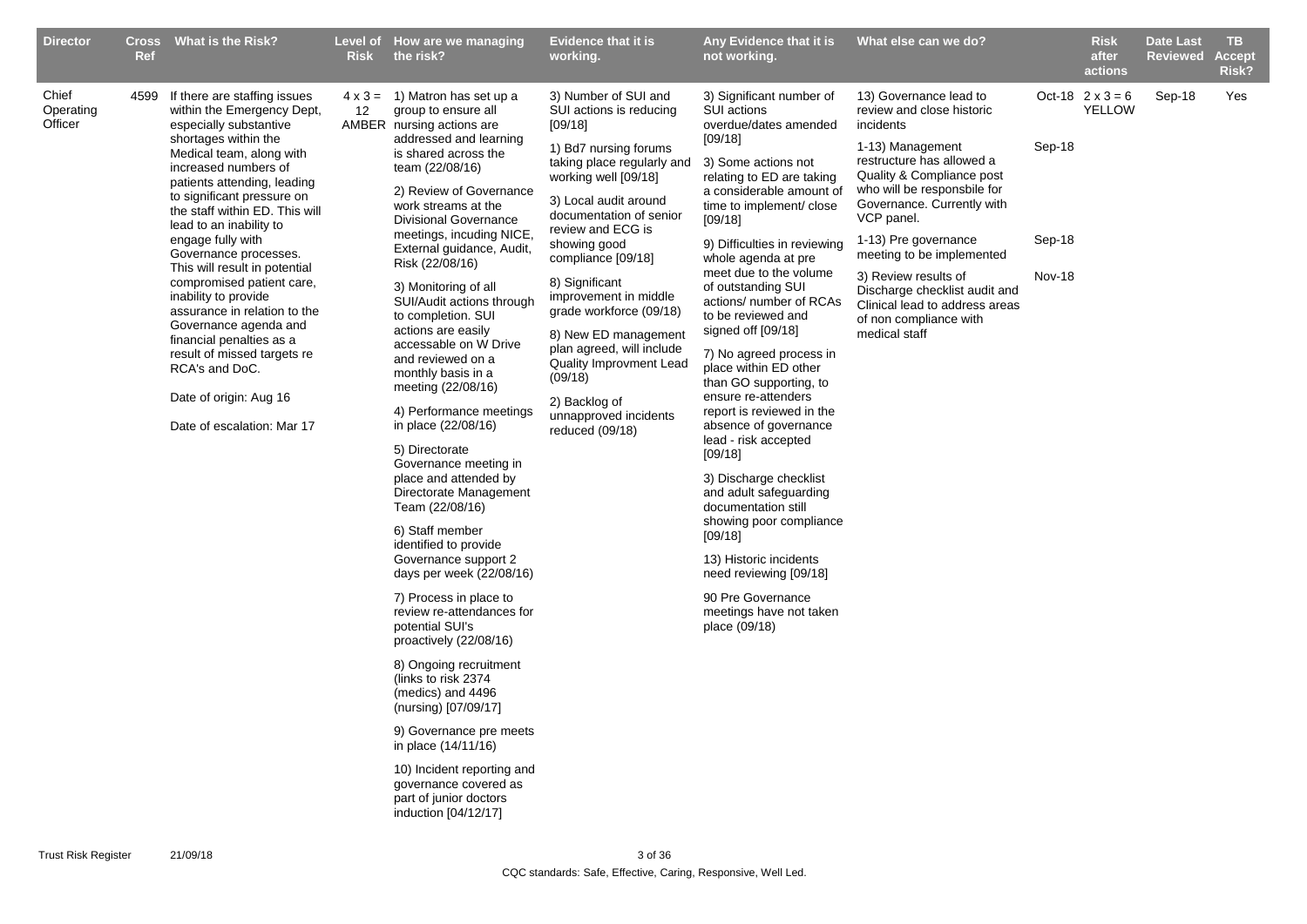| <b>Director</b>               | <b>Cross</b><br><b>Ref</b> | <b>What is the Risk?</b>                                                                                                                                                                                                                 | <b>Risk</b> | Level of How are we managing<br>the risk?                                                                         | <b>Evidence that it is</b><br>working.                                                                                             | Any Evidence that it is<br>not working.                                                                             | What else can we do?                                            |        | <b>Risk</b><br>after<br>actions          | <b>Date Last</b><br><b>Reviewed</b> | TB.<br><b>Accept</b><br>Risk? |
|-------------------------------|----------------------------|------------------------------------------------------------------------------------------------------------------------------------------------------------------------------------------------------------------------------------------|-------------|-------------------------------------------------------------------------------------------------------------------|------------------------------------------------------------------------------------------------------------------------------------|---------------------------------------------------------------------------------------------------------------------|-----------------------------------------------------------------|--------|------------------------------------------|-------------------------------------|-------------------------------|
|                               |                            |                                                                                                                                                                                                                                          |             | 11) Date of governance<br>meeting amended to<br>enable attendance by<br>wider team [04/12/17]                     |                                                                                                                                    |                                                                                                                     |                                                                 |        |                                          |                                     |                               |
|                               |                            |                                                                                                                                                                                                                                          |             | 13) Band 7s to pick up<br>incidents so Governance<br>lead can focus on true<br>incidents [04/07/18]               |                                                                                                                                    |                                                                                                                     |                                                                 |        |                                          |                                     |                               |
|                               |                            |                                                                                                                                                                                                                                          |             | 14) Substantive<br>consultant establisment<br>to 5 paeds and 9 adults<br>(with 2 additional locums)<br>[09/07/18] |                                                                                                                                    |                                                                                                                     |                                                                 |        |                                          |                                     |                               |
|                               |                            |                                                                                                                                                                                                                                          |             | 15) HOT reporting of<br>radiological results in<br>place [04/07/18]                                               |                                                                                                                                    |                                                                                                                     |                                                                 |        |                                          |                                     |                               |
| Chief<br>Operating<br>Officer | 4761                       | If we are unable to fill our<br>vacancies and obtain visas<br>in JMS anaesthetics and                                                                                                                                                    | 12          | $3 \times 4 = 2$ . Anaesthetics - Agreed<br>we can recruit 2 training<br>AMBER ACCPs (4.4.18)                     | 1-3 No incidents have<br>occurred to date (06 Sept<br>2018)                                                                        | 1 & 2. Anaesthetics - 2<br>vacancy remains, 1x<br>agency locum covering                                             | 1. Recruit to vacant posts-<br><b>Surgical and Anaesthetics</b> |        | Sep-18 $2 \times 3 = 6$<br><b>YELLOW</b> | Sep-18                              |                               |
|                               |                            | <b>JMS Cardiothoracic Surgery</b><br>we will be unable to provide<br>a comprehensive cardiac<br>and anaesthetic service. As<br>of 19 April 2018 we will<br>have 4 empty posts in JMS                                                     |             | 1. Job Vacancies are<br>being advertised in BMJ<br>as well as on NHS Jobs.<br>(09.17)<br>3. Surgery - 2 agency    | 1-3 Anaesthetic<br>candidates sourced via<br>the clinical fellowship<br>programmem and<br>interviews are planned<br>(06 Sept 2018) | 17/6/18 (06 Sept 2018)<br>1 & 3. Surgery - 2<br>vacancies remain and<br>utilising agency to cover<br>(06 Sept 2018) | 2. Training of ACCP's                                           | Aug-19 |                                          |                                     |                               |
|                               |                            | Surgery and 2 for<br>anaesthetics. Implications<br>are -we will be unable to<br>provide an assistant for<br>elective planned surgery<br>and cover OOH<br>emergencies in theatre and<br>in ITU with 4 vacancies.<br>Two agency locums for |             | locums in place. (4.4.18)                                                                                         | 1-3 Surgical vacancies<br>filled, await start dates<br>(06 Sept 2018)                                                              | 2. It takes two years to<br>train ACCP's (06 Sept<br>2018)                                                          |                                                                 |        |                                          |                                     |                               |
|                               |                            |                                                                                                                                                                                                                                          |             | 1-3 Training of ACCP's<br>continues and will take a<br>further 18 months (06<br>Sept 2018)                        |                                                                                                                                    |                                                                                                                     |                                                                 |        |                                          |                                     |                               |
|                               |                            | JMS surgery are being used.<br>Date of origin: May 17                                                                                                                                                                                    |             |                                                                                                                   | 1-3 Agency locums in<br>place for surgical and<br>anaesthetics to ensure                                                           |                                                                                                                     |                                                                 |        |                                          |                                     |                               |
|                               |                            | Date of escalation: May 18                                                                                                                                                                                                               |             |                                                                                                                   | safe cover whilst gaps<br>remain (06 Sept 2018)                                                                                    |                                                                                                                     |                                                                 |        |                                          |                                     |                               |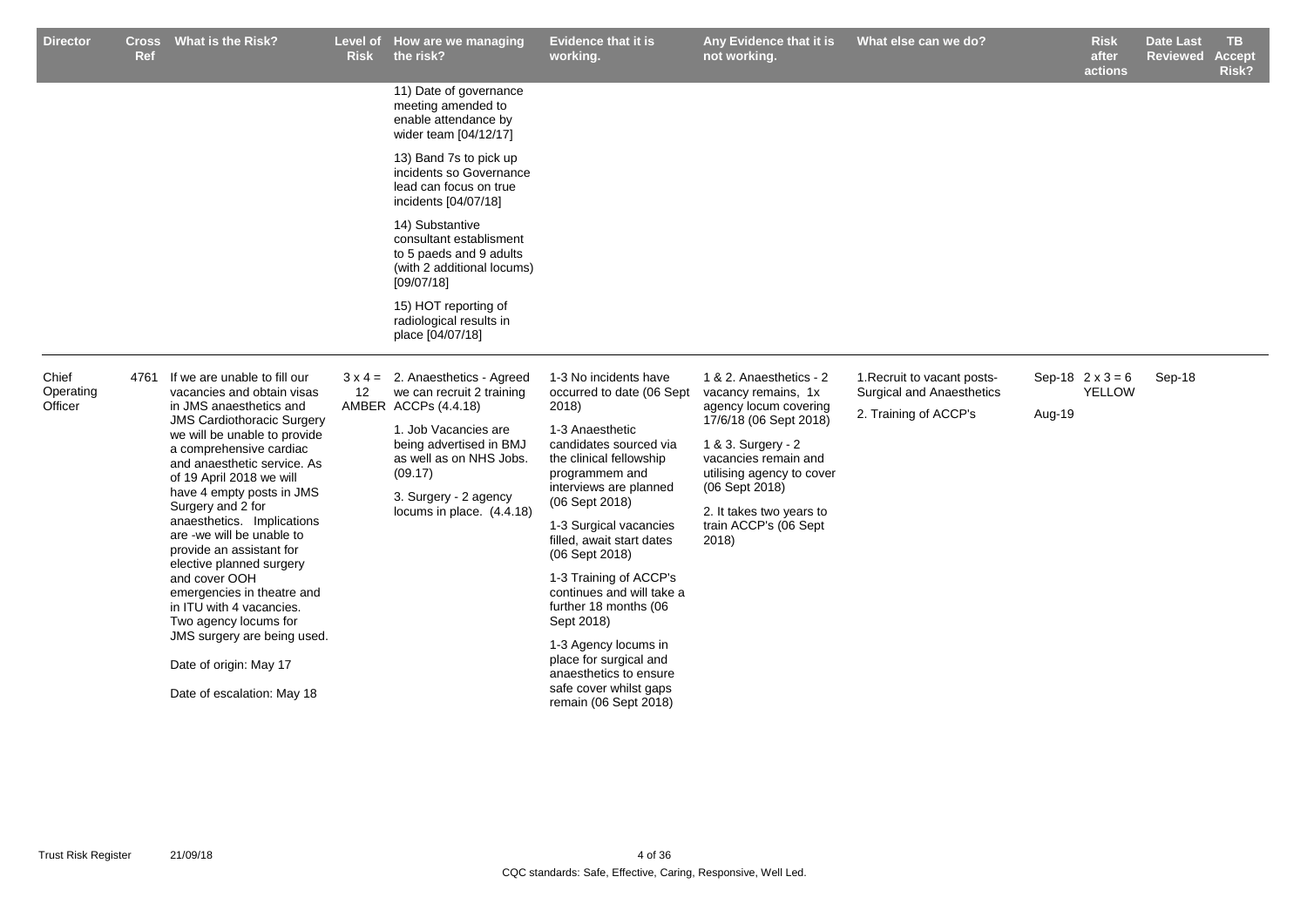| <b>Director</b>               | Cross<br><b>Ref</b> | <b>What is the Risk?</b>                                                                                                                                                                                                                                                   | <b>Risk</b> | Level of How are we managing<br>the risk?                                                                                                                                                                                                                                                                                                                                                                                                                                                                                                                                                                                                                    | <b>Evidence that it is</b><br>working.                                                                                                                                                                                                                                                                                                                                                                                                                         | Any Evidence that it is<br>not working.             | What else can we do?                                                                                                                                                                                                                                                                                                                                                                                                                            |                            | <b>Risk</b><br>after<br>actions          | <b>Date Last</b><br><b>Reviewed</b> | <b>TB</b><br>Accept<br>Risk? |
|-------------------------------|---------------------|----------------------------------------------------------------------------------------------------------------------------------------------------------------------------------------------------------------------------------------------------------------------------|-------------|--------------------------------------------------------------------------------------------------------------------------------------------------------------------------------------------------------------------------------------------------------------------------------------------------------------------------------------------------------------------------------------------------------------------------------------------------------------------------------------------------------------------------------------------------------------------------------------------------------------------------------------------------------------|----------------------------------------------------------------------------------------------------------------------------------------------------------------------------------------------------------------------------------------------------------------------------------------------------------------------------------------------------------------------------------------------------------------------------------------------------------------|-----------------------------------------------------|-------------------------------------------------------------------------------------------------------------------------------------------------------------------------------------------------------------------------------------------------------------------------------------------------------------------------------------------------------------------------------------------------------------------------------------------------|----------------------------|------------------------------------------|-------------------------------------|------------------------------|
| <b>Trust Objective:</b>       |                     | Maintain financial health - appropriate investment enhancement                                                                                                                                                                                                             |             |                                                                                                                                                                                                                                                                                                                                                                                                                                                                                                                                                                                                                                                              |                                                                                                                                                                                                                                                                                                                                                                                                                                                                |                                                     |                                                                                                                                                                                                                                                                                                                                                                                                                                                 |                            |                                          |                                     |                              |
| Chief<br>Operating<br>Officer |                     | 4113 If Division 1 are unable to<br>achieve the identified CIP<br>target for 2018/2019 then<br>there are implications for<br>the financial position of the<br>Trust<br>Linked to BAF risk SR8.<br>Date of origin: 07/04/15<br>Date of escalation $=$<br>09/10/15 & June 16 |             | $4 \times 5 = 3$ . Vacancy control panel<br>20 RED in place (Oct 2015) and<br>higher restrictions being<br>applied (Jan 17)<br>2. Financial Forecasting<br>meetings now include<br>Confirm & Challenge CIP<br>so that there is a<br>consistent approach to<br>Directorate financial<br>position/challenge (Sept<br>17)<br>1. Increased PMO<br>resources to support<br>delivery of the Trusts<br>efficiency programme                                                                                                                                                                                                                                         | 2, 3 & 4. Structure in<br>place to discuss and<br>identify opportunities to<br>create efficiencies and<br>business growth (Oct 17)<br>3. VCP meetings held<br>weekly and posts go<br>through this process (Oct<br>17)<br>5. If there is a risk that<br>impacts on a team's<br>ability to deliver their CIP<br>schemes then the<br>member of Service Re-<br>deisgn Team would be<br>available to support as<br>and when required at the                         | 2 & 3. Unidentified CIP<br>still remains (Sept 18). | 1-9) Continue with process to<br>identify and deliver<br>efficiencies<br>2) Review of year to date<br>underspends with a view to<br>take non-recurrent to CIP<br>1) Divisional Management<br>Team to meet with CDs<br>collectively to discuss<br>growing the business,<br>increasing utilisation of<br>theatres and OPD<br>1-9) Trust commencing roll-<br>out of Clinical Excellence<br>Programme to cover Carter,<br>GIRFT and Model Hospital, | Mar-19<br>Mar-19<br>Mar-19 | Mar-19 $2 \times 3 = 6$<br><b>YELLOW</b> | Sep-18                              | Yes                          |
|                               |                     |                                                                                                                                                                                                                                                                            |             | (June 16)<br>4. Monitored by the<br>Financial Recovery Board<br>(FRB) (Oct 2017)<br>5. Member of Service Re-<br>design Team aligned to<br>Division 1 Programme to<br>provide structure and<br>targeted support to<br>operational teams in their<br>delivery of CIP<br>6. Operating Theatre<br>Efficiency Group (OTEG)<br>set-up and running for 12<br>months. Each Directorate<br>has 'Local' sub-groups<br>(Sept 17)<br>7. All agency requests<br>above £120 P.H to be<br>approved by COO/CEO<br>8. Division involved in<br><b>Financial Recovery Board</b><br>chaired by CEO (Nov<br>2017)<br>9. PIDs are forthcoming<br>to the Finance team (Nov<br>2017) | Quality Meetings. (Oct 17)<br>1-9. Against an annual<br>CIP target of £9.9m,<br>£1.1m has been<br>achieved of which £721k<br>is recurrent. In month the<br>variance is £364k<br>adverse to the financial<br>target. The Division<br>achieved £484k (full year<br>effect) in month. The CIP<br>achievement was in the<br>main due to NHS Supply<br>Chain procurement<br>savings £207k, non<br>recurrent savings £150k<br>and sterile services £65k<br>(Sept 18) |                                                     | led by Deputy Medical<br><b>Director</b><br>1-9) Progress to be made<br>with LOS - drive across all<br>areas                                                                                                                                                                                                                                                                                                                                    | Mar-19                     |                                          |                                     |                              |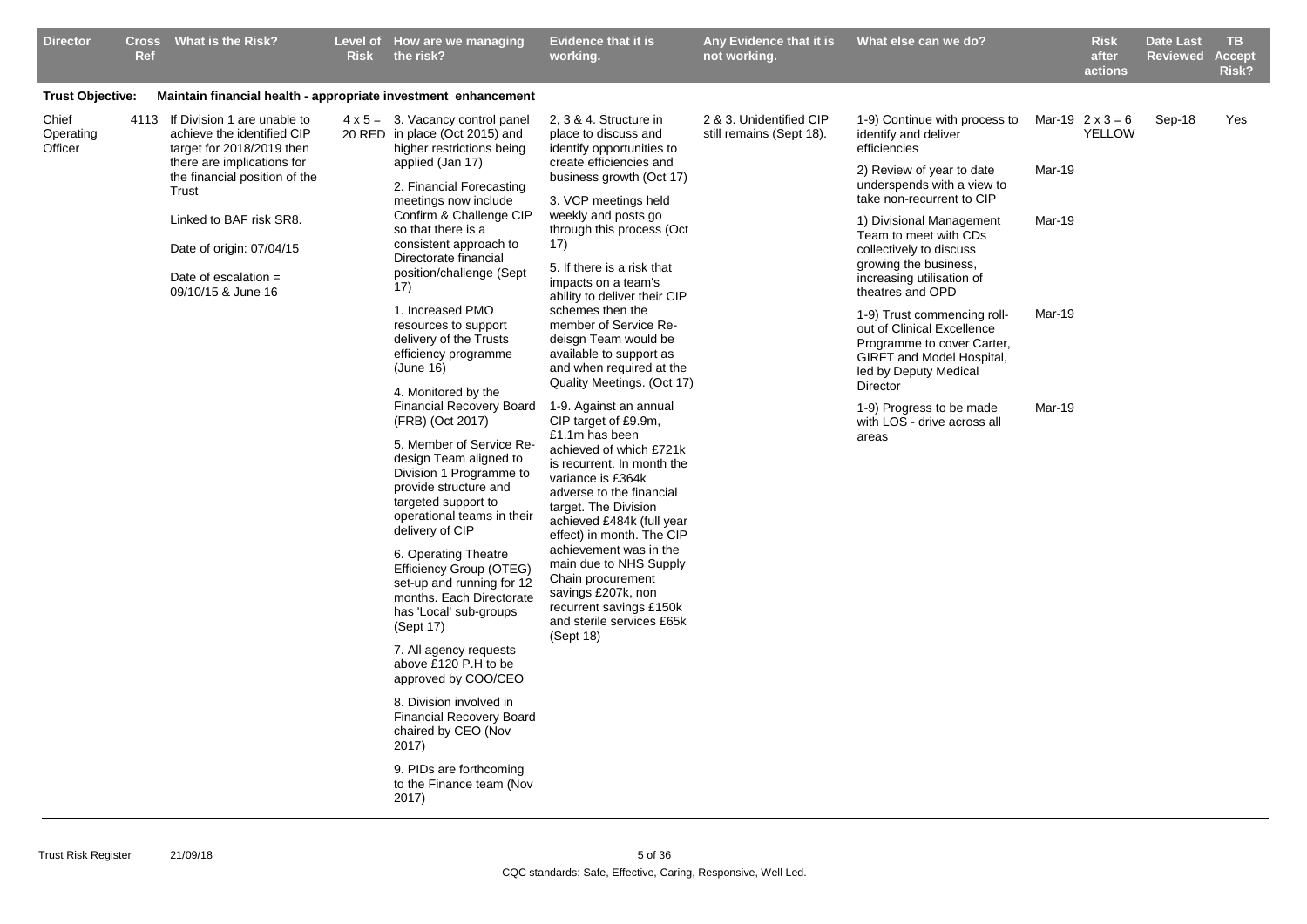| <b>Director</b>               | <b>Ref</b> | Cross What is the Risk?                                                                                                                                             | <b>Risk</b> | Level of How are we managing<br>the risk?                                                                     | Evidence that it is<br>working. | Any Evidence that it is<br>not working.                      | What else can we do?                                                                                                                                                                                                                                         |          | <b>Risk</b><br>after<br>actions | <b>Date Last</b><br><b>Reviewed</b> | TB.<br><b>Accept</b><br>Risk? |
|-------------------------------|------------|---------------------------------------------------------------------------------------------------------------------------------------------------------------------|-------------|---------------------------------------------------------------------------------------------------------------|---------------------------------|--------------------------------------------------------------|--------------------------------------------------------------------------------------------------------------------------------------------------------------------------------------------------------------------------------------------------------------|----------|---------------------------------|-------------------------------------|-------------------------------|
| Chief<br>Financial<br>Officer | 4794       | The 2016/17 year end<br>invoice for £4.8m is not paid<br>and the debt has to be<br>written off.<br>Date of origin: Mar 2017<br>Date of escalation: 19th Jun<br>2017 |             | $3 \times 3 = 9$ 2) Escalate as necessary<br>AMBER (June 17)<br>1) Continue to follow up<br>on debt (June 17) |                                 | 1) Currently arbitration<br>process has stopped<br>(Sept 17) | 1) Issue was raised at the<br>quarterly review meeting with<br>NHS Improvement on 13 July<br>2017. Directors of both<br>organisations were present<br>and it was agreed that NHS<br>Improvement would now<br>escalate further for a<br>conclusion. (Sept 17) |          | $3x3=9$<br>AMBER                | <b>Jul-18</b>                       | Yes                           |
|                               |            |                                                                                                                                                                     |             |                                                                                                               |                                 |                                                              | 2) NHS I informed Trust at<br>IDM 31 Aug that the debt was<br>now being escalated out of<br>region for conclusion (Sept<br>17)                                                                                                                               |          |                                 |                                     |                               |
|                               |            |                                                                                                                                                                     |             |                                                                                                               |                                 |                                                              | 4) NHS I confirmed at<br>telephone conference on 19<br>Jan 2018 that the issue was<br>being put on the arbitration<br>list for national escalation<br>with NHS England (Jan 18)                                                                              | $Jan-18$ |                                 |                                     |                               |
|                               |            |                                                                                                                                                                     |             |                                                                                                               |                                 |                                                              | Trust contacted NHS I in<br>writing on 14th Feb<br>requesting an update but no<br>response received yet (Feb<br>18).                                                                                                                                         |          |                                 |                                     |                               |
|                               |            |                                                                                                                                                                     |             |                                                                                                               |                                 |                                                              | 4) Trust made verbal contact<br>with NHS Improvement<br>Regional Director of Finance<br>on 8 March and assured that<br>arbitration process was still<br>being pursued with NHS<br>England                                                                    |          |                                 |                                     |                               |
|                               |            |                                                                                                                                                                     |             |                                                                                                               |                                 |                                                              | Trust maintained position in<br>its 2017/18 accounts. NHSI<br>confirmed that the arbitration<br>case will be pursued after the<br>accounts closure.                                                                                                          |          |                                 |                                     |                               |
|                               |            |                                                                                                                                                                     |             |                                                                                                               |                                 |                                                              | CFO e-mailed NHS I<br>Regional Director of Finance<br>25/6 asking about progress<br>and was discussed at PRM<br>on 12/7 with NHS I.                                                                                                                          |          |                                 |                                     |                               |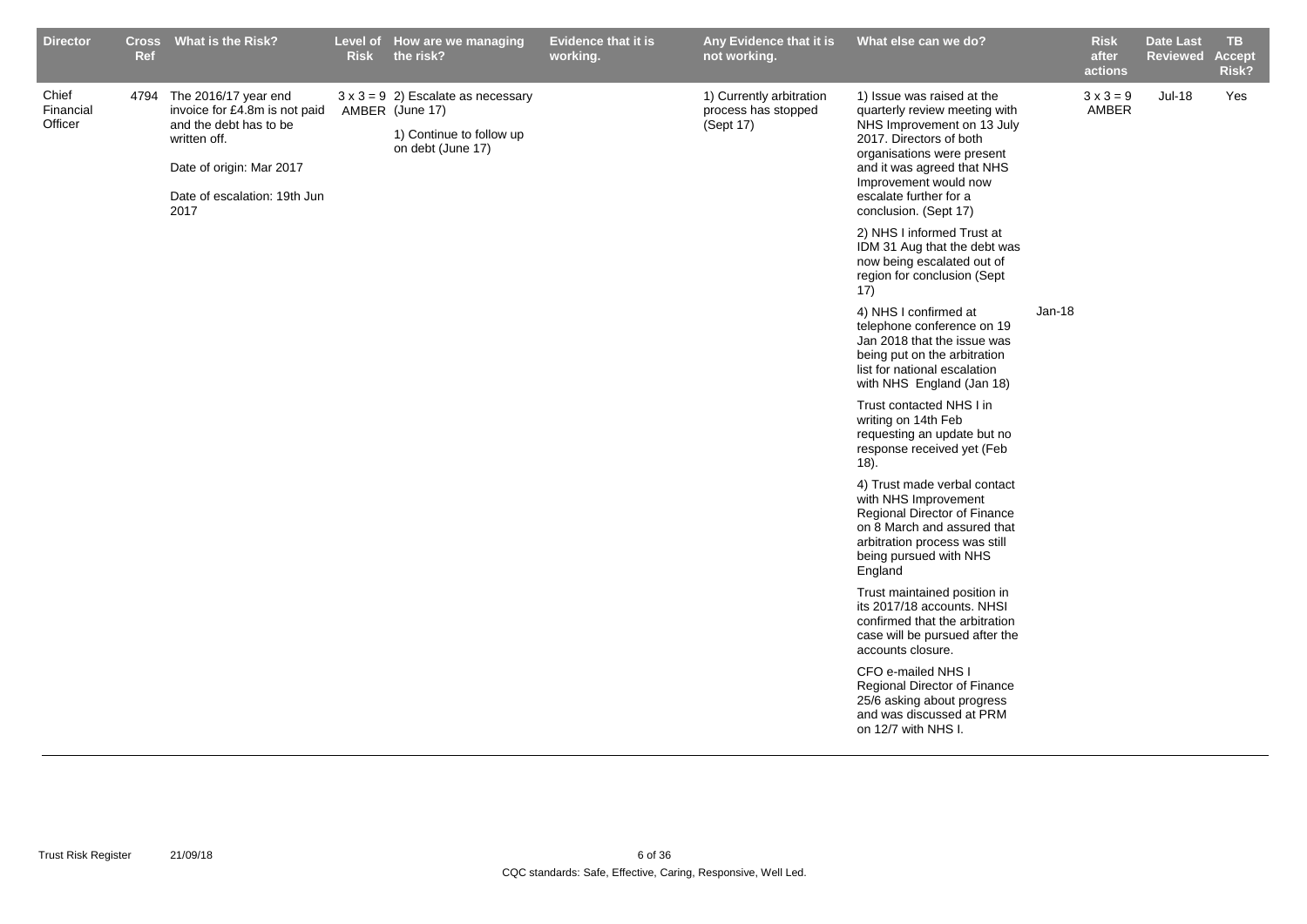| <b>Director</b>               | <b>Ref</b> | Cross What is the Risk?                                                                                                                                                                                                                                                                                                                                                         | <b>Risk</b>                      | Level of How are we managing<br>the risk?                                                                                                                                                                                                                                                                                | <b>Evidence that it is</b><br>working.                                                                                                                                                                                                                                                                         | Any Evidence that it is<br>not working.                                                                          | What else can we do?                                                                                                                                                                                                                                                                                                                                                                                                                                                                                                                                                                                                                                                                                            | <b>Risk</b><br>after<br>actions          | <b>Date Last</b><br><b>Reviewed</b> | <b>TB</b><br><b>Accept</b><br>Risk? |
|-------------------------------|------------|---------------------------------------------------------------------------------------------------------------------------------------------------------------------------------------------------------------------------------------------------------------------------------------------------------------------------------------------------------------------------------|----------------------------------|--------------------------------------------------------------------------------------------------------------------------------------------------------------------------------------------------------------------------------------------------------------------------------------------------------------------------|----------------------------------------------------------------------------------------------------------------------------------------------------------------------------------------------------------------------------------------------------------------------------------------------------------------|------------------------------------------------------------------------------------------------------------------|-----------------------------------------------------------------------------------------------------------------------------------------------------------------------------------------------------------------------------------------------------------------------------------------------------------------------------------------------------------------------------------------------------------------------------------------------------------------------------------------------------------------------------------------------------------------------------------------------------------------------------------------------------------------------------------------------------------------|------------------------------------------|-------------------------------------|-------------------------------------|
| Chief<br>Operating<br>Officer |            | 4903 If the Directorate are unable<br>to meet the new NHSE<br>service specification for<br>thoracic work then thoracic<br>work will no longer be<br>commissioned at this Trust<br>from April 2019. This will<br>result in a loss of income<br>circa £2,000,000 of income<br>for the Trust per year.<br>Date of origin: 16th Nov<br>2017<br>Date of escalation: 18th<br>Dec 2017 |                                  | $4 \times 5 = 1.13/12/17$ Medical<br>20 RED Director held discussions<br>with Walsall Manor<br>Hospital to increase<br>referral cases to RWT<br>(Jan 18)<br>2. Frozen section<br>samples to be<br>communicated from lab<br>to theatres within one<br>hour (Jan 2018)<br>3. Recruitment strategy in<br>place (April 2018) | 1-3 Thoracic ANP has<br>been recruited and in<br>post (06 Sept 2018)<br>1-3 Consultant Thoracic<br>Surgeon recruited and in<br>post (06 Sept 2018)<br>1-3 Attendance at<br>Worcester MDT<br>commenced in July 2018<br>(06 Sept 2018)<br>3. Compliant with frozen<br>sections following audit<br>(06 Sept 2018) | 1. Attendance at Walsall<br>MDT remains under<br>discussion by Trust<br>Medical Director & COO<br>(07 Sept 18)   | 1-4 Agree attendance at<br>Walsall MDT and Worcester<br><b>MDT</b>                                                                                                                                                                                                                                                                                                                                                                                                                                                                                                                                                                                                                                              | Sep-18 $1 \times 5 = 5$<br><b>YELLOW</b> | Sep-18                              |                                     |
| Chief<br>Financial<br>Officer | 4955       | The Trust is expecting the<br>return of<br>MRET/Readmissions/Fines<br>monies from<br>Wolverhampton CCG<br>(worth £1.7m) for the<br>2018/19 year end but has<br>yet to secure payment.<br>Date of origin: 20th Feb<br>2018<br>Date of escalation: 20th<br>Feb 2018                                                                                                               | $3 \times 3 = 9$<br><b>AMBER</b> |                                                                                                                                                                                                                                                                                                                          | Ongoing dialogue and<br>planning assumption<br>from Wton CCG of intent<br>to pay.                                                                                                                                                                                                                              | The Trust needs to<br>provide sufficient<br>evidence to the CCG's<br>satisfaction for the<br>payment to be made. | Further detailed written<br>submission required to the<br>CCG.<br>Constructive dialogue<br>between Deputy CFOs and<br>agreement on the process for<br>returning<br>Readmissions/Fines and<br>payment of monies for<br>stranded costs. MRET return<br>is subject to agreement from<br>Economy wide Emergency<br>Services Board.<br>Further dialogue has taken<br>place with Wolverhampton<br>CCG as to risk share<br>agreement using the<br>Staffordshire format. The<br>Trust is considering its<br>response based on the<br>counter offer from<br>Wolverhampton CCG 21/5.<br>Trust is now at end of<br>negotiations with Wton CCG<br>and expects to agree Aligned<br>Incentive Contract by the end<br>of July. | $3 \times 3 = 9$<br>AMBER                | Jul-18                              |                                     |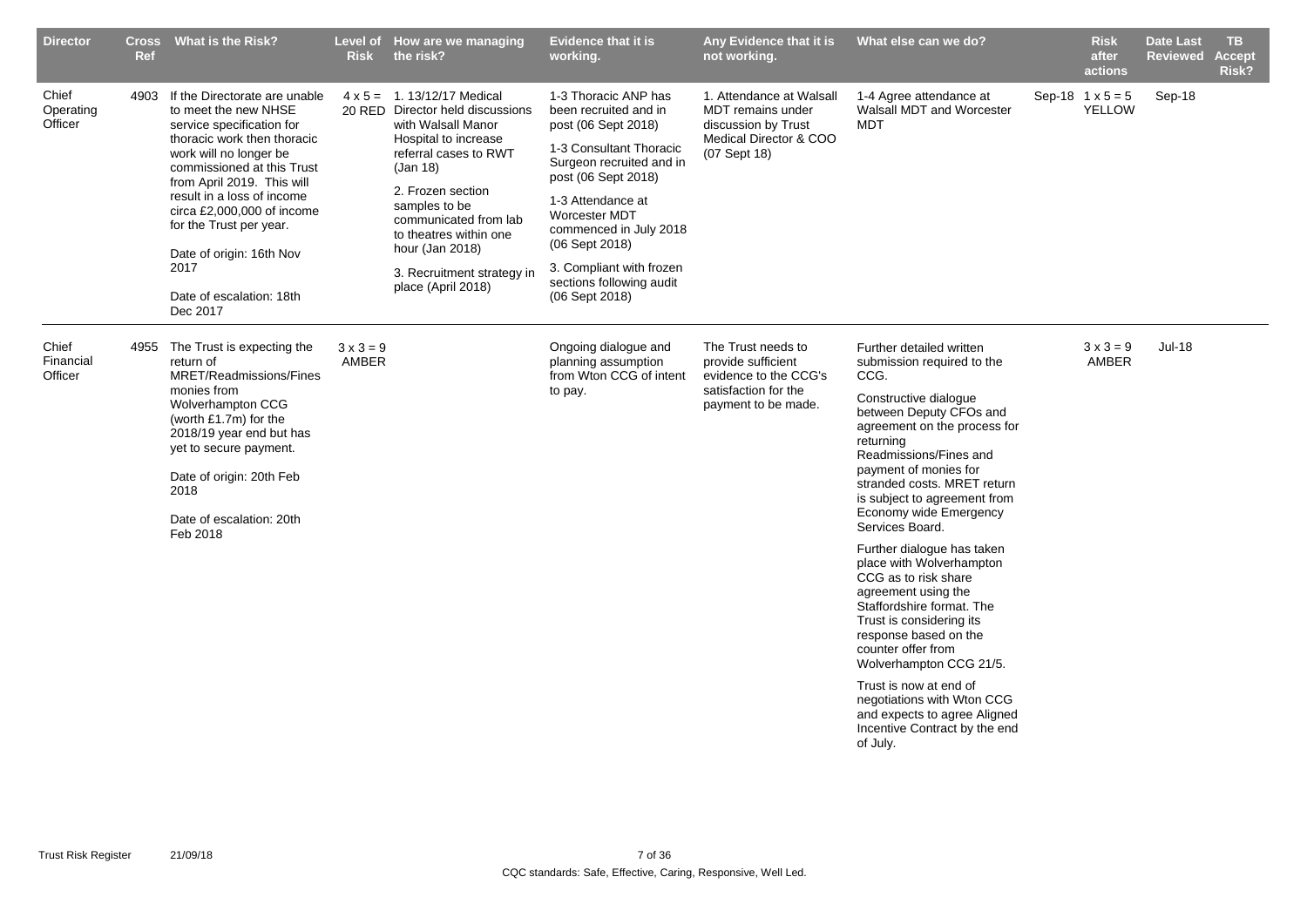| <b>Director</b>               | <b>Cross</b><br><b>Ref</b> | What is the Risk?                                                                                                                                                                                                                                                                                                                                                                                                                                                       | <b>Risk</b>              | Level of How are we managing<br>the risk?                                                                                                                                                                                                                                                                                                                                                                                                                                                                                                                                   | <b>Evidence that it is</b><br>working.               | Any Evidence that it is<br>not working.   | What else can we do?                                                                                                                                                    | <b>Risk</b><br>after<br>actions | <b>Date Last</b><br><b>Reviewed</b> | <b>TB</b><br><b>Accept</b><br>Risk? |
|-------------------------------|----------------------------|-------------------------------------------------------------------------------------------------------------------------------------------------------------------------------------------------------------------------------------------------------------------------------------------------------------------------------------------------------------------------------------------------------------------------------------------------------------------------|--------------------------|-----------------------------------------------------------------------------------------------------------------------------------------------------------------------------------------------------------------------------------------------------------------------------------------------------------------------------------------------------------------------------------------------------------------------------------------------------------------------------------------------------------------------------------------------------------------------------|------------------------------------------------------|-------------------------------------------|-------------------------------------------------------------------------------------------------------------------------------------------------------------------------|---------------------------------|-------------------------------------|-------------------------------------|
| Chief<br>Financial            |                            | 5017 The Trust has followed<br>national instructions on                                                                                                                                                                                                                                                                                                                                                                                                                 | $3x2=6$<br><b>YELLOW</b> |                                                                                                                                                                                                                                                                                                                                                                                                                                                                                                                                                                             | Ongoing Discussion with<br>Divisions/Groups/Director | Some specialties are<br>challenged due to | Further refine capacity and<br>demand issues                                                                                                                            | $x =$                           | <b>Jul-18</b>                       |                                     |
| Officer                       |                            | activity growth instructions<br>and secured commissioner<br>monies to this effect. The<br>risk is that the Trust is<br>unable to achieve the<br>activity levels and therefore                                                                                                                                                                                                                                                                                           |                          |                                                                                                                                                                                                                                                                                                                                                                                                                                                                                                                                                                             | ates on activity level<br>plans for 2018/19          | manpower shortages.                       | Detailed activity levels and a<br>capacity plan has been<br>shared. Directorates/Groups<br>actively considering whether<br>further capacity is required.                |                                 |                                     |                                     |
|                               |                            | income target due to<br>incorrect modelling<br>assumptions/operational<br>challenges (referral<br>patterns, staffing, etc).                                                                                                                                                                                                                                                                                                                                             |                          |                                                                                                                                                                                                                                                                                                                                                                                                                                                                                                                                                                             |                                                      |                                           | Final discussions on costs for<br>activity levels to be<br>concluded by end of July                                                                                     |                                 |                                     |                                     |
|                               |                            | Date of origin: 24th April<br>2018                                                                                                                                                                                                                                                                                                                                                                                                                                      |                          |                                                                                                                                                                                                                                                                                                                                                                                                                                                                                                                                                                             |                                                      |                                           |                                                                                                                                                                         |                                 |                                     |                                     |
|                               |                            | Date of escalation: 24th<br>April 2018                                                                                                                                                                                                                                                                                                                                                                                                                                  |                          |                                                                                                                                                                                                                                                                                                                                                                                                                                                                                                                                                                             |                                                      |                                           |                                                                                                                                                                         |                                 |                                     |                                     |
| Chief<br>Financial<br>Officer |                            | 5097 There is a risk that the cost<br>of implementing the new<br>Agenda for Change pay<br>deal is not fully funded.<br>There is a further risk that<br>any subsequent pay deal<br>for staff not on Agenda for<br>Change is not funded at all.<br>Additionally if the<br>agreements are fully funded<br>then there is a risk that<br>funding in arrears places a<br>pressure on the Trust's<br>cash positon.<br>Date of origin: 20/07/18<br>Date of escalation: 20/07/18 | 12                       | $3 \times 4 =$ The Trust will manage<br>the risk first by<br>AMBER understanding it in more<br>detail. Now that the pay<br>award has been agreed<br>the Trust will calculate<br>the financial impact and<br>compare that to the<br>funding that is secured<br>once it is released. The<br>Trust also has a 1% cost<br>of living increase that has<br>been funded internally. It<br>is also anticipated that<br>the funding that is<br>allocated nationally will<br>be based on records put<br>onto ESR by the Trust.<br>Therefore ensuring ESR<br>is accurate is essential. |                                                      |                                           | The Trust has now received<br>notification that its allocation<br>is £4.755m. The Trust is<br>calculating the cost of the<br>pay award to identify the<br>possible gap. | $3x4=$<br>12                    | <b>Jul-18</b>                       |                                     |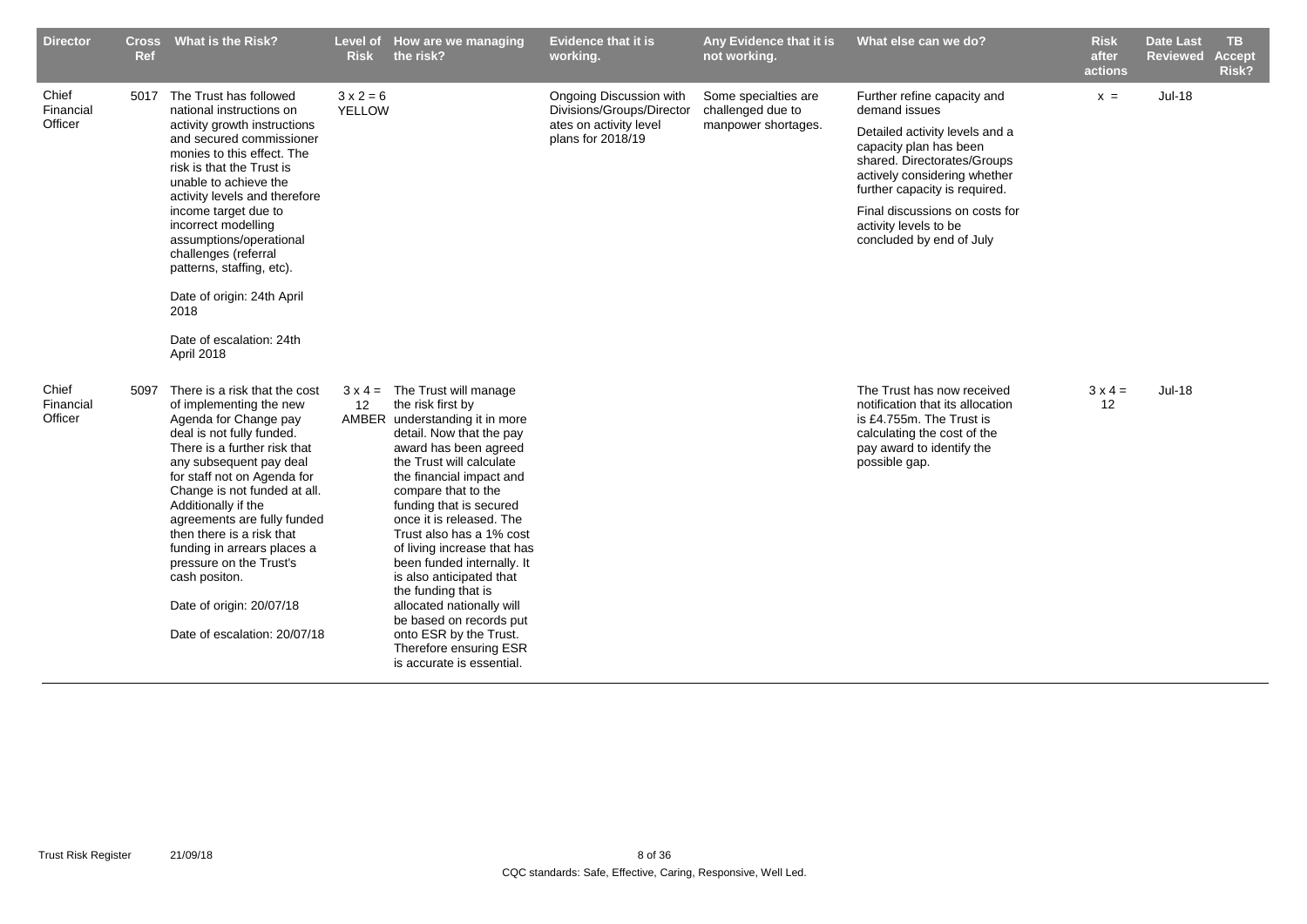| <b>Director</b><br><b>Evidence that it is</b><br>What is the Risk?<br>Any Evidence that it is<br>What else can we do?<br>How are we managing<br><b>Cross</b><br><b>Level of</b><br><b>Risk</b><br>the risk?<br>working.<br>not working.<br>Ref                                                                                                                                                                                                                                                                                                                                                                                                                                                                                                                                                                                                                                                                                                                                                                                                                                                                                                                                                                                                                                                                                                                                                                                                                                                                                                 |                  | <b>Risk</b><br>after<br>actions          | <b>Date Last</b><br><b>Reviewed</b> | TB.<br><b>Accept</b><br>Risk? |
|------------------------------------------------------------------------------------------------------------------------------------------------------------------------------------------------------------------------------------------------------------------------------------------------------------------------------------------------------------------------------------------------------------------------------------------------------------------------------------------------------------------------------------------------------------------------------------------------------------------------------------------------------------------------------------------------------------------------------------------------------------------------------------------------------------------------------------------------------------------------------------------------------------------------------------------------------------------------------------------------------------------------------------------------------------------------------------------------------------------------------------------------------------------------------------------------------------------------------------------------------------------------------------------------------------------------------------------------------------------------------------------------------------------------------------------------------------------------------------------------------------------------------------------------|------------------|------------------------------------------|-------------------------------------|-------------------------------|
| <b>Trust Objective:</b><br>Attract, retain & develop our staff & improve employee engagemen                                                                                                                                                                                                                                                                                                                                                                                                                                                                                                                                                                                                                                                                                                                                                                                                                                                                                                                                                                                                                                                                                                                                                                                                                                                                                                                                                                                                                                                    |                  |                                          |                                     |                               |
| Chief<br>1713 Failure to effectively<br>$4 \times 3 = 2$ ) Areas to be contained<br>1) Job Planning Audit<br>1) Sign off of all job plans<br>1) Develop business case for<br>with SPA allocation have<br>Operating<br>maximise workforce<br>12<br>indicated a number of<br>not complete (July 2018)<br>recording electronic tool to<br>Officer<br>AMBER been agreed<br>productivity; failure to<br>actions now addressed<br>assist with job planning.<br>1) Audit review still raised<br>routinely review consultant<br>1) Internal audit to review<br>1) Training commenced<br>concerns - closed Dec 17<br>4) Usage reports for<br>job plans.<br>progress made on job<br>medical bank - Dec 17<br>on new job planning<br>planning (Jan-Mar 2018)<br>process - Feb 16<br>Date of origin: 03/06/08<br>3) RAG rated tool to<br>5) Further update to Audit<br>monitor compliance<br>4) Medical agency costs<br>Date of escalation $=$<br>Committee in progress.<br>against Job Plans has<br>reducing Dec 17.<br>11/05/11<br>been developed and now<br>1) Increase in number of<br>shared with directorates<br>'signed off' job plans<br>Sept 17.<br>October 2017 + April 2018<br>1) Job plans continue to<br>be reviewed and sign off<br>by DMD / MD- sign off<br>committee established<br>(Apr-Aug18)<br>1) New Job Planning<br>Policy agreed by LNC<br>Mar 17<br>5) Job Planning updates<br>to be presented to clinical<br>excellence group (Jan 18)<br>6) Job Planning<br><b>Consistency Panel</b><br>established 18/19 (May<br>18 first one). | Mar-18<br>Sep-18 | Jul-18 $3 \times 2 = 6$<br><b>YELLOW</b> | <b>Jul-18</b>                       | Yes                           |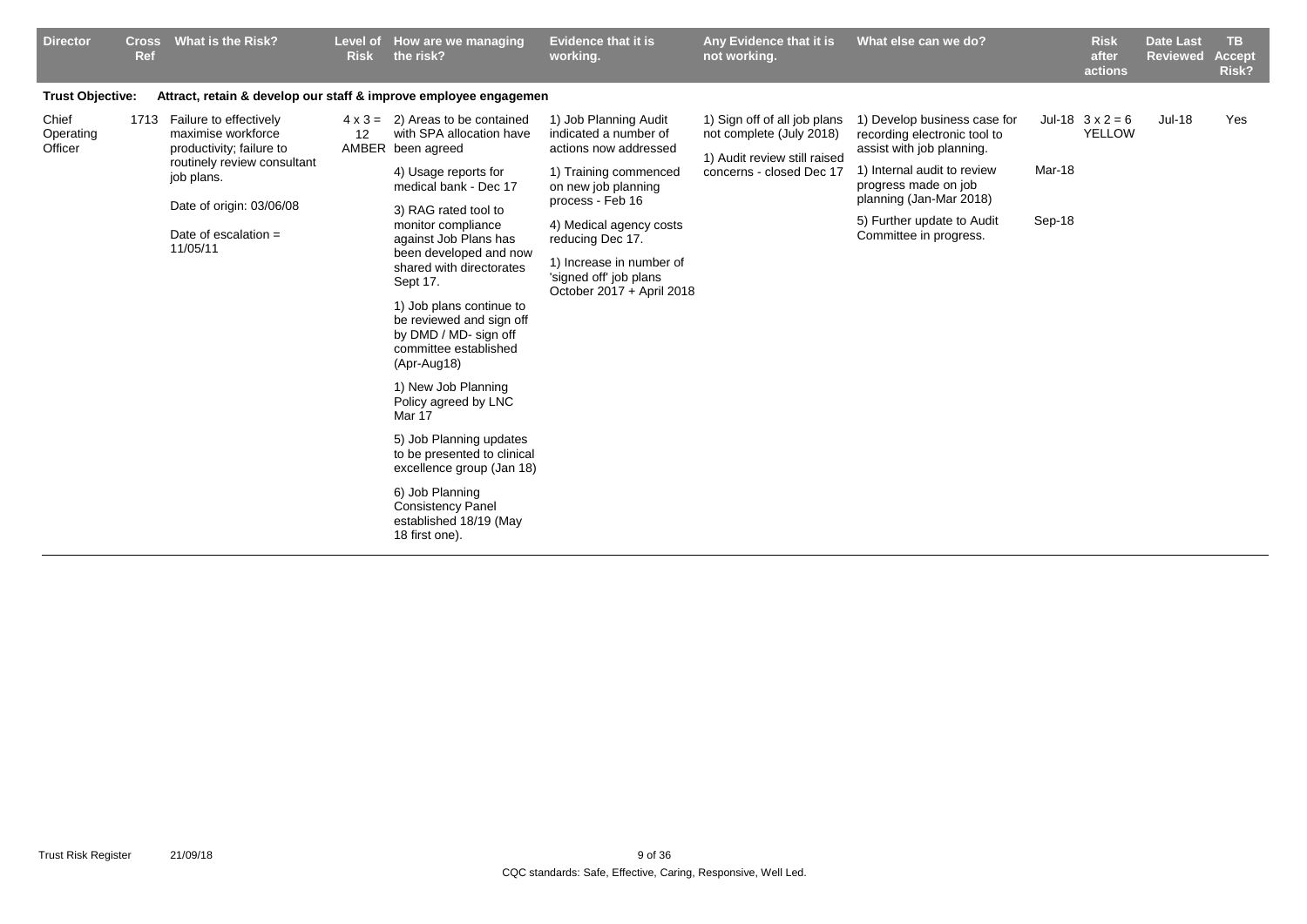| <b>Director</b>               | <b>Ref</b> | Cross What is the Risk?                                                                                                                                                                                                                                                                                                                                                                       | <b>Risk</b> | Level of How are we managing<br>the risk?                                                                                                                                                                                                                                                                                                                                                                                                                                                    | <b>Evidence that it is</b><br>working.                                                                                                                                                                                                                                                                                                                                                                                                                                                                                                                                                                                                     | Any Evidence that it is<br>not working.                                                                                                                                                                                                                              | What else can we do?                                                                                                                                                                                                                                                         |                                      | <b>Risk</b><br>after<br>actions | <b>Date Last</b><br><b>Reviewed</b> | <b>TB</b><br><b>Accept</b><br>Risk? |
|-------------------------------|------------|-----------------------------------------------------------------------------------------------------------------------------------------------------------------------------------------------------------------------------------------------------------------------------------------------------------------------------------------------------------------------------------------------|-------------|----------------------------------------------------------------------------------------------------------------------------------------------------------------------------------------------------------------------------------------------------------------------------------------------------------------------------------------------------------------------------------------------------------------------------------------------------------------------------------------------|--------------------------------------------------------------------------------------------------------------------------------------------------------------------------------------------------------------------------------------------------------------------------------------------------------------------------------------------------------------------------------------------------------------------------------------------------------------------------------------------------------------------------------------------------------------------------------------------------------------------------------------------|----------------------------------------------------------------------------------------------------------------------------------------------------------------------------------------------------------------------------------------------------------------------|------------------------------------------------------------------------------------------------------------------------------------------------------------------------------------------------------------------------------------------------------------------------------|--------------------------------------|---------------------------------|-------------------------------------|-------------------------------------|
| Chief<br>Operating<br>Officer | 2080       | If the Trust is unable to<br>recruit and retain sufficient<br>nursing staff across Division<br>2 then there will be reduced<br>quality of care for patients,<br>including increased risk of<br>falls from harm.<br>(Linked to local risks 2780)<br>CHU, 4164 Renal, 4272<br>Therapy Svs, 4321 DN's,<br>3431 CofE)<br>Date of origin: 02/01/09<br>Date of escalation $=$<br>12/01/16<br>On BAF |             | $5 \times 4 = 1$ ) Ongoing active<br>20 RED recruitment exercises -<br>including overseas (Jul<br>2018)<br>8) Use of Nurse Bank<br>when required (Jan 16)<br>3) Defined minimum safe<br>staffing levels now in<br>place revised October<br>2017<br>5) Modified dependency<br>tool for inpatient areas<br>commenced (Jan 16)<br>9) Staffing incidents<br>reviewed on monthly<br>basis (Jan 16)<br>10) Closed Ward 3 at<br>West Park Hospital (June<br>16)<br>4) Closed ward B7 (June<br>2017) | 8) HCA's are available<br>via Bank (09/18)<br>3) Safe staffing levels are<br>being maintained across<br>acute wards (09/18)<br>3) All B7s trustwide filling<br>OOH rota first, then<br>managing in-hours gaps,<br>including putting<br>themselves in if<br>necessary (09/18)<br>1) Proactive recruitment<br>approach continuing<br>(09/18)<br>1) Fill rates have been<br>reviewed and weekly<br>eroster meetings<br>continue with Director of<br>Nursing (09/18)<br>1-10) Monthly workforce<br>group reviewing nurse<br>recruitment and retention<br>(09/18)<br>1) Electronic VCP<br>process in place for Bd 2<br>and 5 substantive direct | 8) Insufficient RN's<br>available on Bank,<br>backfilled by HCA (09/18)<br>1) Nationallly we are an<br>outlier re safe staffing<br>levels (Aug 18)<br>1) Recruited staff are<br>newly qualified which can<br>lead to mentorship and<br>training pressures<br>(09/18) | 1) Nursing strategy in<br>development - outline draft<br>produced<br>1) continue with proactive<br>recruitment approach<br>1) Discussions with BCU and<br>Staffs re sending nurses for<br>training<br>1) Plan for overseas<br>recruitment for Clinical Nurse<br>Fellow posts | Sep-18<br>Oct-18<br>Oct-18<br>Dec-18 | $4 \times 3 =$<br>12            | Sep-18                              | Yes                                 |
|                               |            |                                                                                                                                                                                                                                                                                                                                                                                               |             |                                                                                                                                                                                                                                                                                                                                                                                                                                                                                              |                                                                                                                                                                                                                                                                                                                                                                                                                                                                                                                                                                                                                                            | role replacement -<br>working well (09/18)                                                                                                                                                                                                                           |                                                                                                                                                                                                                                                                              |                                      |                                 |                                     |                                     |
|                               |            |                                                                                                                                                                                                                                                                                                                                                                                               |             | 1) Paper for nursing<br>clinical fellows approved<br>(Aug 18)<br>1) 36.72 wte trained                                                                                                                                                                                                                                                                                                                                                                                                        |                                                                                                                                                                                                                                                                                                                                                                                                                                                                                                                                                                                                                                            |                                                                                                                                                                                                                                                                      |                                                                                                                                                                                                                                                                              |                                      |                                 |                                     |                                     |
|                               |            |                                                                                                                                                                                                                                                                                                                                                                                               |             |                                                                                                                                                                                                                                                                                                                                                                                                                                                                                              | nursing vacancies<br>remain, 35.92 roles<br>offered, but not in post.<br>This is a significant<br>improvement in vacancy<br>figures (09/18)<br>1) 3.33 HCA vacancies                                                                                                                                                                                                                                                                                                                                                                                                                                                                       |                                                                                                                                                                                                                                                                      |                                                                                                                                                                                                                                                                              |                                      |                                 |                                     |                                     |
|                               |            |                                                                                                                                                                                                                                                                                                                                                                                               |             |                                                                                                                                                                                                                                                                                                                                                                                                                                                                                              | remain, 30.68 posts<br>offered (09/18)                                                                                                                                                                                                                                                                                                                                                                                                                                                                                                                                                                                                     |                                                                                                                                                                                                                                                                      |                                                                                                                                                                                                                                                                              |                                      |                                 |                                     |                                     |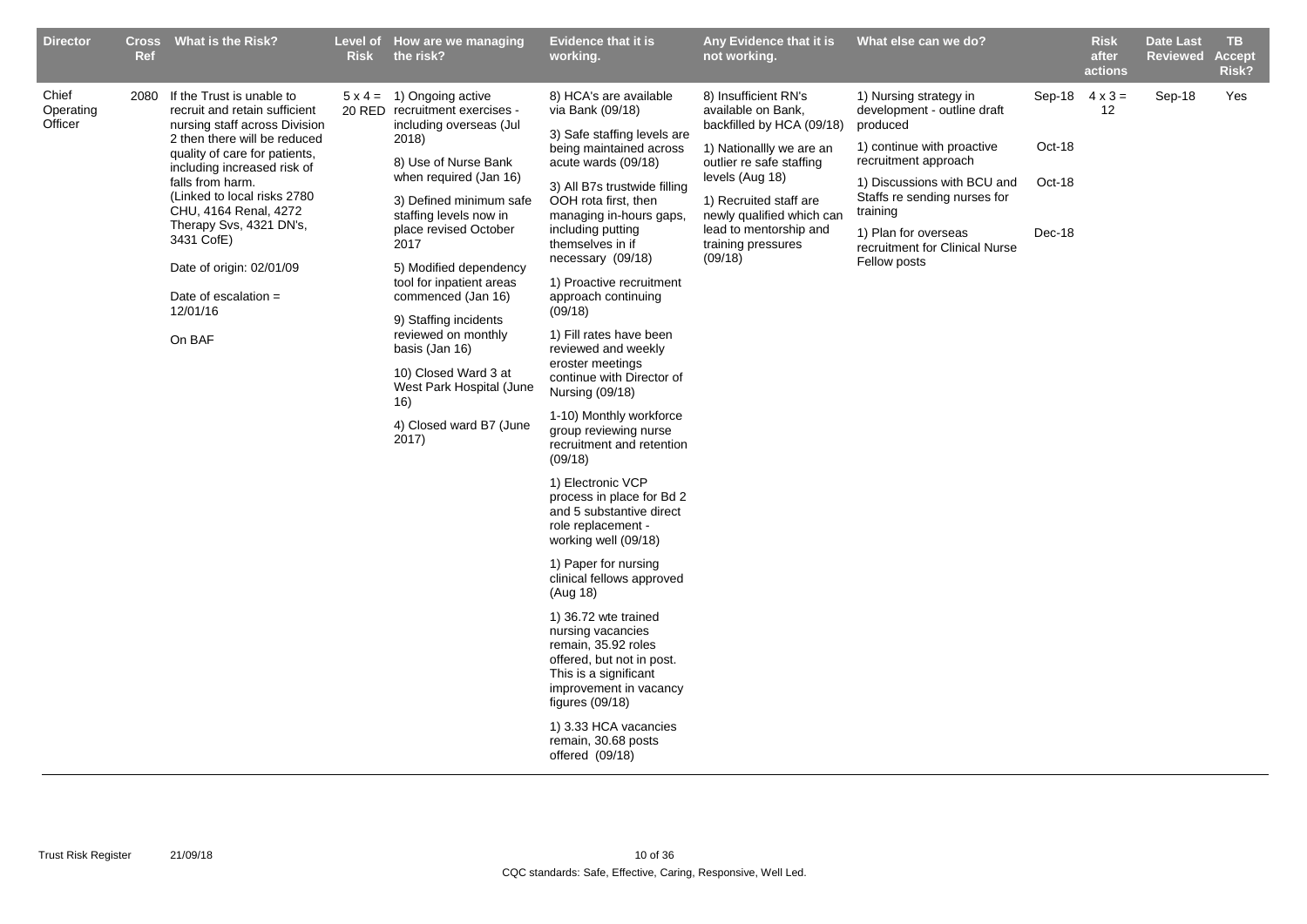| <b>Director</b>               | <b>Cross</b><br>Ref | What is the Risk?                                                                                                                                                                                                                                                                                                                                                                                                                                                                                                                                                  | <b>Risk</b>                          | Level of How are we managing<br>the risk?                                                                                                                                                                                                                                                                                                                                                                                                                                                                           | Evidence that it is<br>working.                                                                                                                                                                                                                         | Any Evidence that it is<br>not working.                             | What else can we do?                                                                                                                                                                                                                                      |                            | <b>Risk</b><br>after<br>actions          | <b>Date Last</b><br><b>Reviewed</b> | <b>TB</b><br><b>Accept</b><br>Risk? |
|-------------------------------|---------------------|--------------------------------------------------------------------------------------------------------------------------------------------------------------------------------------------------------------------------------------------------------------------------------------------------------------------------------------------------------------------------------------------------------------------------------------------------------------------------------------------------------------------------------------------------------------------|--------------------------------------|---------------------------------------------------------------------------------------------------------------------------------------------------------------------------------------------------------------------------------------------------------------------------------------------------------------------------------------------------------------------------------------------------------------------------------------------------------------------------------------------------------------------|---------------------------------------------------------------------------------------------------------------------------------------------------------------------------------------------------------------------------------------------------------|---------------------------------------------------------------------|-----------------------------------------------------------------------------------------------------------------------------------------------------------------------------------------------------------------------------------------------------------|----------------------------|------------------------------------------|-------------------------------------|-------------------------------------|
| Chief<br>Operating<br>Officer | 4529                | If there are vacancies in<br>consultant or non-<br>consultant medical staff<br>across Division 1, this will<br>compromise the provision<br>of a safe, effective elective<br>service and to the safe<br>staffing of on-call rotas. In<br>that circumstance there<br>may be a need to try to<br>employ locum medical staff<br>with the potential problems<br>of high cost and uncertain<br>quality.<br>Please note: Risk 4239<br>(Obs & Gynae), Risk 4467<br>(Cardio) staffing risks have<br>been linked to this<br>overarching Divisional<br>medical staffing risk. | $4 \times 3 =$<br>12<br><b>AMBER</b> | 2. Baseline resourcing<br>meetings contine to be<br>held to review vacancies<br>and expenditure, identify<br>recruitment opportunities<br>within Directorates<br>explore alternative<br>solutions including future<br>workforce planning and<br>forecasting (Sept 17)<br>3. Trust continues to be<br>part of West Mid's<br>Project to reduce Locum<br>Agency use and Pay<br>4. Trust part of Junior<br>Doctors in-training<br>streamlining group (Dec<br>2017)<br>1. Recuitment to vacant<br>posts ongoing (Dec 17) | 1-5) Reduction in medical<br>spend from 2017/2018 to<br>2018/2019 (Sept 18)<br>1-5) Medical staffing<br>vacancy rate further<br>reducted to 11.53%<br>(Sept 18)<br>1-5) Locum Expenditure<br>decreased continually in<br>May June and July (Sept<br>18) | 1-5) Number of<br>vacancies remain across<br>the Division (Sept 18) | 1-5. Fellowship Programme<br>ongoing<br>1. Continuing campaign with<br>regular adverts<br>1-5. Continuing to develop<br>roles to support medical rota<br>(ANPs and ACCPs)<br>6. Review of CVs by<br>Clinician's Connected to fill<br>Consultant vacancies | Oct-18<br>Oct-18<br>Oct-18 | Oct-18 $2 \times 2 = 4$<br><b>YELLOW</b> | Sep-18                              | Yes                                 |
|                               |                     | Date of origin: 23/04/16<br>Date of escalation $=$<br>17/05/16                                                                                                                                                                                                                                                                                                                                                                                                                                                                                                     |                                      | 5. Membership to<br><b>Clinician's Connected</b><br>(June 18)                                                                                                                                                                                                                                                                                                                                                                                                                                                       |                                                                                                                                                                                                                                                         |                                                                     |                                                                                                                                                                                                                                                           |                            |                                          |                                     |                                     |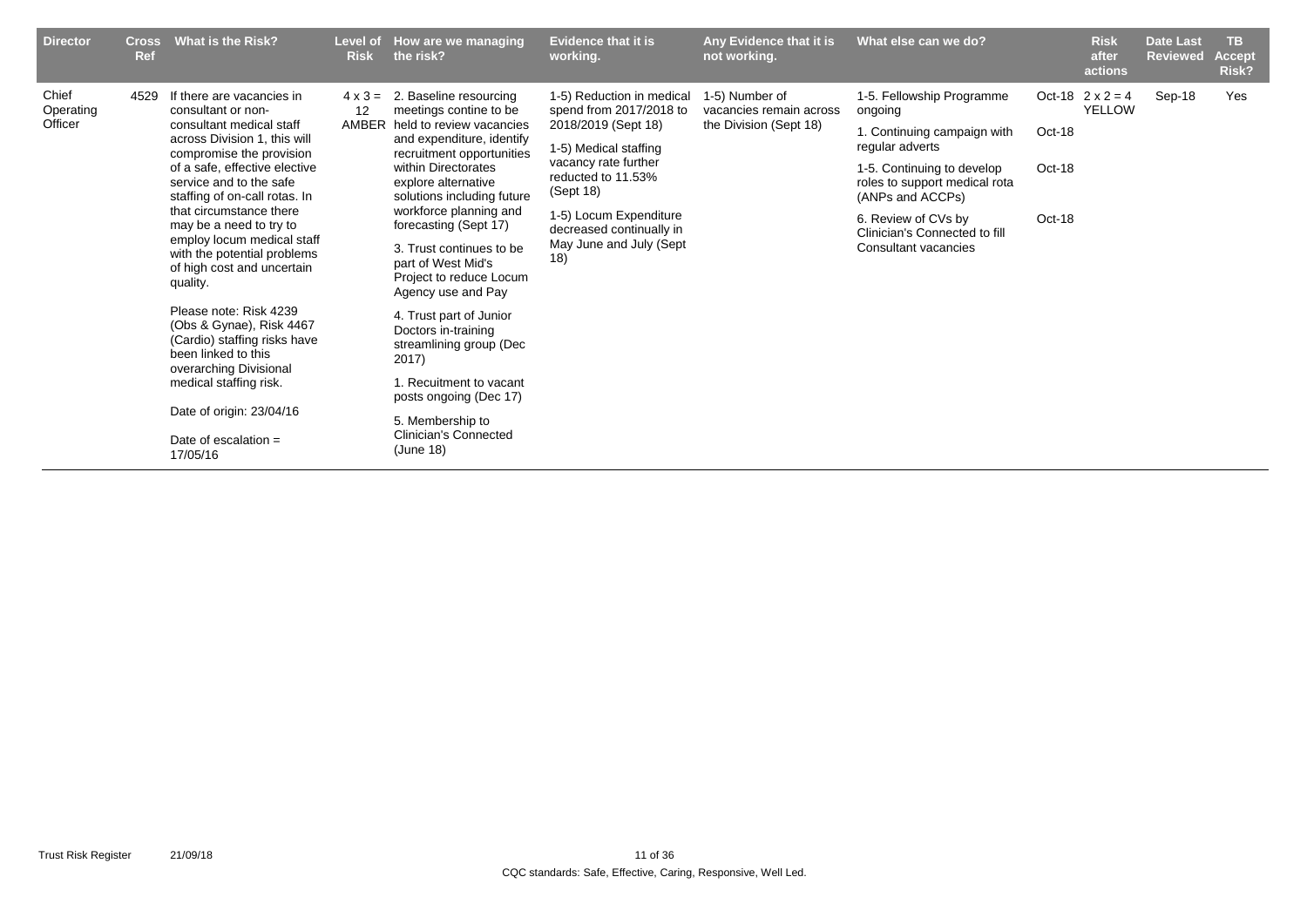| <b>Director</b>             | <b>Ref</b> | Cross What is the Risk?                                                                                                                                                                                                                                                                                                                                                                                                                                                                                                                                                                                                                                                                                                                                                                                                                                                                                                                                                                                                                                                                       | <b>Risk</b> | Level of How are we managing<br>the risk?                                                                                                                                                                                                                                                                                                                                                                                                                                                                                                                                                                                                                                                                                                                                                                                                                                                                                                                                                                                                             | <b>Evidence that it is</b><br>working.                                                                                                                                                                                                                                                                                                                                                                         | Any Evidence that it is<br>not working.                                                                                                                                                                                                                                                                                                                                                                                                                                                                                                                                                                                                                                                                                                                                                                                                                                                                                                             | What else can we do?                                                                                                                                                                                                                                                                                                                                                                                                                                                                |                                                                           | <b>Risk</b><br>after<br>actions         | <b>Date Last</b><br><b>Reviewed</b> | TB.<br><b>Accept</b><br>Risk? |
|-----------------------------|------------|-----------------------------------------------------------------------------------------------------------------------------------------------------------------------------------------------------------------------------------------------------------------------------------------------------------------------------------------------------------------------------------------------------------------------------------------------------------------------------------------------------------------------------------------------------------------------------------------------------------------------------------------------------------------------------------------------------------------------------------------------------------------------------------------------------------------------------------------------------------------------------------------------------------------------------------------------------------------------------------------------------------------------------------------------------------------------------------------------|-------------|-------------------------------------------------------------------------------------------------------------------------------------------------------------------------------------------------------------------------------------------------------------------------------------------------------------------------------------------------------------------------------------------------------------------------------------------------------------------------------------------------------------------------------------------------------------------------------------------------------------------------------------------------------------------------------------------------------------------------------------------------------------------------------------------------------------------------------------------------------------------------------------------------------------------------------------------------------------------------------------------------------------------------------------------------------|----------------------------------------------------------------------------------------------------------------------------------------------------------------------------------------------------------------------------------------------------------------------------------------------------------------------------------------------------------------------------------------------------------------|-----------------------------------------------------------------------------------------------------------------------------------------------------------------------------------------------------------------------------------------------------------------------------------------------------------------------------------------------------------------------------------------------------------------------------------------------------------------------------------------------------------------------------------------------------------------------------------------------------------------------------------------------------------------------------------------------------------------------------------------------------------------------------------------------------------------------------------------------------------------------------------------------------------------------------------------------------|-------------------------------------------------------------------------------------------------------------------------------------------------------------------------------------------------------------------------------------------------------------------------------------------------------------------------------------------------------------------------------------------------------------------------------------------------------------------------------------|---------------------------------------------------------------------------|-----------------------------------------|-------------------------------------|-------------------------------|
| Chief<br>Nursing<br>Officer |            | 4718 If there is a shortage of staff<br>in the safeguarding team<br>this will result in:<br>1. Delays in providing<br>safeguarding advice and<br>responding to queries<br>raised by staff and<br>concerns raised via Multi<br>Agency Safeguarding Hub<br>(MASH).<br>2. Inability to attend all<br>safeguarding meetings<br>either internally or externally<br>to the Trust<br>3. Inability to work<br>proactively with staff on<br>wards/ in community to<br>ensure key safeguarding<br>messages are disseminated<br>4. Inability to provide<br>safeguarding supervision to<br>key staff who work with<br>vulnerable clients<br>5. Delay in providing face to<br>face safeguarding adult and<br>children training.<br>6. Delay in training staff on<br>key agenda issues, for e.g.<br>Child Sexual Exploitation,<br>Domestic Violence, Slavery,<br>FGM and PREVENT<br>training. There is an<br>Inability to respond to<br>delivering Safeguarding<br>Adult Training as outlined in<br>the Intercollegiate Doc for<br>Adults 2016.<br>Date of origin: 03/03/17<br>Date of escalation: 25/04/17 |             | $2 \times 2 = 4$ 1) Regular review of staff<br>YELLOW available to work (Jan<br>2017)<br>2) Tasks/Meetings are<br>prioritised (Jan 2017)<br>3) MASH information for<br>adult cases allocated<br>directly to SG adult<br>named professonals<br>(May 2018)<br>4) Regular review of<br>safeguarding<br>legislation/CQC action<br>plans, CCG assurance<br>framework and<br>Safeguarding Board<br>partnership programme<br>to prioritise workload of<br>team. (Jan 2017)<br>5) Safeguarding<br>supervision provided to<br>Maternity staff, Health<br>Visitor's, School Nurses<br>and PFN (Jan 2018)<br>6) Safeguarding training<br>is available: Level 1 -<br>Induction (face to face),<br>Level 2 - via e-learning,<br>Level 3 - via face to face<br>for children (Jan 2017)<br>7) Safeguarding Children<br>Team Leader in place<br>(December 2017)<br>8) Post safeguarding<br>case support is provided<br>as required (Nov 2017)<br>9) Supervision Policy<br>Draft 1 written (Mar 18)<br>10) Safeguarding Adults<br>Team Leader in place<br>(April 2018) | 1) 4 of 4 posts have been<br>recruited. (1x start<br>20/11/17, 1x start 4/12/17<br>and 1x start in Sept<br>2018) (July 2018)<br>3) Quality of information<br>required by MASH has<br>been addressed by<br>response to the review<br>(includes introduction of<br>RAG rating for<br>safeguarding enquiries<br>(July 2018)<br>3) All cases are referred<br>(July 2018)<br>8) No issues identified<br>(July 2018) | 1), 2) & 4) Certain<br>meetings are not always<br>attended or represented<br>(July 2018)<br>5) Safeguarding<br>supervision is available to<br>certain staff only due to<br>staffing shortages in<br>Maternity Services.<br>Overall compliance is<br>approx. 75% in Maternity<br>(July 2018)<br>5) & 7) 1 to 1 adult<br>safeguarding maternity<br>supervision is not<br>provided by Safeguarding<br>Team (this is currently<br>provided by a nominated<br>midwife) (July 2018)<br>5) Scope of remaining<br><b>RWT Safeguarding</b><br>Children and Adult<br>supervision requirements<br>unclear. (July 2018)<br>6) Level 3 for adults is<br>not provided to clinical<br>staff as outlined in key<br>legislation (July 2018)<br>4) CQC review of July<br>2016 identified the need<br>to recruit a named<br>midwife (July 2018)<br>1) Named Midwife not in<br>post (July 2018)<br>9) Safeguarding<br>Supervision Policy not<br>implemented (July 2018) | 1) to 8) To continue to<br>regularly contact the chair of<br>the groups and review urgent<br>actions post meetings.<br>1) to 8) SG Adult training<br>delivery to be reviewed<br>1) & 4) To recruit named<br>midwife to be in post<br>1), 2) $\&$ 4) To prioritise and<br>attend meetings<br>5) Additoonal named nurse<br>B7 to be recruited in post<br>6) Review safeguarding<br>training programme<br>9) Policy tabled to be<br>approved<br>Risk to be reviewed and<br>deescalated | Aug-18<br>Nov-18<br><b>Jul-18</b><br>Nov-18<br>Sep-18<br>Aug-18<br>Oct-18 | Aug-18 $1 \times 2 = 2$<br><b>GREEN</b> | Sep-18                              | Yes                           |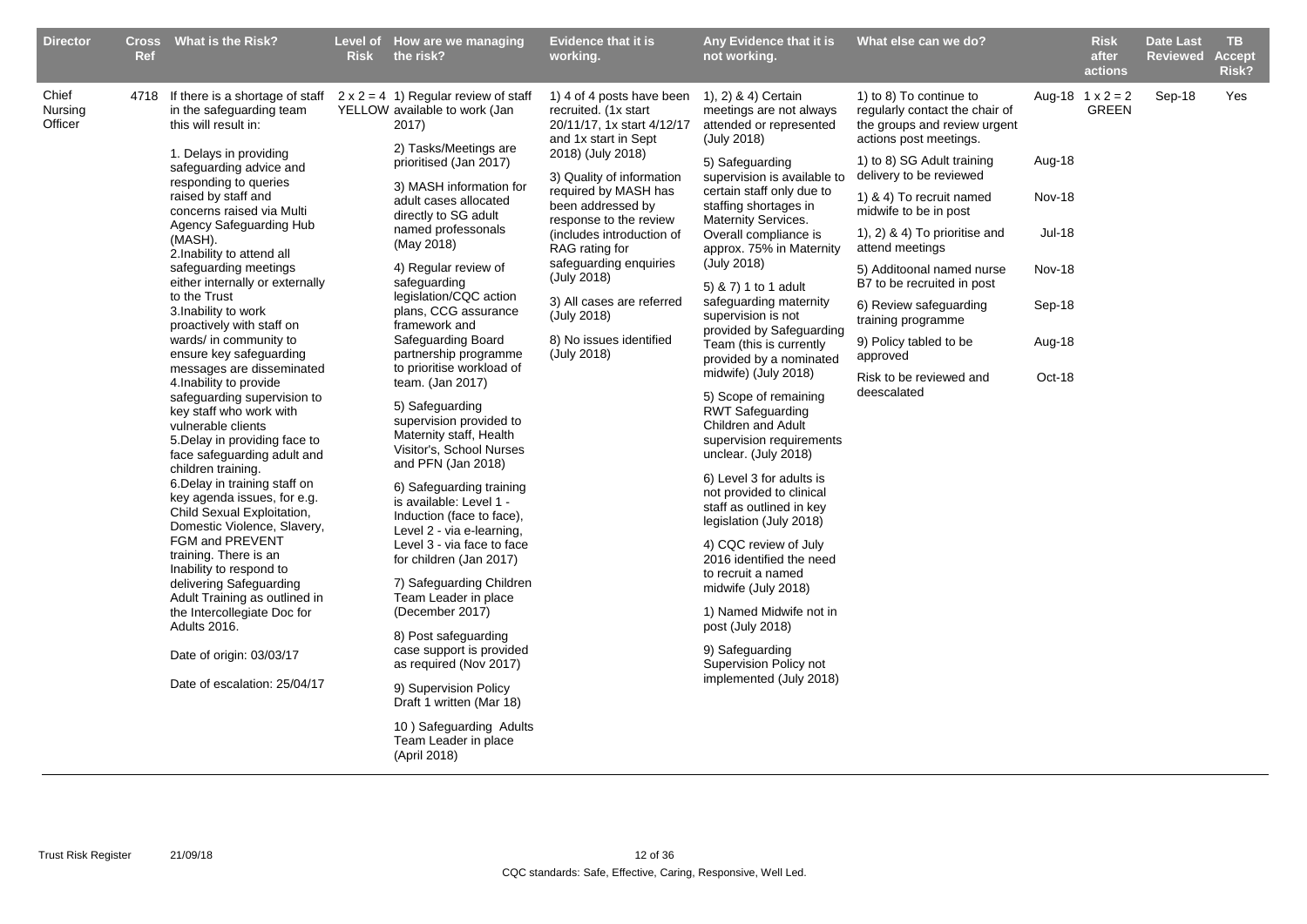| <b>Director</b>             | <b>Cross</b><br><b>Ref</b> | What is the Risk?                                                                                                                                                                                                                                                                                                                                                                                                                                                                                                                                                                                                                                                                                                                                               | <b>Risk</b> | Level of How are we managing<br>the risk?                                                                                                                                                                                                                                                                                                                                                                                                                                                                                                                                                                                                                                                                                                                                   | <b>Evidence that it is</b><br>working.                                                                                                                                                                                                                                                                                                                                                                                                                                                                                                                                                                                              | Any Evidence that it is<br>not working.                                                                                                                                                                                                                                                                                                                                                                          | What else can we do?                                                                                                                                                                                                                                                                                                                                                |                  | <b>Risk</b><br>after<br>actions  | <b>Date Last</b><br>Reviewed | <b>TB</b><br><b>Accept</b><br>Risk? |
|-----------------------------|----------------------------|-----------------------------------------------------------------------------------------------------------------------------------------------------------------------------------------------------------------------------------------------------------------------------------------------------------------------------------------------------------------------------------------------------------------------------------------------------------------------------------------------------------------------------------------------------------------------------------------------------------------------------------------------------------------------------------------------------------------------------------------------------------------|-------------|-----------------------------------------------------------------------------------------------------------------------------------------------------------------------------------------------------------------------------------------------------------------------------------------------------------------------------------------------------------------------------------------------------------------------------------------------------------------------------------------------------------------------------------------------------------------------------------------------------------------------------------------------------------------------------------------------------------------------------------------------------------------------------|-------------------------------------------------------------------------------------------------------------------------------------------------------------------------------------------------------------------------------------------------------------------------------------------------------------------------------------------------------------------------------------------------------------------------------------------------------------------------------------------------------------------------------------------------------------------------------------------------------------------------------------|------------------------------------------------------------------------------------------------------------------------------------------------------------------------------------------------------------------------------------------------------------------------------------------------------------------------------------------------------------------------------------------------------------------|---------------------------------------------------------------------------------------------------------------------------------------------------------------------------------------------------------------------------------------------------------------------------------------------------------------------------------------------------------------------|------------------|----------------------------------|------------------------------|-------------------------------------|
| <b>Trust Objective:</b>     |                            | Create a culture of compassion, safety & quality                                                                                                                                                                                                                                                                                                                                                                                                                                                                                                                                                                                                                                                                                                                |             |                                                                                                                                                                                                                                                                                                                                                                                                                                                                                                                                                                                                                                                                                                                                                                             |                                                                                                                                                                                                                                                                                                                                                                                                                                                                                                                                                                                                                                     |                                                                                                                                                                                                                                                                                                                                                                                                                  |                                                                                                                                                                                                                                                                                                                                                                     |                  |                                  |                              |                                     |
| Chief<br>Nursing<br>Officer | O4                         | Cause: There is a risk of<br>2952 some patients developing a<br>pressure ulcer/s due to<br>delays in the ordering of<br>equipment, poor<br>information and instruction<br>due to significant service<br>under-performance. CCG<br>proposing monthly contract<br>renewal from Aug 18.<br>Impact: This may lead to<br>patient harm.<br>Date of origin: 10.05.2012<br>Date of escalation 19/03/18<br>Date of expected closure<br>01/12/18<br>CCG proceeding with a<br>tender process and will<br>update the Trust 27/9/18.<br>new issues have occurred<br>with ILS failing to respond<br>to faulty mattresses and<br>asking patient relatives to<br>collect mattresses. Ault<br>Community services are<br>collating the data to submit<br>to the CCG about trends. | 12          | $4 \times 3 = 1$ ) Mattresses are<br>supplied and maintained<br>AMBER by CERL in Hospitals.<br>Independant Living<br>Service for community<br>patients with foam and<br>alternative systems Aug<br>18<br>2) Community services<br>can access surface<br>selection guide for<br>mattress selection based<br>on risk and holistic needs<br>Aug 18<br>2) A £55,000 budget for<br>the out-of-hours pressure<br>relieving mattress service<br>in Community until<br>October 17 Aug 18)<br>2) SLA in place with<br>Independent Living<br>Service and monitored<br>(Aug 18)<br>2) ILS service community<br>equipment supplied by<br>them on return (Aug 18)<br>2) Special Order<br>Requests for TOTOs,<br>double/unusual sized<br>mattressess, special<br>pressure relief aids are | 2) Accountability<br>pressure injury process<br>reviewed, October 17 &<br>January 18 Aug 18)<br>1) Suitable trolley<br>mattresses in use for<br>A&E Aug 18<br>3) West Park, CCH and<br>New Cross supplied with<br>Hybrid Mattresses - Aug<br>18<br>2) CCG Contracting<br>Team/souial services are<br>leading the tender<br>process for community<br>equipment including th<br>TV Team - Aug 18<br>1) Process in place for<br>wards to monitor integrity<br>of hybrid mattress Aug18<br>3) Adult community<br>services collating a report<br>to submit to the CCG<br>regarding mattresses<br>delivery and fault<br>management delays | 2) Lack of regular<br>assurance data from ILS<br>on order to delivery times<br>Aug 18<br>2) RWT is not resourced<br>to follow processes for<br>specialist equipment<br>request/order -Aug 18<br>1) TOTO business case<br>not agreed in April 17<br>(Aug 18)<br>1) High demans on<br>mattresses from ILS, no<br>assurance on timely<br>delivery Aug 18<br>1) Delays in delivering<br>equipment from ILS Aug<br>18 | 1.6-8) Contracting Team<br>tendering for new community<br>equipment service - including<br>special orders<br>1) Contracting looking at<br>solutions to RWT funding for<br>ordering specialist equipment<br>6) Adult community services<br>collating trends of failed<br>deliveries and fault<br>management of mattresses<br>to submit via contracting to<br>the CCG | Aug-18<br>Sep-18 | May-18 $1 \times 3 = 3$<br>GREEN | Sep-18                       |                                     |
|                             |                            |                                                                                                                                                                                                                                                                                                                                                                                                                                                                                                                                                                                                                                                                                                                                                                 |             | requested via individual<br>funding requests - either<br>approved or rejected by<br>CCG Aug 18<br>1) Process in place to<br>reassess patients on<br>Symmetrikit Chairs (OT<br>posture managment                                                                                                                                                                                                                                                                                                                                                                                                                                                                                                                                                                             |                                                                                                                                                                                                                                                                                                                                                                                                                                                                                                                                                                                                                                     |                                                                                                                                                                                                                                                                                                                                                                                                                  |                                                                                                                                                                                                                                                                                                                                                                     |                  |                                  |                              |                                     |
|                             |                            |                                                                                                                                                                                                                                                                                                                                                                                                                                                                                                                                                                                                                                                                                                                                                                 |             | Chairs) Aug18<br>3) Notice of concern<br>issued to current provider<br>(Aug 18)                                                                                                                                                                                                                                                                                                                                                                                                                                                                                                                                                                                                                                                                                             |                                                                                                                                                                                                                                                                                                                                                                                                                                                                                                                                                                                                                                     |                                                                                                                                                                                                                                                                                                                                                                                                                  |                                                                                                                                                                                                                                                                                                                                                                     |                  |                                  |                              |                                     |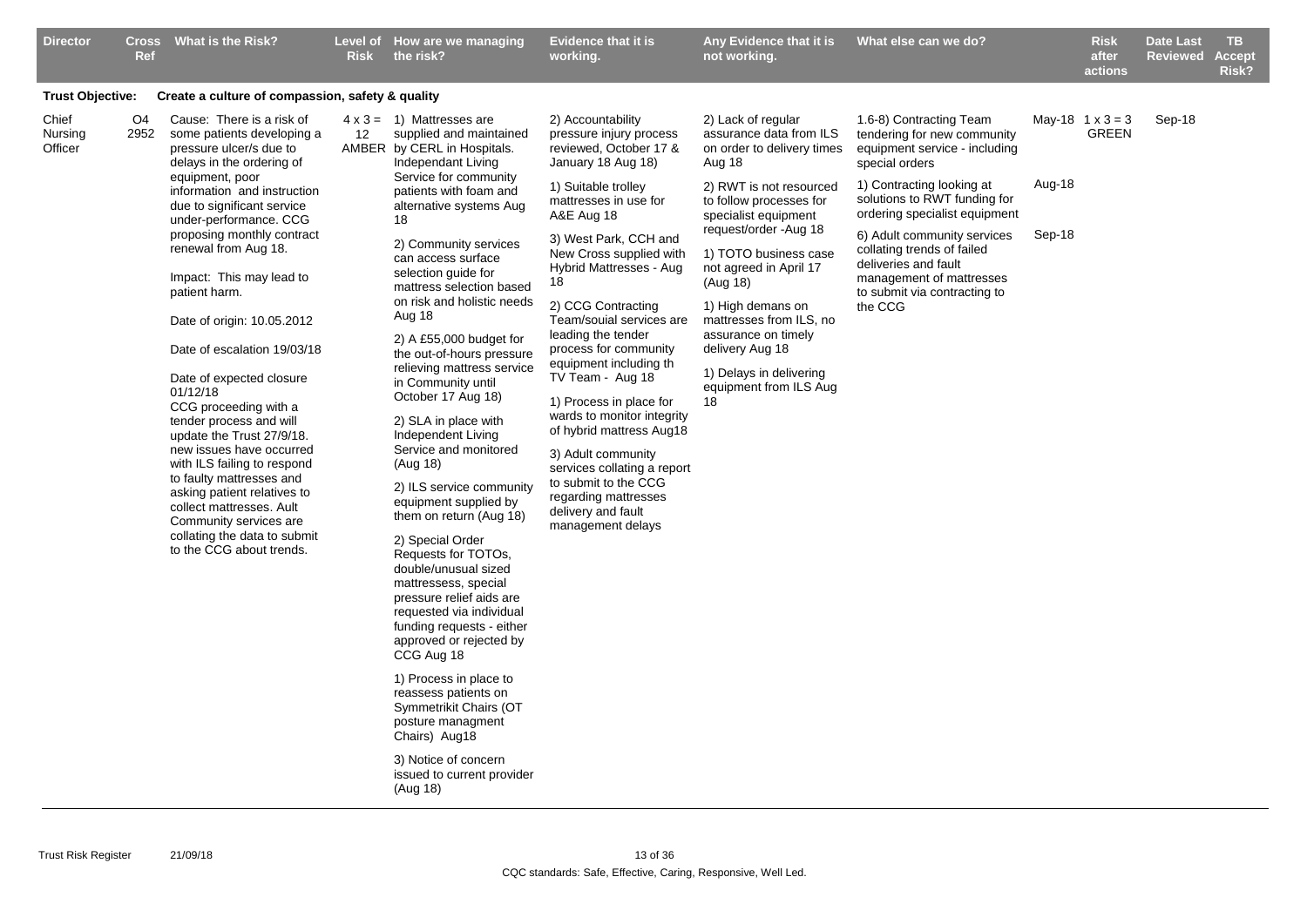| <b>Director</b>               | Ref | Cross What is the Risk?                                                                                           | <b>Risk</b> | Level of How are we managing<br>the risk?                                                                                                                                                                                                                                                                                                    | <b>Evidence that it is</b><br>working.                                                                                                                                                                                                                                                                                                                                                                        | Any Evidence that it is<br>not working.                                                                                                                                                                                                                                                                                                         | What else can we do?                                                                                                                                               |                  | <b>Risk</b><br>after<br>actions         | <b>Date Last</b><br><b>Reviewed</b> | <b>TB</b><br><b>Accept</b><br>Risk? |
|-------------------------------|-----|-------------------------------------------------------------------------------------------------------------------|-------------|----------------------------------------------------------------------------------------------------------------------------------------------------------------------------------------------------------------------------------------------------------------------------------------------------------------------------------------------|---------------------------------------------------------------------------------------------------------------------------------------------------------------------------------------------------------------------------------------------------------------------------------------------------------------------------------------------------------------------------------------------------------------|-------------------------------------------------------------------------------------------------------------------------------------------------------------------------------------------------------------------------------------------------------------------------------------------------------------------------------------------------|--------------------------------------------------------------------------------------------------------------------------------------------------------------------|------------------|-----------------------------------------|-------------------------------------|-------------------------------------|
| Chief<br>Operating<br>Officer |     | 3069 If a Never Event occurs<br>within Division 1 this may<br>result in an adverse<br>outcome, there is potential | 12          | $3 \times 4 = 5$ . Monitoring and<br>circulation of incident<br>AMBER notification reports to all<br>senior staff for review                                                                                                                                                                                                                 | 10. Human Factors has<br>been identified as a trend<br>(Jan 2018)                                                                                                                                                                                                                                                                                                                                             | 4. There have been 3 x<br>Never Event incidents 2 x<br>Wrong Site Surgery and<br>1 x Retained foreign                                                                                                                                                                                                                                           | 1-11. All theatre staff to<br>undertake Human Factors<br>Training from AFPP                                                                                        |                  | Sep-18 $2 \times 4 = 8$<br><b>AMBER</b> | Sep-18                              | Yes                                 |
|                               |     | for severe harm and/or<br>patient death and also<br>reputational impact                                           |             | 6. Trustwide learning via<br>a "Lessons Learned"                                                                                                                                                                                                                                                                                             | 6. Lessons Learnt<br>included within IGR<br>Lesson Learnt page and                                                                                                                                                                                                                                                                                                                                            | object) reported and<br>investigated during 2015                                                                                                                                                                                                                                                                                                | 2. Programme of Human<br><b>Factors Training for Theatre</b><br>Staff under-development                                                                            | Sep-18           |                                         |                                     |                                     |
|                               |     | including increased external<br>monitoring                                                                        |             | sheet in the monthly IGR,<br><b>Risky Business</b><br>Newsletter and the CLIP                                                                                                                                                                                                                                                                | circulated across the<br>Directorates. Risky<br><b>Business newsletter</b>                                                                                                                                                                                                                                                                                                                                    | 4. 5 x NE in 16/17<br>reported to CCG - 1.<br>Maternity NE (retained                                                                                                                                                                                                                                                                            | 1-11. Staff continue to<br>undertake PCM training<br>12. Directorates to continue                                                                                  | Sep-18<br>Sep-18 |                                         |                                     |                                     |
|                               |     | Date of origin: 19/07/12<br>Date of escalation $=$<br>17/11/15                                                    |             | Group.<br>8. Regular scrutiny of<br>Directorate risk registers<br>and minutes of<br>Directorate governance                                                                                                                                                                                                                                   | contained lesson learnt<br>from incident. Quarterly<br>reporting to CLIP Group<br>continues (Oct 17)<br>11. Staff supported to                                                                                                                                                                                                                                                                                | tampon) reported (Datix<br>ID: 158830), 2. Radiology<br>NE (wrong ankle injected)<br>reported (Datix 165455),<br>3. Opthalmology (wrong<br>eye injected) reported                                                                                                                                                                               | to audit LoCSIPS, presenting<br>at the Divisional Governance<br>Meeting ahead of QSIG<br>presentation                                                              |                  |                                         |                                     |                                     |
|                               |     |                                                                                                                   |             | meetings at the Quality<br>Meetings                                                                                                                                                                                                                                                                                                          | undertake PCM training<br>in Maternity & T&O (Dec<br>17)                                                                                                                                                                                                                                                                                                                                                      | (Datix 166680) 4.<br>Theatres (retained                                                                                                                                                                                                                                                                                                         | 12. Review/Gap analysis of<br>LoCSIPS with AFFP                                                                                                                    | Sep-18           |                                         |                                     |                                     |
|                               |     |                                                                                                                   |             | 2. Review completed of<br>all documentation and<br>Theatre<br>protocols/procedures<br>amalgamating where<br>possible                                                                                                                                                                                                                         | 12. Audit of LocSSIPs<br>are being presented to<br>Division before<br>presentation at QSIG<br>(June 2018)                                                                                                                                                                                                                                                                                                     | foreign object) reported<br>(Datix ID: 169339) 5.<br>Theatres/T&O Cannock<br>(wrong prosthesis)<br>reported (Datix ID:<br>174038) occured Mar<br>2017                                                                                                                                                                                           | 1-8 Further to CCG meeting,<br>await work to be commenced<br>by AfPP and the CQC<br>National review of NE with<br>RWT participation.<br>Implement recommendations. | Oct-18           |                                         |                                     |                                     |
|                               |     |                                                                                                                   |             | 1. Perioperative care<br>plans are in place across<br>the Trust                                                                                                                                                                                                                                                                              | 3. Monthly monitoring<br>data of compliance with<br>WHO checklist and                                                                                                                                                                                                                                                                                                                                         | 4.5 x NE incidents<br>reporting in 17/18                                                                                                                                                                                                                                                                                                        | 1-12 Division 1 Management<br>team Never Event Action<br>Plan in place                                                                                             | Oct-18           |                                         |                                     |                                     |
|                               |     |                                                                                                                   |             | 9. Agreed communication<br>strategy with Division 2 to<br>share/raise awareness of<br>never events and lessons                                                                                                                                                                                                                               | <b>Procedural Safety</b><br>Checklist - 90% for full<br>completion in July 18<br>(Aug 2018)                                                                                                                                                                                                                                                                                                                   | reported to CCG from<br>April 2017<br>(175581,179911,181941,<br>85875 186479) (Dec 17)                                                                                                                                                                                                                                                          | 12. Discuss Executive<br>approved Never Event Action<br>Plan at Divisional<br>Governance Meetings                                                                  | Oct-18           |                                         |                                     |                                     |
|                               |     |                                                                                                                   |             | learnt<br>3. Monitoring of Policy<br>OP100 and monthly audit<br>of WHO Checklist for<br>agreed procedures.<br>Directorates providing<br>assurance of the<br>shortfalls in performance<br>at Directorate<br>Governance Meetings<br>and Quality Meetings.<br>4. New NE Guidance<br>(published Jan 2018)<br>being used for NE<br>classification | 1 - 8 Meeting between<br>CCG and Trust (April 18)<br>to provide assurance and<br>context regarding<br>reported NEs was largely<br>positive. Actions being<br>taken by the Trust were<br>recognised to be<br>proportionate and timely<br>in response. (June 18)<br>3. Monthly monitoring<br>and compliance with<br>WHO checklist use -<br>There has been 100%<br>compliance achieved<br>during July 18 (Aug18) | 4. 2018/2019 There has<br>been 4 x NEs reported<br>since April 2018 - $2 x$<br><b>Wrong Site Surgery</b><br>incidents (Neonates Datix<br>194205 and H&N Datix<br>194977 - both in April<br>2018). There has been<br>and 2 Retained Foreign<br>Object incidents<br>(Theatres 197654 and<br>Obstetrics 197996 - both<br>in June 2018) (July 2018) | 2. AfPP training is scheduled<br>to take place in October 2018<br>and January 2019                                                                                 | $Jan-19$         |                                         |                                     |                                     |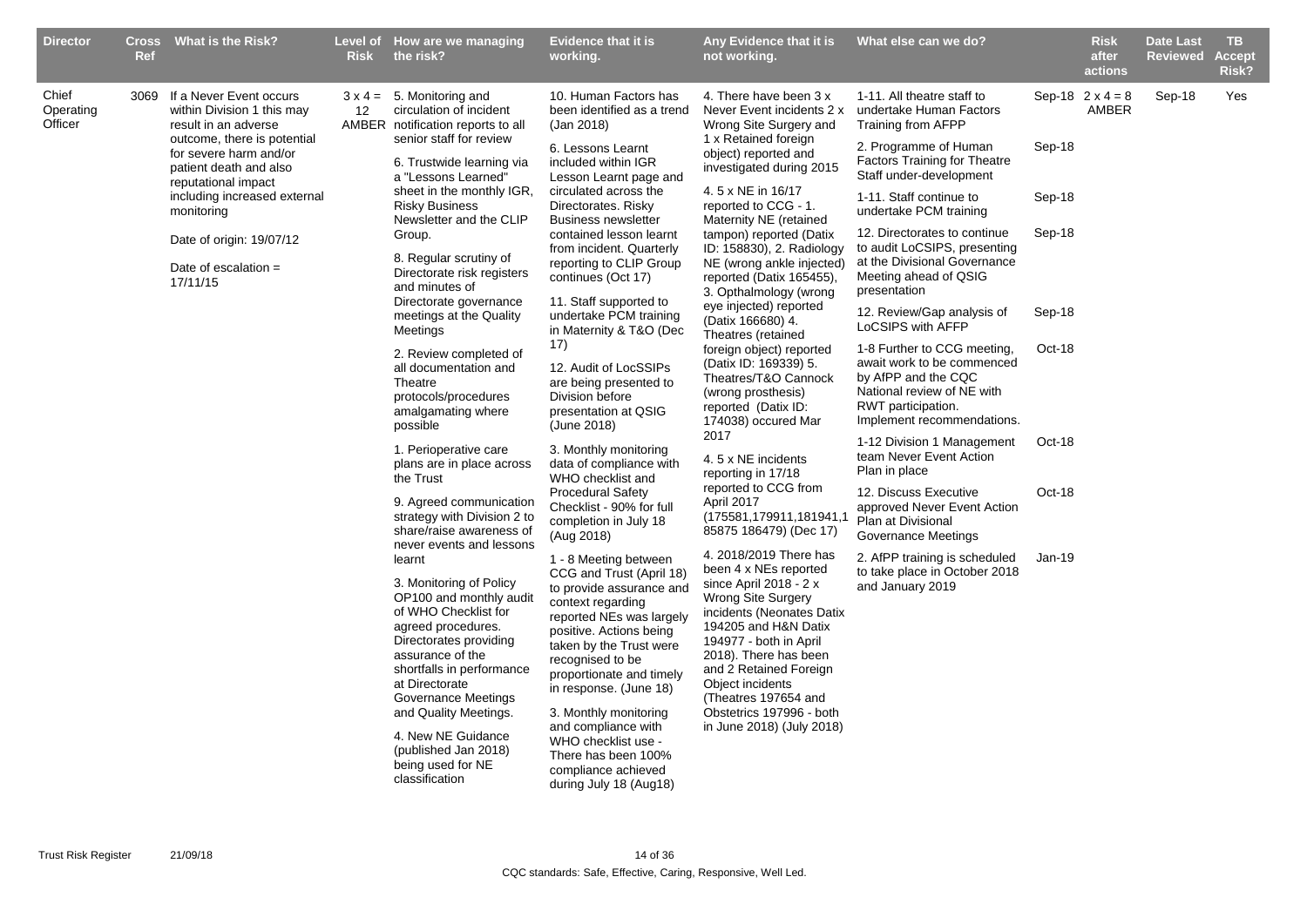| <b>Director</b> | <b>Cross</b><br>Ref | <b>What is the Risk?</b> | Level of<br><b>Risk</b> | How are we managing<br>the risk?                                                                              | <b>Evidence that it is</b><br>working. | Any Evidence that it is<br>not working. | What else can we do? | <b>Risk</b><br>after<br>actions | <b>Date Last</b><br><b>Reviewed</b> | TB.<br>Accept<br>Risk? |
|-----------------|---------------------|--------------------------|-------------------------|---------------------------------------------------------------------------------------------------------------|----------------------------------------|-----------------------------------------|----------------------|---------------------------------|-------------------------------------|------------------------|
|                 |                     |                          |                         | 7. Policy for the<br>management of retained<br>swabs in place                                                 |                                        |                                         |                      |                                 |                                     |                        |
|                 |                     |                          |                         | 10. New qualitative and<br>observational WHO<br>checklist being used in<br>Theatres (Oct 17)                  |                                        |                                         |                      |                                 |                                     |                        |
|                 |                     |                          |                         | 11. Continue to support<br>the Sign up to Safety<br>campaign - T&O and<br>Maternity participation<br>(Oct 17) |                                        |                                         |                      |                                 |                                     |                        |
|                 |                     |                          |                         | 12. LocSSIPs developed<br>by Directorates auditing<br>underway (Jan 2018)                                     |                                        |                                         |                      |                                 |                                     |                        |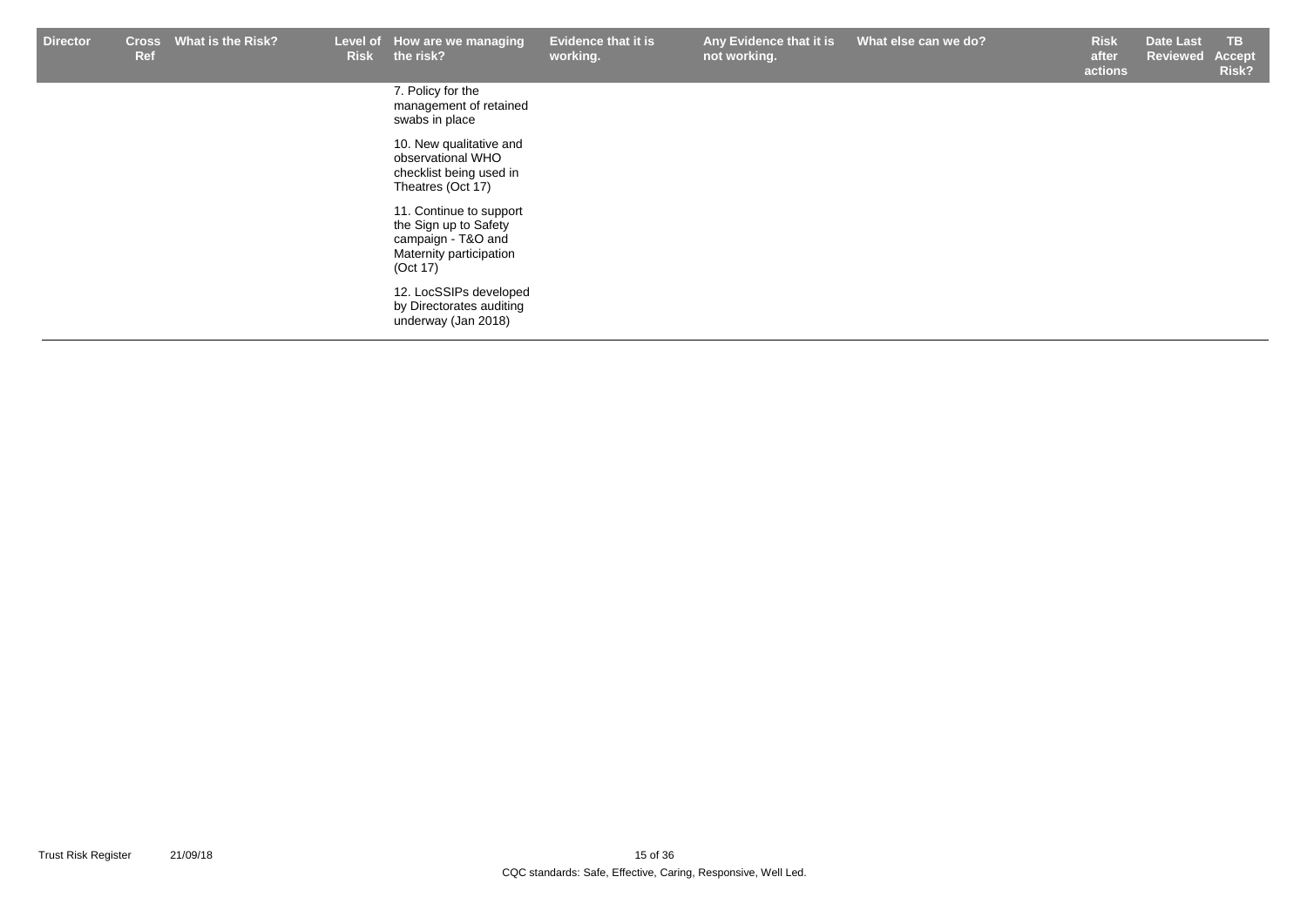| <b>Director</b>             | Ref  | Cross What is the Risk?                                                                                                                       | Level of<br><b>Risk</b> | How are we managing<br>the risk?                                                                                                                                                                                                                                                                                                                                                                                                                                                                                                                                                                                                                                                                                                                                                                                                                                                                                                                                                                                                                   | <b>Evidence that it is</b><br>working.                                                                                                                                                                                                                                                                                                                                                                                                                                                                                                                                                                    | Any Evidence that it is<br>not working.                                                                                                                                                                                                                                                                                                                                                                                                                                                                                                                                                                                | What else can we do?                                                                                                                                                                                                                                                                                                                                                                                                                                                                                                                                                                                                                                                                                                                                                                                                      |                                                                 | <b>Risk</b><br>after<br>actions   | <b>Date Last</b><br><b>Reviewed</b> | TB.<br><b>Accept</b><br>Risk? |
|-----------------------------|------|-----------------------------------------------------------------------------------------------------------------------------------------------|-------------------------|----------------------------------------------------------------------------------------------------------------------------------------------------------------------------------------------------------------------------------------------------------------------------------------------------------------------------------------------------------------------------------------------------------------------------------------------------------------------------------------------------------------------------------------------------------------------------------------------------------------------------------------------------------------------------------------------------------------------------------------------------------------------------------------------------------------------------------------------------------------------------------------------------------------------------------------------------------------------------------------------------------------------------------------------------|-----------------------------------------------------------------------------------------------------------------------------------------------------------------------------------------------------------------------------------------------------------------------------------------------------------------------------------------------------------------------------------------------------------------------------------------------------------------------------------------------------------------------------------------------------------------------------------------------------------|------------------------------------------------------------------------------------------------------------------------------------------------------------------------------------------------------------------------------------------------------------------------------------------------------------------------------------------------------------------------------------------------------------------------------------------------------------------------------------------------------------------------------------------------------------------------------------------------------------------------|---------------------------------------------------------------------------------------------------------------------------------------------------------------------------------------------------------------------------------------------------------------------------------------------------------------------------------------------------------------------------------------------------------------------------------------------------------------------------------------------------------------------------------------------------------------------------------------------------------------------------------------------------------------------------------------------------------------------------------------------------------------------------------------------------------------------------|-----------------------------------------------------------------|-----------------------------------|-------------------------------------|-------------------------------|
| Chief<br>Nursing<br>Officer | 3644 | Failure to make an<br>improvement in compliance<br>gaps with CQC standards.<br>Date of origin: 14/01/14<br>Date of escalation $=$<br>14/01/14 |                         | $3 \times 3 = 9$ 2) Monitor recruitment<br>AMBER and retention via WODG<br>and Board monthly<br>3) Monitor monthly<br>performance through the<br>nursing midwifery KPIs<br>for signs of deterioration<br>4) Environmental<br>Standards are monitored<br>via the environmental<br>group monthly<br>6) Daily staffing is<br>monitored via the<br>Divisional QSIG ops<br>meetings<br>5) Internal audit has<br>reviewed the CQC action<br>plan in 2016 and self<br>assessment process in<br>2017. CQC actions which<br>remain ongoing are<br>monitored via relevant<br>Trust level groups e.g<br>recruitment & retention<br>and Medicines<br>Management group<br>which are then reported<br>to the relevant sub board<br>committee.<br>8) Fundamental<br>standards are reviewed &<br>monitored by the<br>designated specialist<br>groups and bi annually by<br>the sponsor which then<br>reports to COG.<br>9) HON/M monitor quality<br>performance metrics on a<br>monthly basis for trends<br>and themes, these are<br>further analysed via<br>QSIG. | 5) Nursing and Midwifery<br>KPIs moved to Health<br>Assure reporting and<br>emailed out to ward<br>sisters/matrons and<br>HoNs monthly.<br>2) QRV process is now<br>embedded and refined,<br>plan formulated for<br>ongoing inspections<br>2018/19<br>7) CQC insight report<br>shared with Divisions for<br>information,<br>7) Biannual skill mix<br>review - slight<br>improvement in vacancy<br>rates<br>3) Lord Carter metrics<br>monitored monthly via<br><b>Divisional Performance</b><br>meetings<br>Overall recruitment<br>numbers have reduced in<br>month with a total of<br>205.64 WTE (Sep 18) | 2) Sickness absence<br>needs to be driven down<br>to Trust average in all<br>ward areas.<br>3) Vacancy rates remain<br>high in some areas<br>3) Phase 1 skill mix<br>review for Adult<br>inpatients shows a deficit<br>4) Safer staffing fill rates<br>remain transient<br>particularly for nights<br>9) Rising Mortality HSMR<br>and SHMI rates are being<br>reported in National data<br>sets<br>10) Inpatient survey<br>results show an average<br>score of 76.7 which is a<br>deterioration from 2015.<br>Scoring is in the bottom<br>20% on 11 questions.<br>10 Nursing associates<br>commenced in post Sep<br>18 | 5) Trust is taking part in the<br>workforce collaborative led by<br>DOH (Lord Carters team) to<br>receive and share good<br>practice<br>Collaborative working with<br>CCG regarding<br>information/education to care<br>homes and carers regarding<br>safeguarding requirements<br>for PI's<br>Action plans to be developed<br>to support National Maternity<br>and CYP survey outcomes<br>Feb 2017<br>Opportunities for recruitment<br>paths currently being explored<br>Develop PLACE action plan<br>in response to recent audit<br>outcome<br>Implement Safer Care<br>Software and roll out<br>Review of Cochrane review<br>regarding falls evidence<br>Refurbishment and<br>expansion of existing<br>Discharge Lounge<br>Implementation and roll out<br>of NEWS 2<br>Review baseline of Nurse<br>sensitive indicators | <b>Nov-18</b><br>Jan-19<br>Dec-18<br>Jan-19<br>Jan-19<br>Oct-18 | $2 \times 2 = 4$<br><b>YELLOW</b> | Sep-18                              | Yes                           |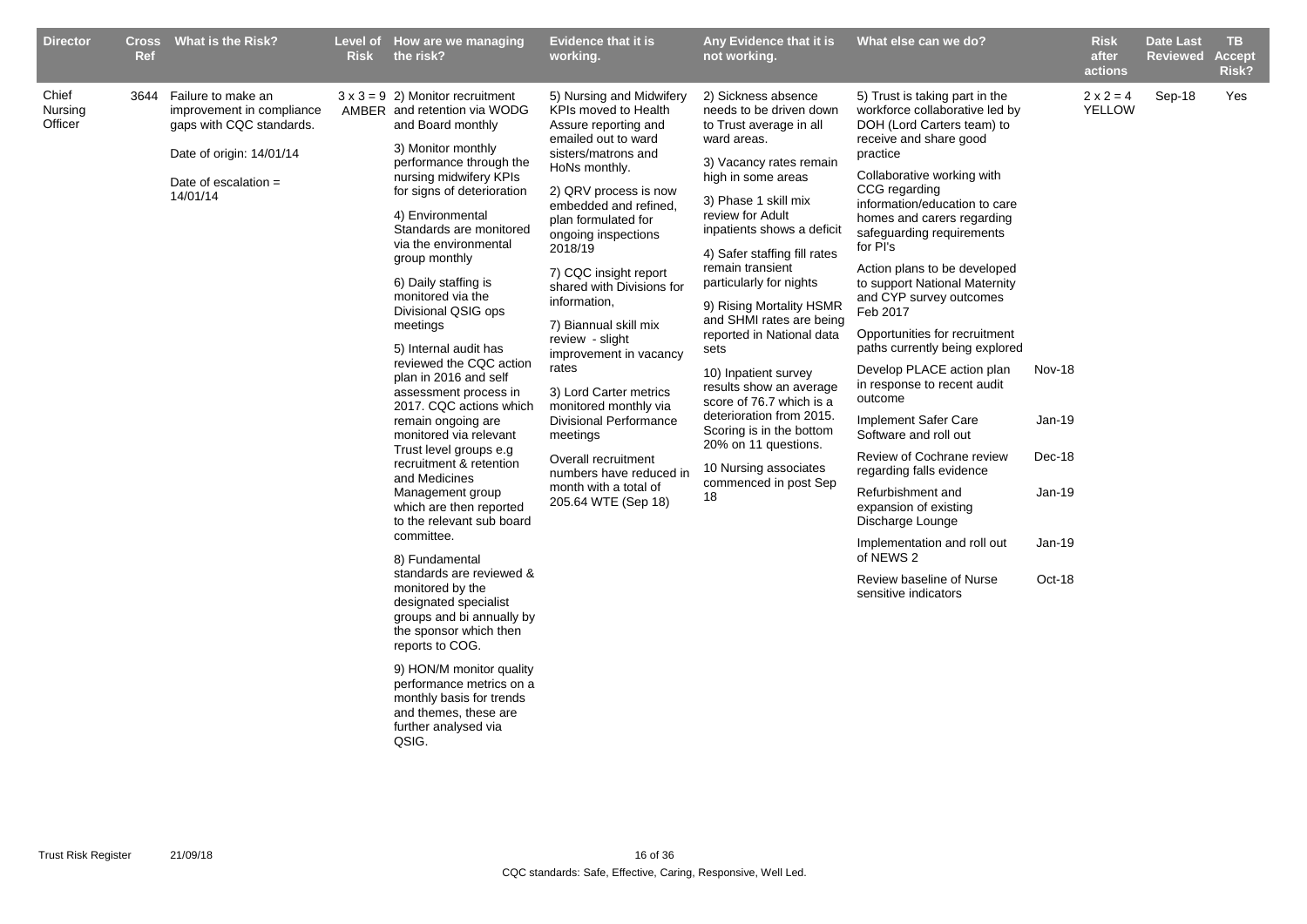| <b>Director</b>               | <b>Ref</b> | Cross What is the Risk?                                                                                                                                                                                               | <b>Risk</b> | Level of How are we managing<br>the risk?                                                                                                                                                                                                                                                                                                                                                                                                                                                                                                                                                                                                                                                                                                                                                                                                                                                                                                                                                                                                                                                       | <b>Evidence that it is</b><br>working.                                                                                                                                                                                                                                                                                                                                                                                                                                                                                                                                                                                        | Any Evidence that it is<br>not working.                                                                                                                                                                                                                  | What else can we do?                                                                                                                                                                       |                  | <b>Risk</b><br>after<br>actions          | <b>Date Last</b><br><b>Reviewed</b> | TB.<br><b>Accept</b><br>Risk? |
|-------------------------------|------------|-----------------------------------------------------------------------------------------------------------------------------------------------------------------------------------------------------------------------|-------------|-------------------------------------------------------------------------------------------------------------------------------------------------------------------------------------------------------------------------------------------------------------------------------------------------------------------------------------------------------------------------------------------------------------------------------------------------------------------------------------------------------------------------------------------------------------------------------------------------------------------------------------------------------------------------------------------------------------------------------------------------------------------------------------------------------------------------------------------------------------------------------------------------------------------------------------------------------------------------------------------------------------------------------------------------------------------------------------------------|-------------------------------------------------------------------------------------------------------------------------------------------------------------------------------------------------------------------------------------------------------------------------------------------------------------------------------------------------------------------------------------------------------------------------------------------------------------------------------------------------------------------------------------------------------------------------------------------------------------------------------|----------------------------------------------------------------------------------------------------------------------------------------------------------------------------------------------------------------------------------------------------------|--------------------------------------------------------------------------------------------------------------------------------------------------------------------------------------------|------------------|------------------------------------------|-------------------------------------|-------------------------------|
| Chief<br>Operating<br>Officer | 4161       | If there are reduced<br>qualified nursing staffing<br>levels across Division 1<br>then there is a risk to<br>patient safety and quality of<br>care.<br>Date of origin: 13/05/15<br>Date of escalation $=$<br>18/11/15 | 12<br>AMBER | $4 \times 3 = 1$ . Recruitment strategy in<br>place<br>2. Developed a<br>programme for Band 7s<br>with a support<br>programme wrapped<br>around to assist with<br>attrition and development<br>4. Increasing Band 2<br>support to manage<br>qualified shortfall<br>5. Scrutinising staffing<br>levels daily and moving<br>/re-deploying staff across<br>the Division as necessary<br>6. Friday morning<br>meetings taking place for<br>Matrons to check staffing<br>across the Trust for the<br>weekend to assure safety<br>7. There is now a<br>trustwide transfer staffing<br>pool (aimed to retain<br>staff) (Aug 2016)<br>8. Appointed to Nursing<br>Associate posts - to start<br>end of Jan 17 (Jan 2017)<br>9. Trained and untrained<br>vacancies reviewed by<br>Head of Nursing and<br>reported back to Trust<br><b>Management Committee</b><br>(Oct 17)<br>10. Regular workforce<br>reviews to ensure staffing<br>and service needs match<br>(Oct 2017)<br>11. Nursing posts being<br>reviewed to further retain<br>staff (Surgical Nurse<br>Practitioners, ACCPs,<br>ANPs) (Oct 2017) | 1. Utilising bank where<br>possible and increasing<br>HCA cover as necessary<br>7. Safer escalation -<br>Areas are amber or<br>green. No area has been<br>red.<br>2. Positive feedback<br>received from Band 7s<br>who have attended<br>programme<br>1. Continuing to support<br>offered applicants.<br>3.5 T&O beds on Ward<br>A5 have been opened<br>(Oct 2017)<br>1 + 11. General Surgery<br>nearly fully established,<br>T&O fully established for<br>beds open (July 2018)<br>14. Continuting to recuit<br>new areas (Jan 18)<br>1. Division 1 participating<br>in the Corporate<br><b>Recruitment Plan (Sept</b><br>18) | 5. Peak annual leave<br>seasons challenge to<br>cover bank shifts (Sept<br>18)<br>13. Most areas are<br>working on amber levels<br>(Sept 18)<br>1. Further risk<br>assessment (5031)<br>regarding ICU staffing<br>agreed as high amber<br>risk (Sept 18) | 1. Review SOP for enhanced<br>rates for ICCU staff<br>1. Recuitment Calandar<br>agreed re: events for the next<br>year<br>1. Recuit Clinical Nurse<br>Fellows (currently out to<br>advert) | Mar-19<br>Dec-18 | Dec-18 $2 \times 2 = 4$<br><b>YELLOW</b> | Sep-18                              | Yes                           |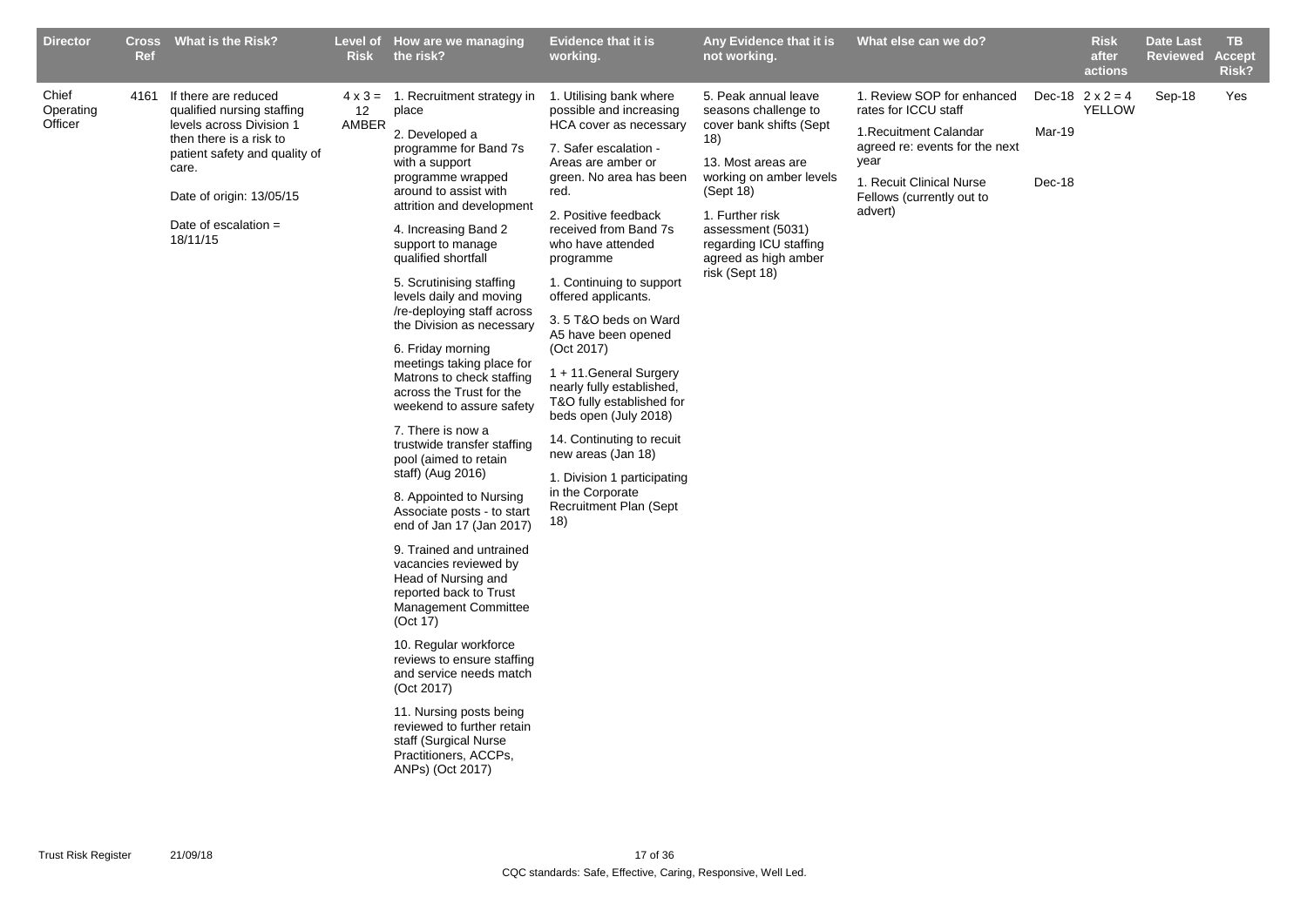| <b>Director</b> | <b>Cross</b><br><b>Ref</b> | What is the Risk? | <b>Risk</b> | Level of How are we managing<br>the risk?                                                                 | <b>Evidence that it is</b><br>working. | Any Evidence that it is<br>not working. | What else can we do? | <b>Risk</b><br>after<br>actions | Date Last<br>Reviewed | TB.<br>Accept<br>Risk? |
|-----------------|----------------------------|-------------------|-------------|-----------------------------------------------------------------------------------------------------------|----------------------------------------|-----------------------------------------|----------------------|---------------------------------|-----------------------|------------------------|
|                 |                            |                   |             | 12. Action Plan to<br>remove all agency spend<br>in theatres completed<br>(Jan 18)                        |                                        |                                         |                      |                                 |                       |                        |
|                 |                            |                   |             | 3. Beds reconfigured on<br>Ward A5 and A6 and<br>Hilton Main (Oct 2017)                                   |                                        |                                         |                      |                                 |                       |                        |
|                 |                            |                   |             | 13. Continuing with<br>Weekly e-rosta meetings<br>to ensure scruitny of<br>unused by the ward (Jan<br>18) |                                        |                                         |                      |                                 |                       |                        |
|                 |                            |                   |             | 14. Shared Governance<br>being rolled out to the<br>pilot areas (Jan 18)                                  |                                        |                                         |                      |                                 |                       |                        |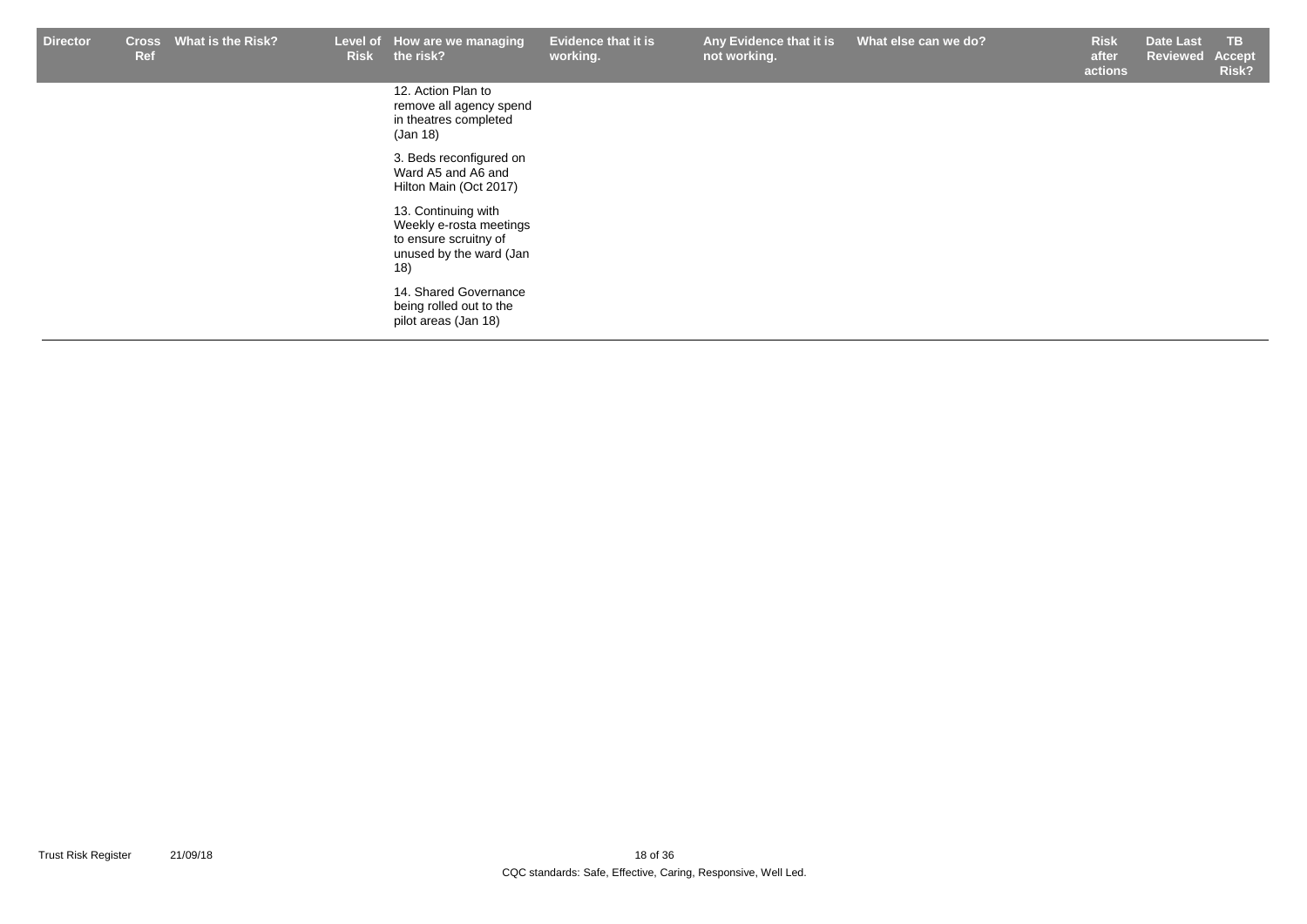| <b>Director</b>               | <b>Cross</b><br>Ref | What is the Risk?                                                                                                                                                                                                                                                                                                                                                               | <b>Risk</b> | Level of How are we managing<br>the risk?                                                                                                                                                                                                                                                                                                                                                                                                                                                                                                                                                                                                                               | <b>Evidence that it is</b><br>working.                                                                                                                                                                                                                                                                                                                                           | Any Evidence that it is<br>not working.                                              | What else can we do?                                                                                                                                                                                                                                                                                                                    | <b>Risk</b><br>after<br>actions   | <b>Date Last</b><br><b>Reviewed</b> | <b>TB</b><br><b>Accept</b><br>Risk? |
|-------------------------------|---------------------|---------------------------------------------------------------------------------------------------------------------------------------------------------------------------------------------------------------------------------------------------------------------------------------------------------------------------------------------------------------------------------|-------------|-------------------------------------------------------------------------------------------------------------------------------------------------------------------------------------------------------------------------------------------------------------------------------------------------------------------------------------------------------------------------------------------------------------------------------------------------------------------------------------------------------------------------------------------------------------------------------------------------------------------------------------------------------------------------|----------------------------------------------------------------------------------------------------------------------------------------------------------------------------------------------------------------------------------------------------------------------------------------------------------------------------------------------------------------------------------|--------------------------------------------------------------------------------------|-----------------------------------------------------------------------------------------------------------------------------------------------------------------------------------------------------------------------------------------------------------------------------------------------------------------------------------------|-----------------------------------|-------------------------------------|-------------------------------------|
| Chief<br>Operating<br>Officer | 4375                | (NX87) Heart Centre - Fire<br>Safety:<br>As a consequence of<br>shortfalls in structural fire<br>protection (including<br>emergency lighting) and the<br>recent failure of external<br>ACM cladding, fire could<br>spread both externally and<br>internally throughout the<br>building, compromising life<br>safety.<br>Date of origin: July 2017<br>Date of escalation: Sep 17 | 12          | $3 \times 4 =$ Implementation of a 4<br><b>Stage Risk Mitigation</b><br>AMBER Plan; details include<br>1) Restricted parking of<br>vehicles to 6m<br>2) Management of waste<br>in the external compound<br>3) Increased security and<br>surveillance<br>4) Augmented Fire<br>Service reponse<br>5) Increased Trust Fire<br>Response<br>6) Additional Fire<br>Wardens trained<br>7) Additional fire<br>exercises and drills<br>8) Review of fire risk<br>assessments (15<br>completed, local risks<br>managed by Directorates)<br>9) Building &<br>Maintenance risks<br>managed by Estates via<br><b>Planet FM</b><br>10) Statutory fire alarm<br>testing (weekly), Fire | 10) 0 incidents relating to<br>Reportable Fire's within<br>July and August 2018<br>3) Additional Security<br>Fire Patrols undertaken<br>and recorded<br>9) Priority Planned<br>Preventative<br>Maintenance undertaken<br>2) Waste compound has<br>been relocated<br>7) Third Floor Fire<br>Evacuation Exercise on<br>31.05.18<br>10) 0 Unwanted Fire<br>Signals within July 2018 | 10) 1 Unwanted Fire<br>Signals within August<br>2018 (dust contaminated<br>detector) | 9) Compartmentation survey<br>to be completed<br>(commenced)<br>7) Further Evacuation<br>Exercises to be completed<br>for Wards<br>1-10) The Trust has been<br>awarded funding from NHSI<br>(PDC) of approximately<br>£1.195m. Planning to<br>undertake phase 1 asap<br>(courtyards). Refer to 4<br>stage plan attached in<br>documents | $2 \times 2 = 4$<br><b>YELLOW</b> | Sep-18                              |                                     |
|                               |                     |                                                                                                                                                                                                                                                                                                                                                                                 |             | Damper Testing (Annual)                                                                                                                                                                                                                                                                                                                                                                                                                                                                                                                                                                                                                                                 |                                                                                                                                                                                                                                                                                                                                                                                  |                                                                                      |                                                                                                                                                                                                                                                                                                                                         |                                   |                                     |                                     |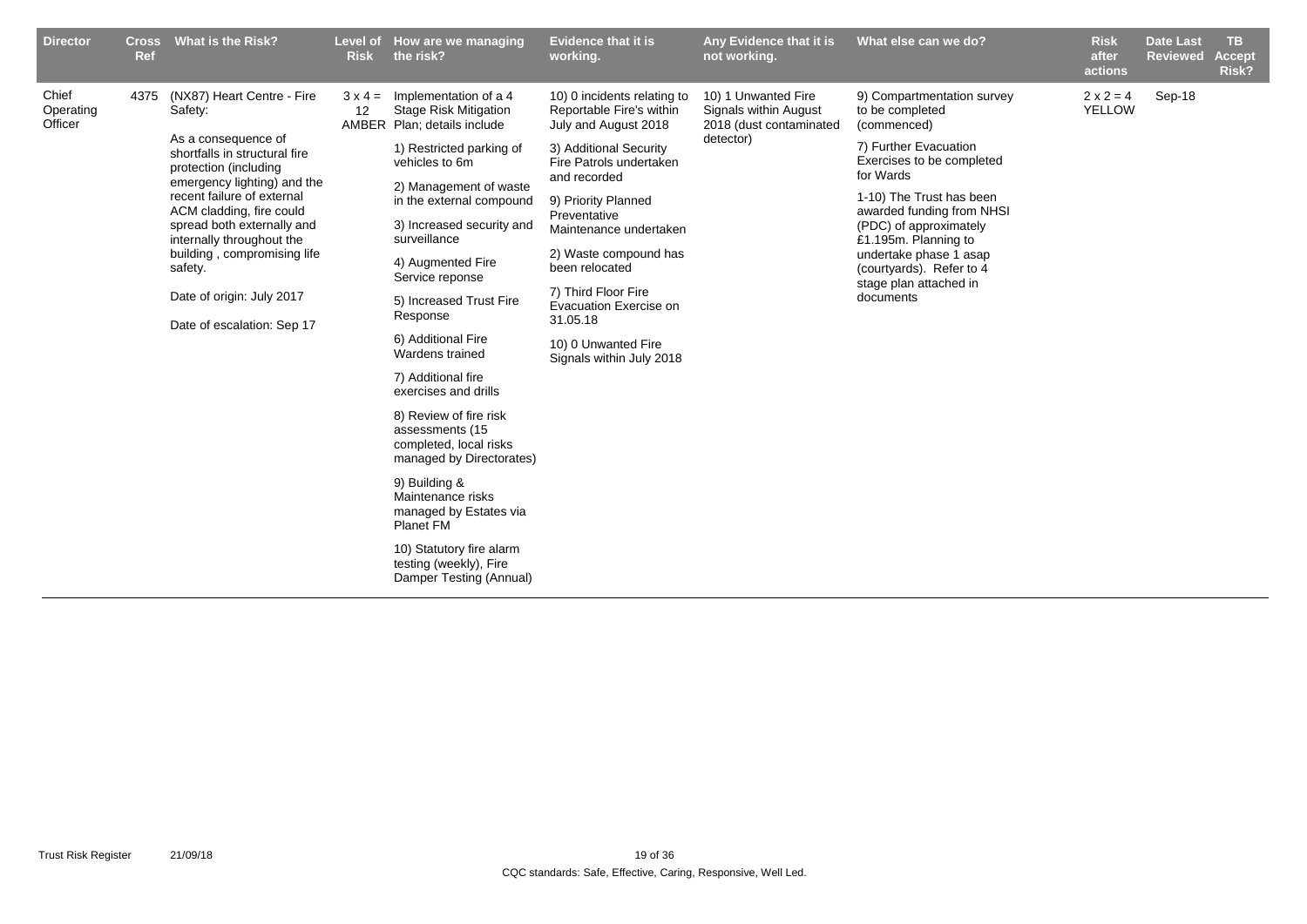| <b>Director</b>               | <b>Cross</b><br><b>Ref</b> | What is the Risk?                                                                                                                                                                                                                                                                                                                                                              | Level of<br><b>Risk</b>       | How are we managing<br>the risk?                                                                                                                                                                                                                                                 | <b>Evidence that it is</b><br>working.                                                                                                                                                                | Any Evidence that it is<br>not working.                                                                 | What else can we do?                                                                                                                                                                                                                                                                                            |        | <b>Risk</b><br>after<br>actions   | <b>Date Last</b><br><b>Reviewed</b> | TB.<br><b>Accept</b><br>Risk? |
|-------------------------------|----------------------------|--------------------------------------------------------------------------------------------------------------------------------------------------------------------------------------------------------------------------------------------------------------------------------------------------------------------------------------------------------------------------------|-------------------------------|----------------------------------------------------------------------------------------------------------------------------------------------------------------------------------------------------------------------------------------------------------------------------------|-------------------------------------------------------------------------------------------------------------------------------------------------------------------------------------------------------|---------------------------------------------------------------------------------------------------------|-----------------------------------------------------------------------------------------------------------------------------------------------------------------------------------------------------------------------------------------------------------------------------------------------------------------|--------|-----------------------------------|-------------------------------------|-------------------------------|
| Chief<br>Operating<br>Officer | 4411                       | (NX08/09) McHale - Fire<br>Safety:<br>As a consequence of<br>shortfalls in structural fire<br>protection and the<br>identification of polystyrene<br>foam insulation installed<br>between metal cladding, fire<br>could spread uncontrolled<br>throughout the building<br>effecting critical operational<br>services that could<br>compromise hospital<br>business continuity. | $3 \times 4 =$<br>12<br>AMBER | . Statutory fire alarm<br>testing (weekly)<br>2. Departmental Fire Risk<br>Assessments undertaken<br>3. Statutory Planned<br>Preventative<br>Maintenance<br>4. Waste Management<br>6. Fire Evacuation Drill<br>due 13th June 2018<br>5. Departmental Fire<br>Warden Daily Checks | 1.0 Unwanted Fire<br>Signals within Julu &<br>August 2018<br>1. 0 incidents relating to<br>Reportable Fire's within<br>July & August 2018<br>7. Fire Stopping has<br>taken place within the<br>Tugway | 2) Combusible materials<br>within the Tugway has<br>been reduced however,<br>items still remain in area | 4. Remove or relocate<br>combustible storage in the<br>Tugway<br>2. Departmental Business<br>Continuity Plans need to be<br>updated<br>4. Tugway Safety<br><b>Environmental Audit Group</b><br>monitoring action plan<br>7. Risk profile to be reviewed<br>following installation of CCTV<br>within the Tugway. | Aug-18 | $2 \times 2 = 4$<br><b>YELLOW</b> | Sep-18                              |                               |
|                               |                            | Date of origin: 14/02/2018                                                                                                                                                                                                                                                                                                                                                     |                               | undertaken                                                                                                                                                                                                                                                                       |                                                                                                                                                                                                       |                                                                                                         |                                                                                                                                                                                                                                                                                                                 |        |                                   |                                     |                               |
|                               |                            | Date of escalation: Sep 17                                                                                                                                                                                                                                                                                                                                                     |                               | 7. Tugway Safety &<br><b>Environmental Group</b><br>commenced May 2018                                                                                                                                                                                                           |                                                                                                                                                                                                       |                                                                                                         |                                                                                                                                                                                                                                                                                                                 |        |                                   |                                     |                               |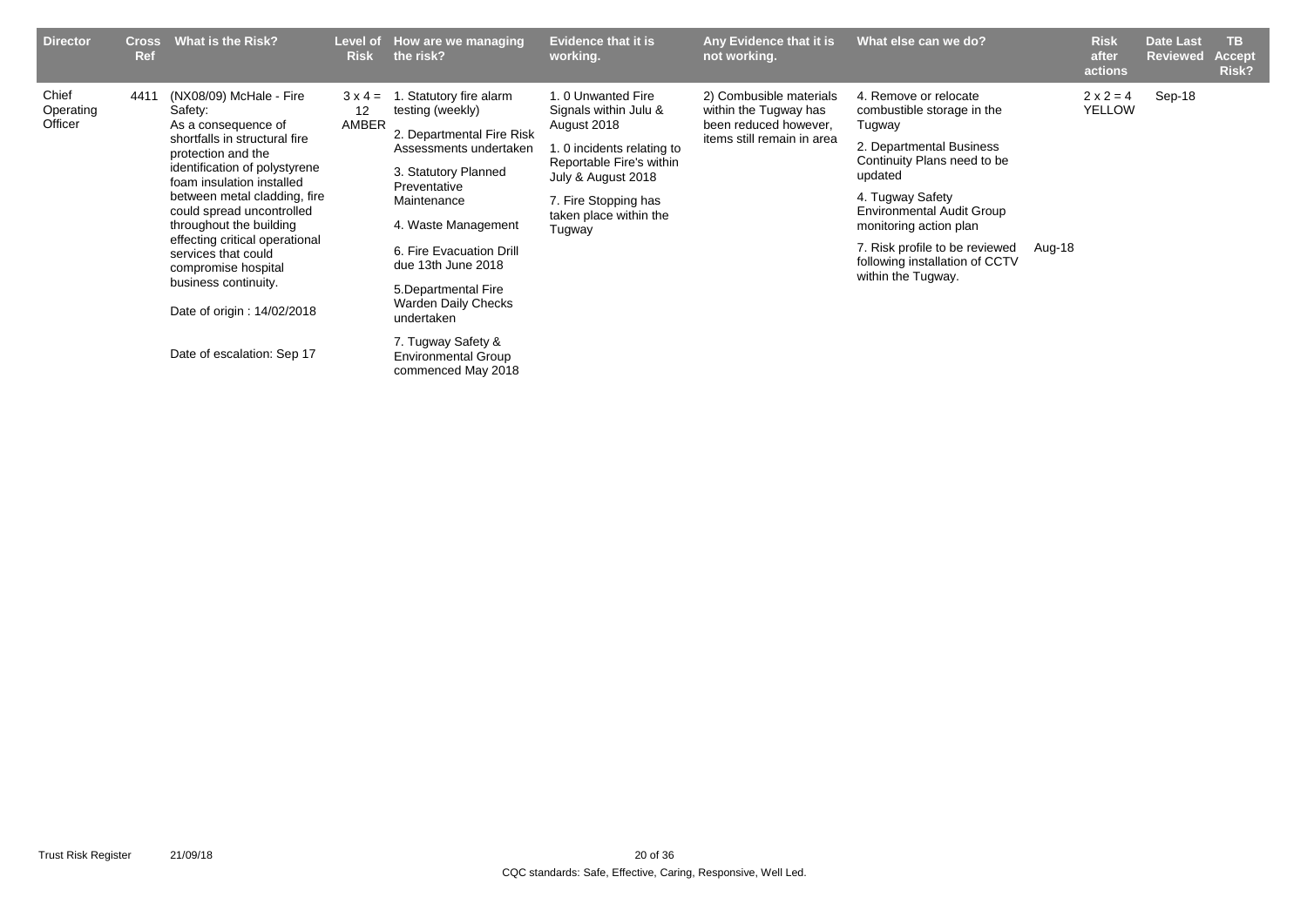| <b>Director</b>               | Ref  | Cross What is the Risk?                                                                                                                                                                                                        | <b>Risk</b> | Level of How are we managing<br>the risk?                                                                                                                                                                                                                                                                                                                                                                                                                                                                                                                                                                                                                              | <b>Evidence that it is</b><br>working.                                                                                                                                                                                                                                                                                                                                                                                                                                                                                                                                                                    | Any Evidence that it is<br>not working.                                                                                                                                                                                                                                                                                                                                                                 | What else can we do?                                                                                                                                                                                                                                                                                                                                                           |                                                    | <b>Risk</b><br>after<br>actions          | <b>Date Last</b><br><b>Reviewed</b> | TB.<br><b>Accept</b><br>Risk? |
|-------------------------------|------|--------------------------------------------------------------------------------------------------------------------------------------------------------------------------------------------------------------------------------|-------------|------------------------------------------------------------------------------------------------------------------------------------------------------------------------------------------------------------------------------------------------------------------------------------------------------------------------------------------------------------------------------------------------------------------------------------------------------------------------------------------------------------------------------------------------------------------------------------------------------------------------------------------------------------------------|-----------------------------------------------------------------------------------------------------------------------------------------------------------------------------------------------------------------------------------------------------------------------------------------------------------------------------------------------------------------------------------------------------------------------------------------------------------------------------------------------------------------------------------------------------------------------------------------------------------|---------------------------------------------------------------------------------------------------------------------------------------------------------------------------------------------------------------------------------------------------------------------------------------------------------------------------------------------------------------------------------------------------------|--------------------------------------------------------------------------------------------------------------------------------------------------------------------------------------------------------------------------------------------------------------------------------------------------------------------------------------------------------------------------------|----------------------------------------------------|------------------------------------------|-------------------------------------|-------------------------------|
| Chief<br>Operating<br>Officer | 4472 | If patients wait over 2 hours<br>for assessment in cubicles<br>in the Emergency<br>Department and wait over                                                                                                                    |             | $4 \times 4 = 1$ ) National guidance in<br>16 RED place (15 minutes for<br>triage & 2 hours for<br>assessment) (04/16)                                                                                                                                                                                                                                                                                                                                                                                                                                                                                                                                                 | 8) Acute Physician<br>support continues to work<br>well [08/18]                                                                                                                                                                                                                                                                                                                                                                                                                                                                                                                                           | 1, 2) Inability to achieve 2<br>hour assessment and 15<br>minute triage consistently<br>[09/18]                                                                                                                                                                                                                                                                                                         | 7) Continue with recruitment<br>of medical staff - ECIP tool<br>has identified need for more<br>staff in the morning                                                                                                                                                                                                                                                           |                                                    | Oct-18 $1 \times 4 = 4$<br><b>YELLOW</b> | Sep-18                              | Yes                           |
|                               |      | 15 minutes for triage, then<br>an urgent clinical need may<br>not be identified within<br>appropriate timescales,<br>which could compromise<br>patient care.<br>Date of Origin: 24/02/2016<br>Date of escalation =<br>15/04/16 |             | 2) Use of MSS to monitor<br>times for triage and<br>assessment (04/16)<br>4) Reallocation of doctors<br>to areas with high waiting<br>times if appropriate<br>(04/16)<br>5) Reallocation of nurse<br>to support triage nurse<br>(04/16)<br>6) Bed meetings held 3<br>times a day everyday<br>where status of<br><b>Emergency Department</b><br>is discussed with<br>representatives of both<br>Divisions to facilitate flow<br>(04/16)<br>7) Monitoring staffing<br>ratios and man-power<br>plans regularly reviewed<br>(04/16)<br>8) Acute Physician team<br>available to support<br>department from 10am<br>until 21.30 every day<br>(04/16)<br>9) UCC opened on 1st | 15) New starters are<br>familiar with the<br>department and its<br>processes/ policies when<br>they start $[09/18]$<br>4-5) Reallocation of staff<br>working well to help<br>reduce wait times during<br>pressured times [09/18]<br>7,17) Reduced reliiance<br>on agency staff. Locums<br>used are long term<br>locums [09/18]<br>16) Urgent treatment<br>doctor is making an<br>improvement to patients<br>recieving appropiate<br>emergency treatment<br>[09/18]<br>18) Additional triage<br>room has helped reduce<br>triage wait times [09/18]<br>19) Escalation tool in use<br>in the dept $(09/18)$ | 4,5) Staff not always<br>available to be<br>reallocated [09/18]<br>6) Delays in ED linked to<br>bed availability [09/18]<br>7) Medical and nursing<br>vacancies and sickness/<br>annual leave resulting in<br>gaps in rota. Link to risk<br>4496 and 2374 [09/18]<br>8) Consistently at 2 hour<br>wait by evening [09/18]<br>9) UCC not impacting on<br>pt numbers and delays in<br>assessments [09/18] | 7) New ED mgt team to<br>review medical staffing rota<br>to include ACP's<br>1) Scoping exercise by<br>industry staff to review<br>systems to improve<br>timeliness of reviews<br>3) Business case for new<br>cubicles is approved and<br>architect design agreed, work<br>due to start Oct 18<br>7) Adverts out for speciality<br>Doctors. Awaiting outcome of<br>interviews. | Oct-18<br><b>Nov-18</b><br><b>Nov-18</b><br>Sep-18 |                                          |                                     |                               |
|                               |      |                                                                                                                                                                                                                                |             | April 2016 and joint<br>triage model in place.<br>(04/16)<br>10) Powerpoint<br>presentation around<br>National ED standards<br>included in new starters<br>induction and within<br>annual mandatory<br>training sessions (04/16)                                                                                                                                                                                                                                                                                                                                                                                                                                       |                                                                                                                                                                                                                                                                                                                                                                                                                                                                                                                                                                                                           |                                                                                                                                                                                                                                                                                                                                                                                                         |                                                                                                                                                                                                                                                                                                                                                                                |                                                    |                                          |                                     |                               |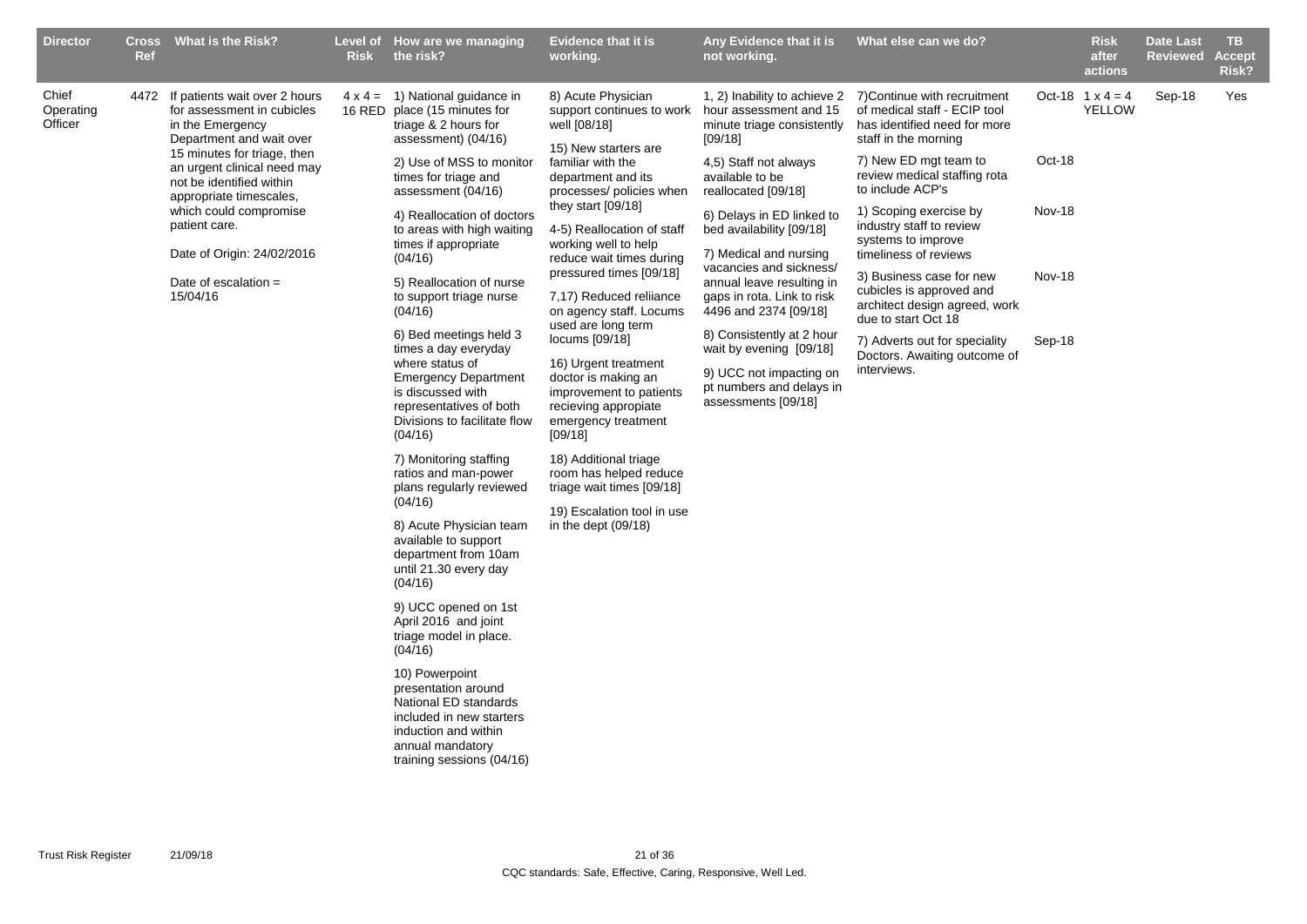**not working.**

**Risk after actions Date Last Reviewed Accept Risk?**

| 11) Human factors review<br>completed and resulted<br>in department<br>restructure. All staff<br>provided with human<br>factors training and rapid<br>improvement events<br>[11/16] |
|-------------------------------------------------------------------------------------------------------------------------------------------------------------------------------------|
| 13) Medical and nurse<br>staffing managed via the<br>risk regsiter (risk 2374 &<br>4496) [11/16]                                                                                    |
| 14) Nurse led RAT and<br>SOP ratified and in place<br>(09/17)                                                                                                                       |
| 15) Where possible,<br>newly qualified starters<br>have their last student<br>placement transferred to<br>RWT ED [09/17]                                                            |
| 16) System in place to<br>ensure that Cat 2<br>patients are shown red at<br>15 minutes. Urgent<br>treatment Doctor role<br>developed to see cat 2<br>patients [10/17]               |
| 17) Use of internal bank<br>rather than locum<br>agencies where possible<br>[10/17]                                                                                                 |
| 18) Extra Triage room<br>and escalation process in<br>place [03/18]                                                                                                                 |
| 19) Escalation tool<br>developed and identifies<br>pressure points with<br>agreed action [08/18]                                                                                    |
|                                                                                                                                                                                     |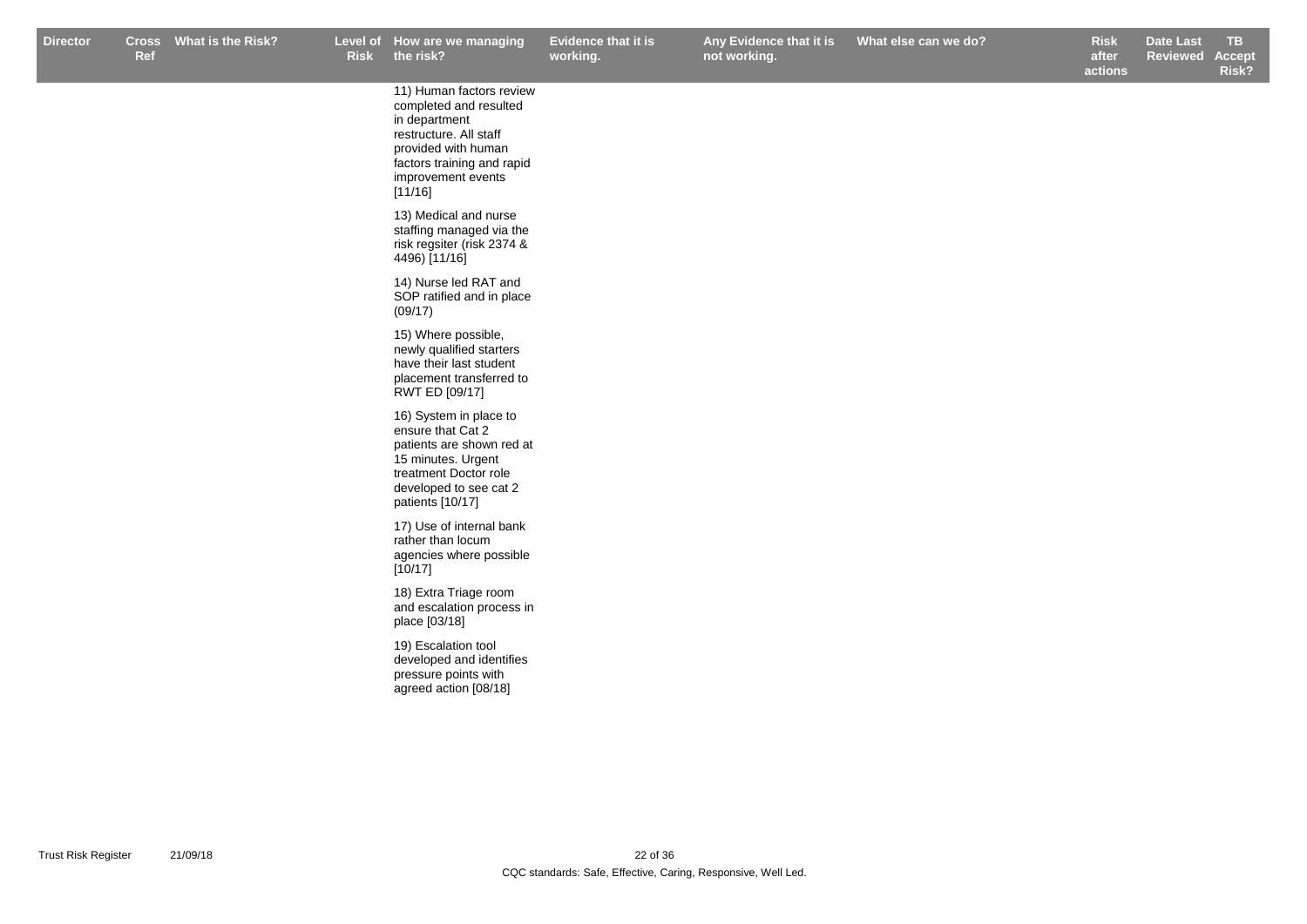| <b>Director</b>               | <b>Cross</b><br><b>Ref</b> | What is the Risk?                                                                                                                                                                                                                                                                                                                                                                                                                                                         | Level of<br><b>Risk</b>       | How are we managing<br>the risk?                                                                                                                                                                                                                             | <b>Evidence that it is</b><br>working.          | Any Evidence that it is<br>not working.                                                                                                                                                                                                                                                                                                                                                                                                                                                                                                                                                                                                                                                        | What else can we do?                                                                                | <b>Risk</b><br>after<br>actions          | <b>Date Last</b><br><b>Reviewed</b> | <b>TB</b><br>Accept,<br>Risk? |
|-------------------------------|----------------------------|---------------------------------------------------------------------------------------------------------------------------------------------------------------------------------------------------------------------------------------------------------------------------------------------------------------------------------------------------------------------------------------------------------------------------------------------------------------------------|-------------------------------|--------------------------------------------------------------------------------------------------------------------------------------------------------------------------------------------------------------------------------------------------------------|-------------------------------------------------|------------------------------------------------------------------------------------------------------------------------------------------------------------------------------------------------------------------------------------------------------------------------------------------------------------------------------------------------------------------------------------------------------------------------------------------------------------------------------------------------------------------------------------------------------------------------------------------------------------------------------------------------------------------------------------------------|-----------------------------------------------------------------------------------------------------|------------------------------------------|-------------------------------------|-------------------------------|
| Chief<br>Operating<br>Officer | 4528                       | If Clinical Web Portal does<br>not contain full copies of<br>patient's notes/health<br>records if seen before 2013<br>as well as all Paediatric<br>admissions then incomplete<br>health records may be the<br>only record available for<br>inpatient and outpatient<br>encounters. Lack of a<br>comprehensive record may<br>impact on the accuracy<br>and/or timeliness of clinical<br>decision making.<br>Date of origin: 29/04/16<br>Date of escalation $=$<br>17/05/16 | $4 \times 3 =$<br>12<br>AMBER | . Ability to request paper<br>- 1<br>notes (May 2016)<br>2. Process for both<br>access to patient records<br>aswell as the process for<br>when there is a need to<br>have a complete patient<br>scanned has been<br>circulated by Patient<br>Access (Dec 16) | 1) No continuous Datix<br>incidents (July 2018) | 1. Datix Incident<br>reported - 185209 non-<br><b>STEIS</b> investigation<br>underway. There has<br>been identification that<br>the information included<br>in hospital notes not<br>available via clinical web-<br>portal (Apr 2018)<br>1. Records are not<br>always available for<br>elective clinics, even if<br>they are available this<br>creates a time lag within<br>the clinic (Apr 2018)<br>1. Further incident<br>identiifed re: 2017/30511<br>$(186645)$ - Unexpected<br>Injury/Extravasation injury<br>to neonate (Apr 2018)<br>1. Inability to access<br>medical records is also<br>impacting upon the Legal<br>Services Dept, slowing<br>down leagl services work<br>(June 2018) | 1-2. Monitor ongoing incidents<br>1-2. Non-STEIS investigation<br>being undertaken Datix:<br>185209 | Oct-18 $2 \times 2 = 4$<br>Oct-18 YELLOW | Sep-18                              | Yes                           |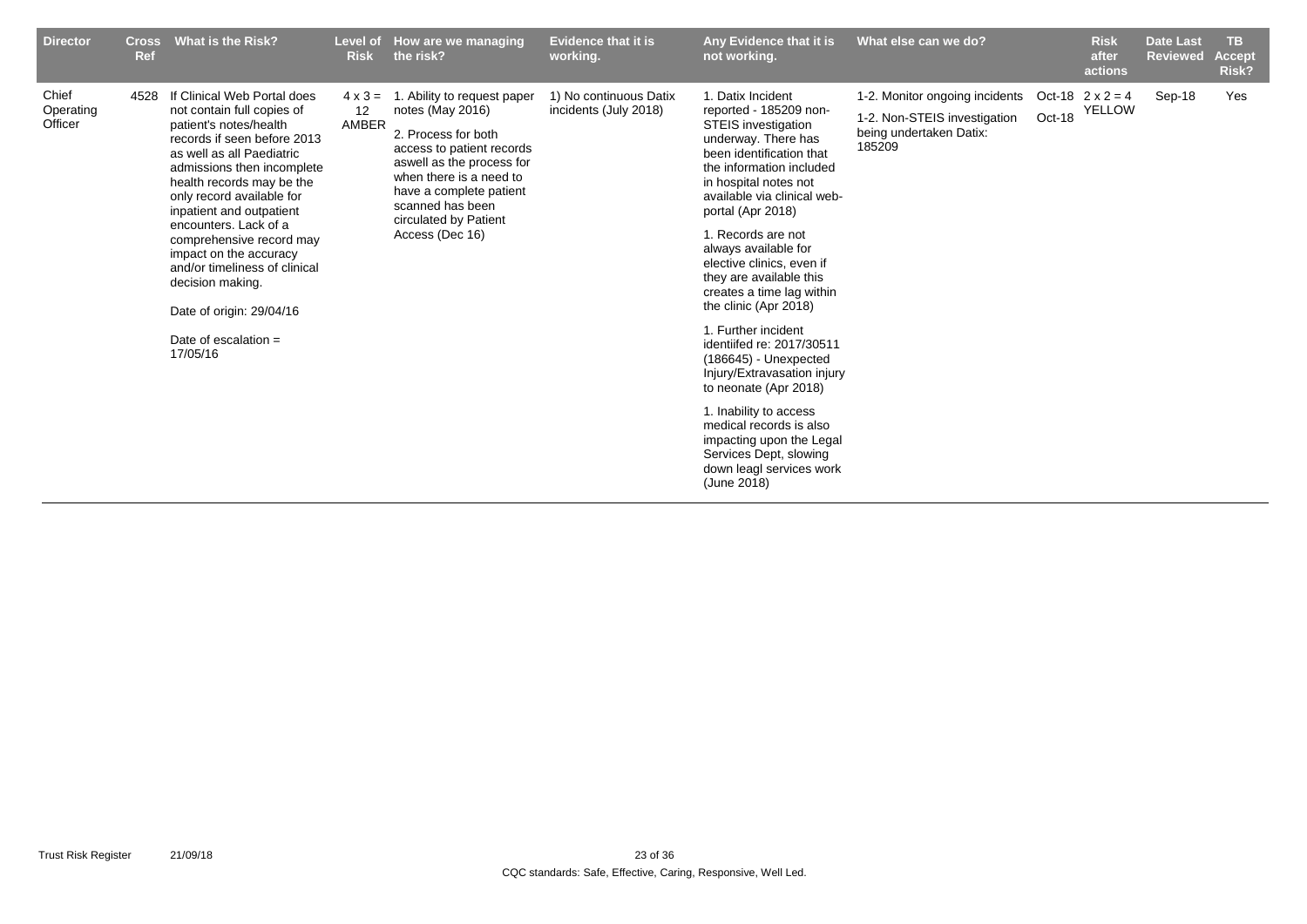| <b>Director</b>               | <b>Cross</b><br><b>Ref</b> | <b>What is the Risk?</b>                                                                                                                                                                                                                                                                   | <b>Risk</b> | Level of How are we managing<br>the risk?                                                                                                                                                                                                                                                                                                                                                                                                                                                                                                                                                                                                                                                                                                                                                                                                                                                                                                                                                                                                                        | <b>Evidence that it is</b><br>working.                                                                           | Any Evidence that it is<br>not working.                                                                                                                                                                                                                                                                                                                                                                                                                                                                                                                                                                                                                                                                                                       | What else can we do?                                                                                                                                                                                                                                                                                                                                                                                                                                                                                                |                  | <b>Risk</b><br>after<br>actions         | <b>Date Last</b><br><b>Reviewed</b> | <b>TB</b><br><b>Accept</b><br>Risk? |
|-------------------------------|----------------------------|--------------------------------------------------------------------------------------------------------------------------------------------------------------------------------------------------------------------------------------------------------------------------------------------|-------------|------------------------------------------------------------------------------------------------------------------------------------------------------------------------------------------------------------------------------------------------------------------------------------------------------------------------------------------------------------------------------------------------------------------------------------------------------------------------------------------------------------------------------------------------------------------------------------------------------------------------------------------------------------------------------------------------------------------------------------------------------------------------------------------------------------------------------------------------------------------------------------------------------------------------------------------------------------------------------------------------------------------------------------------------------------------|------------------------------------------------------------------------------------------------------------------|-----------------------------------------------------------------------------------------------------------------------------------------------------------------------------------------------------------------------------------------------------------------------------------------------------------------------------------------------------------------------------------------------------------------------------------------------------------------------------------------------------------------------------------------------------------------------------------------------------------------------------------------------------------------------------------------------------------------------------------------------|---------------------------------------------------------------------------------------------------------------------------------------------------------------------------------------------------------------------------------------------------------------------------------------------------------------------------------------------------------------------------------------------------------------------------------------------------------------------------------------------------------------------|------------------|-----------------------------------------|-------------------------------------|-------------------------------------|
| Chief<br>Operating<br>Officer | 4547                       | If patients attending the<br><b>Emergency Department</b><br>with potential safeguarding<br>issues are not identified and<br>escalated/referred in a<br>timely manner then this<br>may result in further harm<br>to patients<br>Date of origin: 1 June 2016<br>Date of escalation: 17/07/18 | 12          | $4 \times 3 = 2$ ) Agreed process for<br>notification in place<br>AMBER [01/06/16]<br>1) Incidents reported and<br>monitored through Datix.<br>Datix emailed to<br>appropiate leads and<br>reviewed [01/06/16]<br>3) Referrals currently<br>printed, completed and<br>scanned in to be sent to<br>secure email address<br>[08/09/16]<br>4) One PC has been set<br>up in base B for<br>safeguarding referrals<br>[08/11/16]<br>5) Safeguarding attend<br>the department daily to<br>identify any referrals<br>overnight/ not<br>communicated yet.<br>Named Safeguarding<br>support identified to<br>support ED [16/02/17]<br>6) Senior sister/ clinical<br>governance lead and<br>matron are point of<br>contacts for safeguarding<br>investigations/ incidents.<br>There is a breach report<br>that flags children<br>attended before known to<br>social services/LAC<br>[06/09/17]<br>7) ED Safeguarding<br>champions x 5 in place<br>[06/09/17]<br>8) Monthly operational<br>safeguarding meeting in<br>place. Attended by<br>champions + Matron<br>[07/04/17] | 1-18) Safeguarding<br>incidents have decreased<br>[09/18]<br>14) Electronic system in<br>place for Paeds (09/18) | 3) Scanned documents<br>are of a poor quality and<br>information is not easy to<br>read [09/18]<br>11) Paediatric and adults<br>audit results have<br>highlighted poor<br>documentation [09/18]<br>9) Training records show<br>that not all staff have<br>received training (medical<br>staffing are the major<br>concern and clinical lead<br>aware) [09/18]<br>14) No electronic system<br>in place for adult<br>safeguarding or DV<br>referrals. There is one for<br>Paeds but it is not fully<br>electronic [09/18]<br>16) CPIS identifies under<br>18 who are on a plan<br>however w-ton council<br>are not currently live with<br>this process [09/18]<br>11) Q1 audit results for<br>safeguarding scored<br>poorly for adults. [09/18] | 1-18) waiting for<br>wolverhampton Council to set<br>up live e-referrals. Original<br>timeframe for project was<br>Summer but now pushed to<br>winter<br>1-18) Chief nurse to meet<br>with local authority to review<br>process and identify<br>proposals for improvement<br>1-18) Meeting taken place<br>between Chief Nurse, Head<br>of Nursing Div 2 and Head of<br>Safeguarding has taken<br>place with specific action for<br>head of safeguarding to<br>source solutions for the<br>complex referral process. | Sep-18<br>Dec-18 | Dec-18 $1 \times 2 = 2$<br><b>GREEN</b> | Sep-18                              |                                     |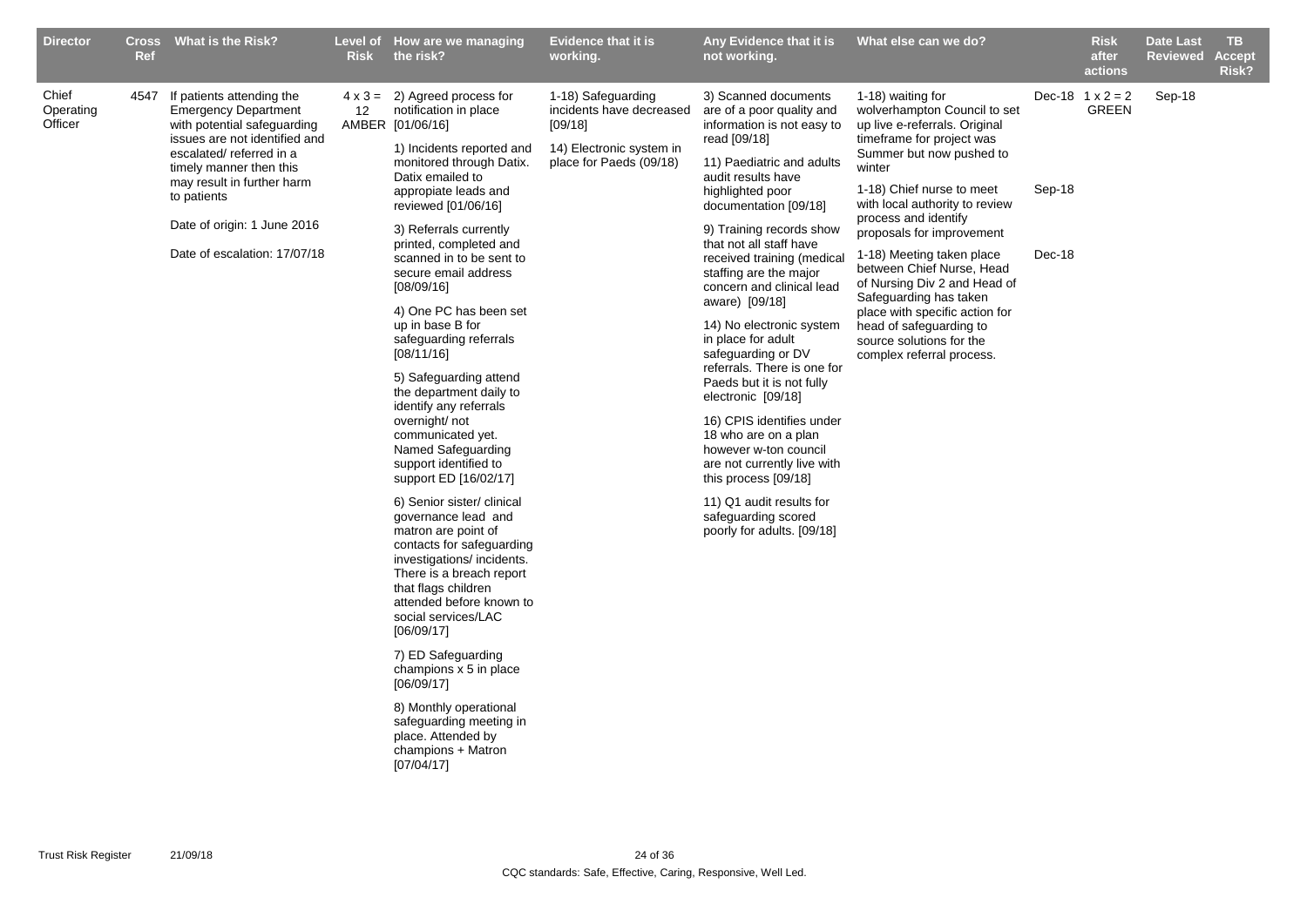**Any Evidence that it is not working.**

11) Safeguarding audits undertaken by gov lead as part of quarterly documentation audit [06/09/17]

12) Letters are being sent to the individuals involved in missed safeguarding incidents [06/09/17]

14) See and treat sheet includes paeds safeguarding proforma used for patients coming through see and treat [15/10/17]

15) New training programme for new starters implemented [13/03/18]

16) CPIS system in place [06/06/18]

17) Medical staff training reviewed and now includes level 3 [08/18]

18) Safeguarding training included at induction and more dates available for staff [08/18]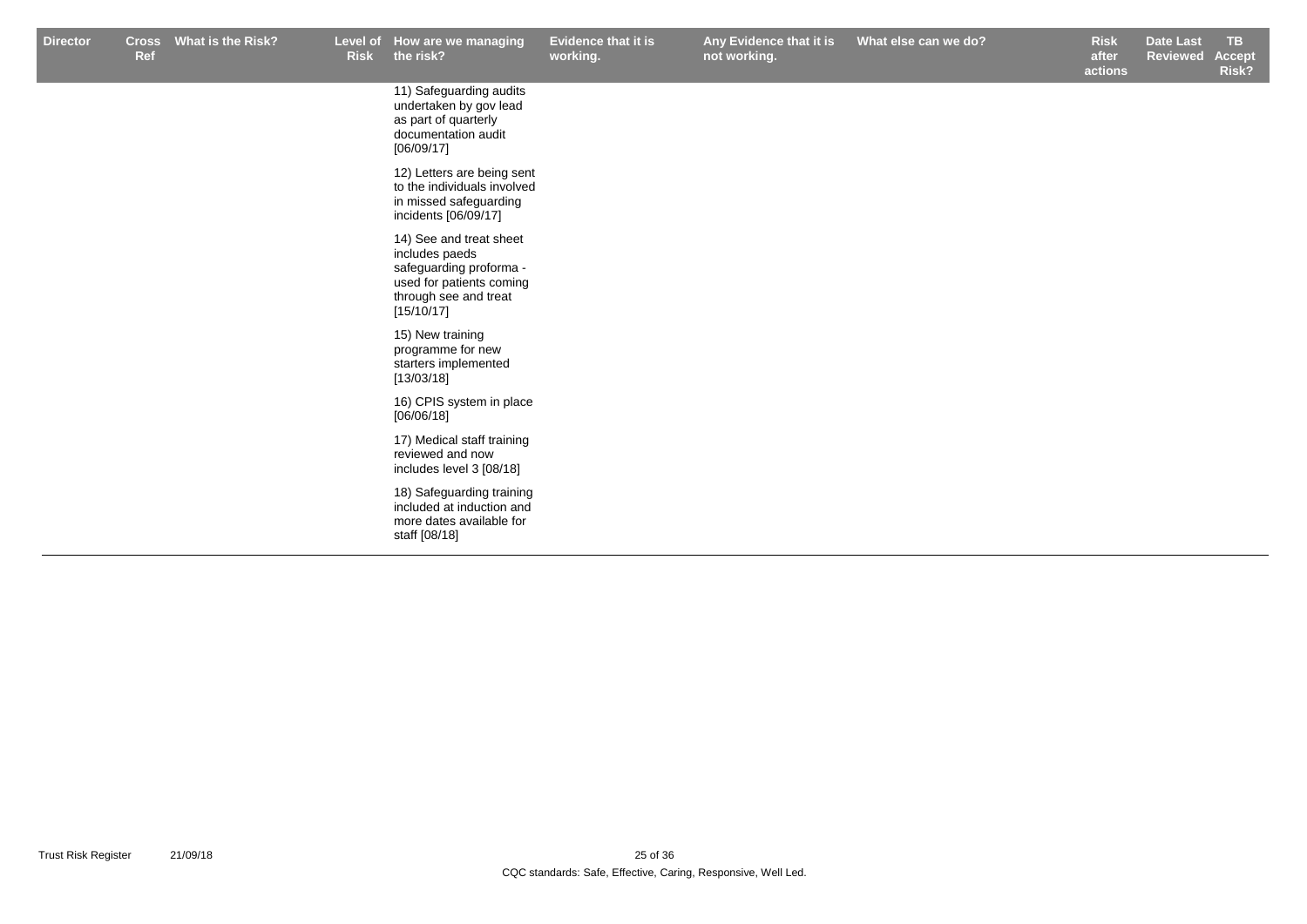| <b>Director</b>               | <b>Ref</b> | Cross What is the Risk?                                                                                                                                                                                                                                                                                                                                                                                                                                        | <b>Risk</b> | Level of How are we managing<br>the risk?                                                                                                                                                                                                                                                                                                                                                                                                                                                                                                                                                                                                                                                                                                                                                                                                                                                                                                                                                                                                       | Evidence that it is<br>working.                                                                                                                                                                                                              | Any Evidence that it is<br>not working.                                                                                                               | What else can we do?                                                                                                                                                                                                                                                                                                                                                                                                                                          |                                                | <b>Risk</b><br>after<br>actions          | <b>Date Last</b><br><b>Reviewed</b> | TB.<br><b>Accept</b><br><b>Risk?</b> |
|-------------------------------|------------|----------------------------------------------------------------------------------------------------------------------------------------------------------------------------------------------------------------------------------------------------------------------------------------------------------------------------------------------------------------------------------------------------------------------------------------------------------------|-------------|-------------------------------------------------------------------------------------------------------------------------------------------------------------------------------------------------------------------------------------------------------------------------------------------------------------------------------------------------------------------------------------------------------------------------------------------------------------------------------------------------------------------------------------------------------------------------------------------------------------------------------------------------------------------------------------------------------------------------------------------------------------------------------------------------------------------------------------------------------------------------------------------------------------------------------------------------------------------------------------------------------------------------------------------------|----------------------------------------------------------------------------------------------------------------------------------------------------------------------------------------------------------------------------------------------|-------------------------------------------------------------------------------------------------------------------------------------------------------|---------------------------------------------------------------------------------------------------------------------------------------------------------------------------------------------------------------------------------------------------------------------------------------------------------------------------------------------------------------------------------------------------------------------------------------------------------------|------------------------------------------------|------------------------------------------|-------------------------------------|--------------------------------------|
| Chief<br>Operating<br>Officer | 4565       | If the use of Agency staffing<br>continues across the<br>Division 1 (due to being<br>unable to recruit to<br>substantive posts) then<br>there is potential for an<br>impact upon the continuity<br>of patient care and service<br>being delivered. Also, as<br>staffing is dependent on the<br>market place this may also<br>result in an unavoidable<br>breach in the agency cap<br>levels.<br>Date of origin: 22/06/16<br>Date of escalation $=$<br>28/07/16 | 12<br>AMBER | $4 \times 3 = 2$ ) Utilisation of fellowship<br>programme (Sept 18)<br>3) Recruitment Strategy<br>in place for consultant +<br>middle grade post (Sept<br>2018)<br>1) Agency spend<br>reviewed monthly at<br>Directorate/Divisional<br>Meetings (Sept 18)<br>4) Establishment of<br>workforce group to<br>review/monitor use of<br>medical locums/agency<br>(Oct 16)<br>5) Overseas recruitment<br>continuing via Clinicans<br>Connected membership<br>(June 2018)<br>7) The Trust is working<br>collaboratively with other<br>Trusts in the region as<br>part of a Regional<br>Agency Cluster Group to<br>standardise rates of pay<br>and reduce agency<br>spend. This became<br>effective on 30th October<br>2017 (Nov 2017)<br>8) Challenge for<br>Bank/Agency requests<br>and more effective<br>use/administration of<br>workforce shift through e-<br>roster (Dec 2017)<br>6) Use of agency<br>reported at Ops Finance<br>+ Finance + Performance<br>meeting + directorates<br>via the dashboard (June<br>2018)<br>9) Business cases being | 1-9) Significant decrease<br>in Locum expenditure<br>overall (Sept 18)<br>1-9) Nursing Agency<br>workforce is minimal<br>(Sept 18)<br>1-9) Achieved forecasted<br>year end agency cap for<br>April 18, new cap set for<br>April 19 (Sept 18) | 1-9) Locum expenditure<br>has increased for some<br>specialties (Sept 18)<br>6) Orthotist and 2 x<br>Cardiac Investigations<br>HCP in place (Sept 18) | 2. Continue to implement<br><b>Recruitment Strategy</b><br>2+3. Request further support<br>nationally - collaborative<br>working with other<br>organisations<br>1. Focus on reducing agency<br>spend in non-clinical areas<br>initially<br>2. Continue scrutiny of CPD<br>to use academic fellowship<br>programme<br>7. Review of CVs with<br><b>Clinicans Connect</b><br>1. Possible use of Agency to<br>cover post in Clinical<br><b>Chemistry Services</b> | Oct-18<br>Oct-18<br>Oct-18<br>Oct-18<br>Oct-18 | Oct-18 $2 \times 2 = 4$<br><b>YELLOW</b> | Sep-18                              | Yes                                  |
|                               |            |                                                                                                                                                                                                                                                                                                                                                                                                                                                                |             | developed for overseas<br>recuitment (Sept 18)                                                                                                                                                                                                                                                                                                                                                                                                                                                                                                                                                                                                                                                                                                                                                                                                                                                                                                                                                                                                  |                                                                                                                                                                                                                                              |                                                                                                                                                       |                                                                                                                                                                                                                                                                                                                                                                                                                                                               |                                                |                                          |                                     |                                      |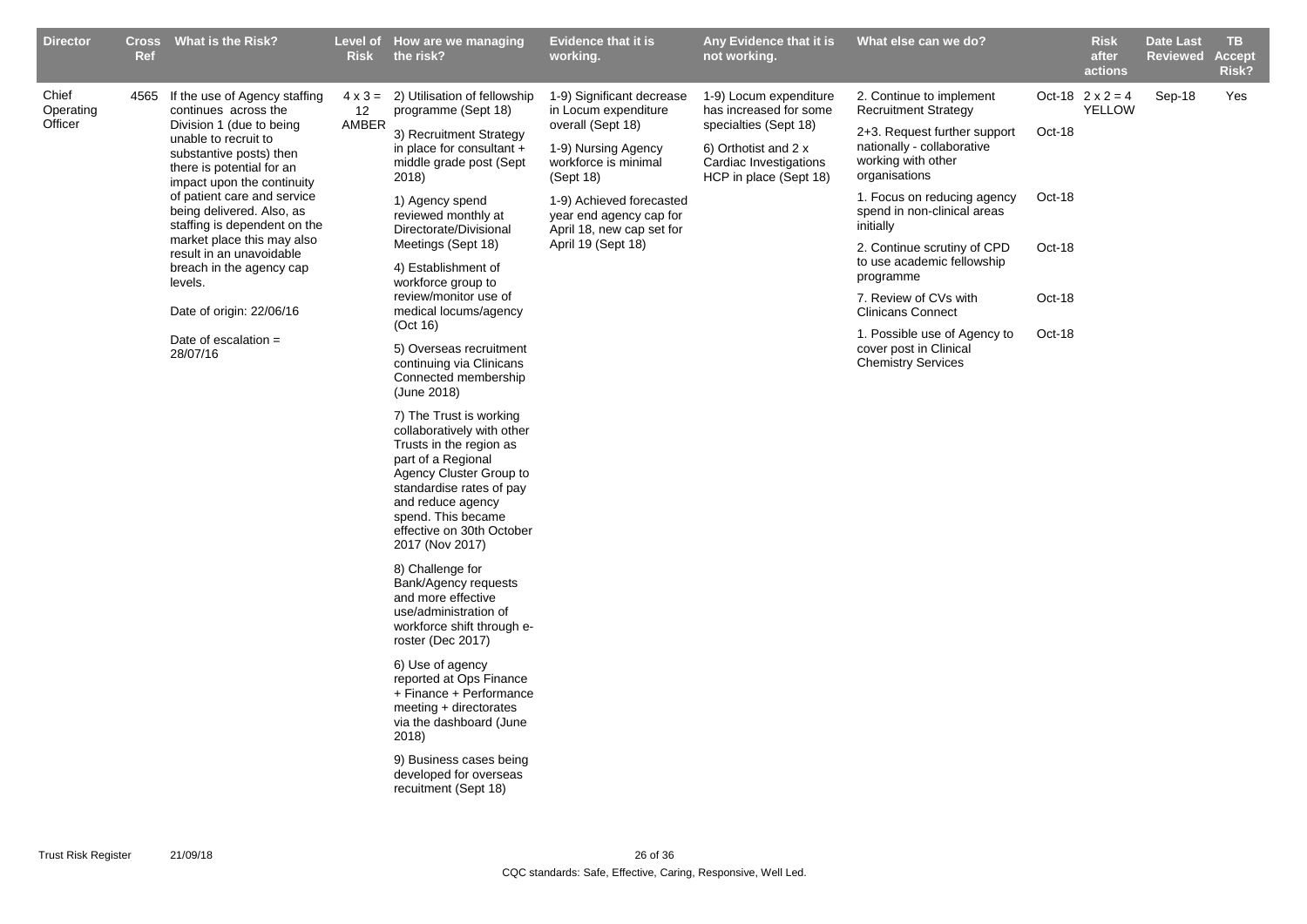| <b>Director</b>     | Cross<br>Ref | <b>What is the Risk?</b>                                                                                                                                                                                                                                                                                                                                                                                                                                      | Level of<br><b>Risk</b> | How are we managing<br>the risk?                                                                                                                                                                                                                                                                                                                                                                                                                                                                                                                 | <b>Evidence that it is</b><br>working.                                                                                                                                                                                                                                                                                                                                                                                                                                                                                                                                                                                                                                                                                                                             | Any Evidence that it is<br>not working.                                                                                                                                                                                                                                                                                                                                                                                                                                                        | What else can we do?                                                                                                                                                                                                                                                                                                                                                                                                                                         |                                             | <b>Risk</b><br>after<br>actions | <b>Date Last</b><br><b>Reviewed</b> | <b>TB</b><br><b>Accept</b><br>Risk? |
|---------------------|--------------|---------------------------------------------------------------------------------------------------------------------------------------------------------------------------------------------------------------------------------------------------------------------------------------------------------------------------------------------------------------------------------------------------------------------------------------------------------------|-------------------------|--------------------------------------------------------------------------------------------------------------------------------------------------------------------------------------------------------------------------------------------------------------------------------------------------------------------------------------------------------------------------------------------------------------------------------------------------------------------------------------------------------------------------------------------------|--------------------------------------------------------------------------------------------------------------------------------------------------------------------------------------------------------------------------------------------------------------------------------------------------------------------------------------------------------------------------------------------------------------------------------------------------------------------------------------------------------------------------------------------------------------------------------------------------------------------------------------------------------------------------------------------------------------------------------------------------------------------|------------------------------------------------------------------------------------------------------------------------------------------------------------------------------------------------------------------------------------------------------------------------------------------------------------------------------------------------------------------------------------------------------------------------------------------------------------------------------------------------|--------------------------------------------------------------------------------------------------------------------------------------------------------------------------------------------------------------------------------------------------------------------------------------------------------------------------------------------------------------------------------------------------------------------------------------------------------------|---------------------------------------------|---------------------------------|-------------------------------------|-------------------------------------|
|                     |              |                                                                                                                                                                                                                                                                                                                                                                                                                                                               |                         | 9) Meeting with staff to<br>explore exisiting links<br>with medical recource in<br>Greece (Sept 18)                                                                                                                                                                                                                                                                                                                                                                                                                                              |                                                                                                                                                                                                                                                                                                                                                                                                                                                                                                                                                                                                                                                                                                                                                                    |                                                                                                                                                                                                                                                                                                                                                                                                                                                                                                |                                                                                                                                                                                                                                                                                                                                                                                                                                                              |                                             |                                 |                                     |                                     |
| Medical<br>Director | 4661         | Lack of robust effective<br>system for the<br>communication of high risk<br>or abnormal/ unexpected<br>investigation results, and<br>evidence of receipt, review<br>and actions taken by<br>clinicians. Risk of delayed<br>or missed opportunities for<br>diagnoses and appropriate<br>treatment for patients,<br>which could result in<br>Serious Incidents, litigation<br>and complaints.<br>Date of origin: 17/11/16<br>Date of escalation $=$<br>17/11/16 |                         | $4 \times 4 = 5$ ) Monitoring via incident<br>16 RED reporting<br>4) Directorate/ specialty<br>local 'safety net'<br>procedures to ensure<br>results are received and<br>reviewed<br>3) Pathology local<br>procedure(s) for the<br>escalation of abnormal<br>results<br>2) Radiology local<br>procedure(s)<br>"Communication of<br>Critical and/or<br>Unexpected Findings to<br><b>Referring Doctors"</b><br>1) Trust wide Policy<br>CP50 for the<br><b>Management of Risks</b><br>Associated with Clinical<br>Diagnostic Tests and<br>Screening | 5) Small proportion of<br>incidents to number of<br>investigations undertaken<br>2) There is a policy for<br>urgent and critical<br>findings (June 2017)<br>2) A flag is also added to<br>the report which will send<br>in the subject matter of<br>the e-mailed report<br>***Urgent Findings*** or<br><b>Unexpected Significant</b><br>Findings, this will alert<br>the referring consultant<br>(June 2017)<br>2) There is now also a<br>Cancer Suspicious flag<br>which can also be<br>attached (June 2017)<br>3) There are a list of tests<br>that fall into the urgent<br>action category, the<br>clinicans are telephoned<br>about these. Other less<br>urgent abnormal results<br>are highlighted as such in<br>TD Web when they are<br>reviewed (June 2017) | 1-4) Audit of local safety<br>net procedures<br>demonstrated significant<br>gaps (Nov 16)<br>2) Size of Radiology<br>reports is significant<br>resulting in inbox limits<br>being frequently<br>exceeded (Nov 16)<br>5) Incidents continue to<br>be reported where the<br>reviewing if abnormal<br>results has been delayed<br>with significant<br>consequences to patient<br>outcome (May 17)<br>3) No further action can<br>be taken by Pathology<br>until ICE is implemented<br>(June 2017) | 1-4) Implement the ICE<br>system, ensuring it<br>addresses the current gaps in<br>review of reports (ongoing)<br>1-4) ICE audits to commence<br>with a starting period of June<br>18 onward, 1st report to be<br>obtained for Oct update<br>1-4) Instruction on the<br>electronic filing of OPD<br>results to be communicated<br>as this would enable an audit<br>from the ICE system<br>1-4) Local SOPs for results<br>reporting required from all<br>areas | <b>Nov-17</b><br>Oct-18<br>Oct-18<br>Dec-18 | $x =$                           | Sep-18                              | Yes                                 |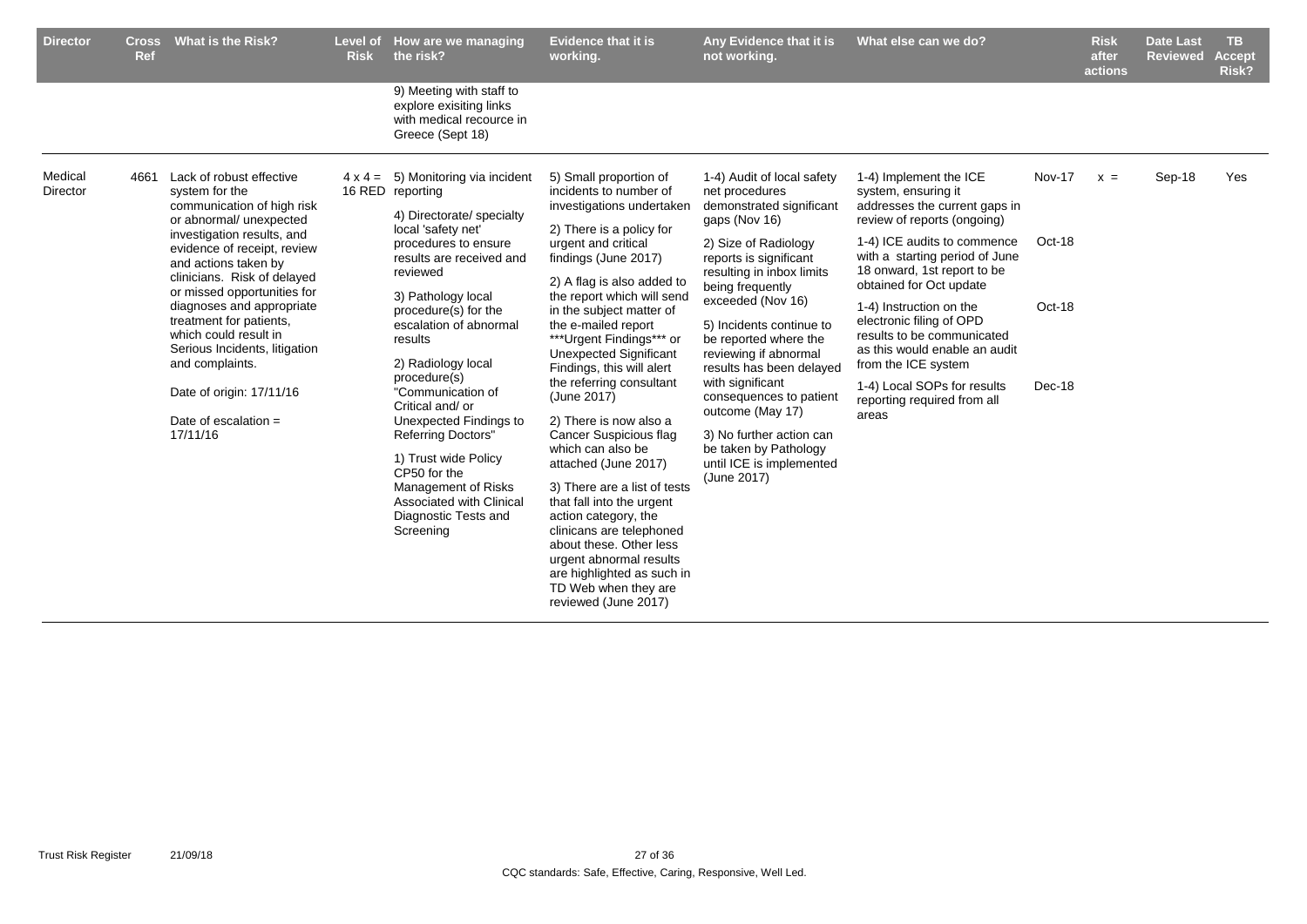| <b>Director</b>               | <b>Cross</b><br>Ref | What is the Risk?                                                                                                                                                                                                                                                                                                                                                                                                                                                                                                                                                                              | Level of<br><b>Risk</b> | How are we managing<br>the risk?                                                                                                            | <b>Evidence that it is</b><br>working.                                                                                                                                                                                                                                                                                                                                    | Any Evidence that it is<br>not working.                                                                                                                                                                                                                                                                                                                                        | What else can we do?                                                                                                  |        | <b>Risk</b><br>after<br>actions          | <b>Date Last</b><br><b>Reviewed</b> | ΤВ<br><b>Accept</b><br>Risk? |
|-------------------------------|---------------------|------------------------------------------------------------------------------------------------------------------------------------------------------------------------------------------------------------------------------------------------------------------------------------------------------------------------------------------------------------------------------------------------------------------------------------------------------------------------------------------------------------------------------------------------------------------------------------------------|-------------------------|---------------------------------------------------------------------------------------------------------------------------------------------|---------------------------------------------------------------------------------------------------------------------------------------------------------------------------------------------------------------------------------------------------------------------------------------------------------------------------------------------------------------------------|--------------------------------------------------------------------------------------------------------------------------------------------------------------------------------------------------------------------------------------------------------------------------------------------------------------------------------------------------------------------------------|-----------------------------------------------------------------------------------------------------------------------|--------|------------------------------------------|-------------------------------------|------------------------------|
| Chief<br>Operating<br>Officer | 4665                | If the X-ray and CR<br>processing equipment at<br>Cannock Hospital (which is<br>over 13 years old) is not<br>replaced within the Capital<br>Programme then due to the<br>age of the equipment there<br>is an increased possibility<br>that there will be equipment<br>breakdowns/failures which<br>could then directly impact<br>the service offered. Also,<br>patients are currently not in<br>receipt of the advances in<br>technology which a new<br>machine could offer them<br>i.e. lower doses of radiation<br>and a speedier/quicker<br>service.<br>Date of origin: 17<br>November 2016 | $3 \times 4 =$<br>12    | 1) Maintenance Contract<br>in place $(E19,000$ per<br>AMBER annum) (Jul 2018)<br>2) Access to Mobile<br>Imaging (if required) (Oct<br>2016) | 1) Breakdowns are<br>usually fixed under a 'fix<br>as you go' contract. (Aug.<br>2018)<br>2) There is a mobile X-<br>ray unit at CCH which<br>can be brought down to<br>the X-ray room and used<br>to continue the X-ray<br>service for patients. (Aug.<br>2018)<br>1) & 2) Equipment<br>replacement confirmed<br>on capital replacement<br>programme 18-19 (Aug<br>2018) | 1) Any breakdown<br>causes disruption to the<br>service offered to<br>patients. Breakdowns<br>encountered with CR<br>readers 2; X-ray<br>equipment 2 (Aug 2018)<br>2) No focus choice on<br>mobile X-ray unit and<br>reliance on ageing CR<br>processing equipment<br>(Aug 2018)<br>2) X-ray service will not<br>be available if CR<br>processing facilites fail<br>(Aug 2018) | 1) & 2) To continue to<br>monitor any equipment<br>breakdown<br>1) & 2) Replacement of<br>equipment planned for 18/19 | Apr-19 | Oct-18 $2 \times 2 = 4$<br><b>YELLOW</b> | Sep-18                              | Yes                          |

Date of escalation: 26 April 2017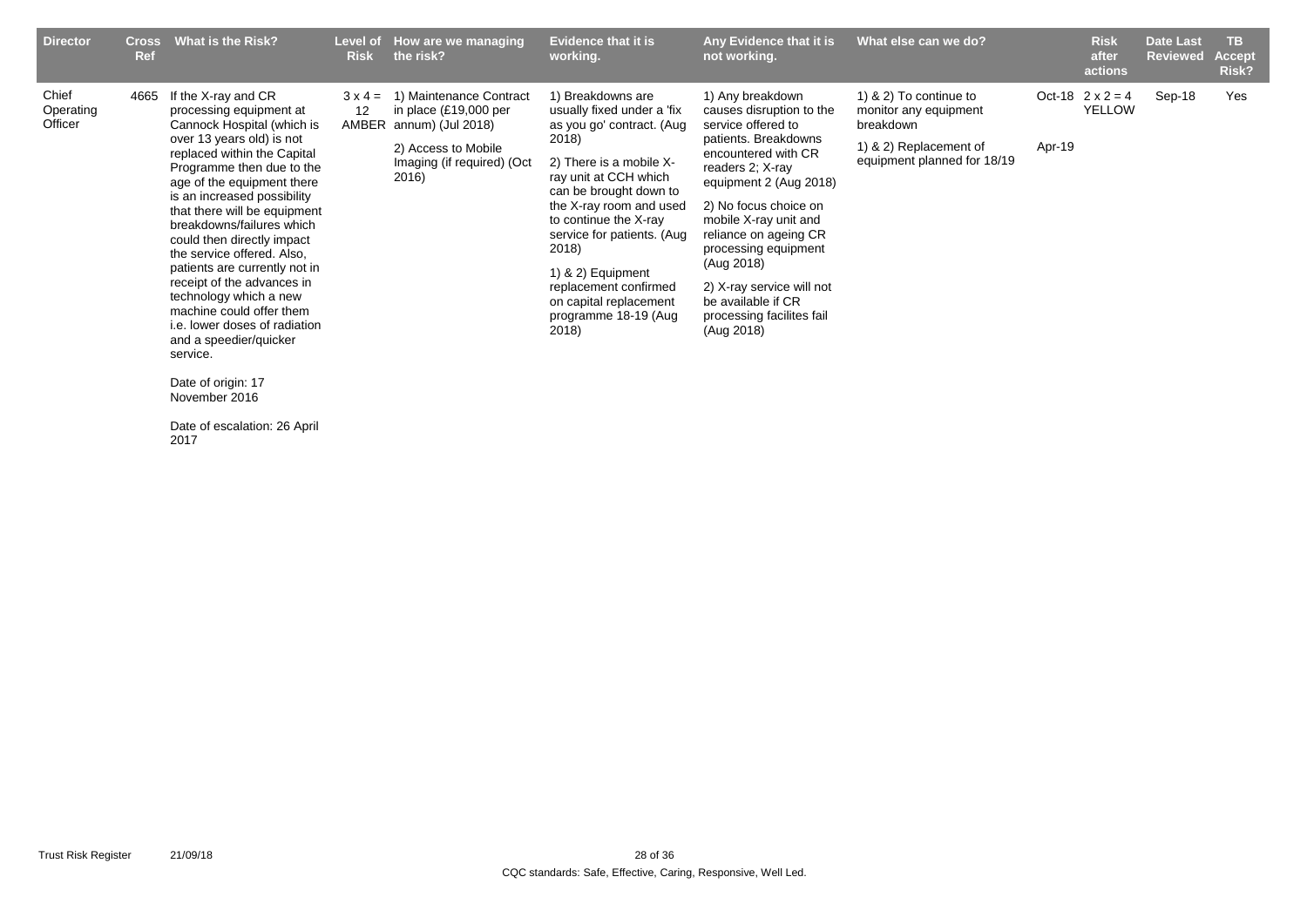| <b>Director</b>               | <b>Cross</b><br>Ref | What is the Risk?                                                                                                                                                                                                                                                                                                                                                                                                                                       | Level of<br><b>Risk</b> | How are we managing<br>the risk?                                                                                                                                                                                                                                                                                                                                                                 | <b>Evidence that it is</b><br>working.                                                                                                                                                                                                                                         | Any Evidence that it is<br>not working.                                                                                                                                                                                                                                                                                                                                                                                                                                                                                                      | What else can we do?                                                                                                                                                                                                                                                                                                                                                                                                                                                                                                                                                                                                                                                                    |                                      | <b>Risk</b><br>after<br>actions  | <b>Date Last</b><br><b>Reviewed</b> | <b>TB</b><br><b>Accept</b><br>Risk? |
|-------------------------------|---------------------|---------------------------------------------------------------------------------------------------------------------------------------------------------------------------------------------------------------------------------------------------------------------------------------------------------------------------------------------------------------------------------------------------------------------------------------------------------|-------------------------|--------------------------------------------------------------------------------------------------------------------------------------------------------------------------------------------------------------------------------------------------------------------------------------------------------------------------------------------------------------------------------------------------|--------------------------------------------------------------------------------------------------------------------------------------------------------------------------------------------------------------------------------------------------------------------------------|----------------------------------------------------------------------------------------------------------------------------------------------------------------------------------------------------------------------------------------------------------------------------------------------------------------------------------------------------------------------------------------------------------------------------------------------------------------------------------------------------------------------------------------------|-----------------------------------------------------------------------------------------------------------------------------------------------------------------------------------------------------------------------------------------------------------------------------------------------------------------------------------------------------------------------------------------------------------------------------------------------------------------------------------------------------------------------------------------------------------------------------------------------------------------------------------------------------------------------------------------|--------------------------------------|----------------------------------|-------------------------------------|-------------------------------------|
| Chief<br>Operating<br>Officer | 4696                | If non-urgent imaging<br>studies are not reported<br>within the timescale of $3 - 6$<br>weeks, delays may have an<br>impact on timely patient<br>management. Ideally,<br>imaging should be reported<br>as soon as they are<br>undertaken but this is not<br>possible given the national<br>shortage of staff.<br>Date of origin: 5 January<br>2017<br>Approved by Division: 28<br>December 2016<br>Accepted onto Trust Risk<br>Register: 5 January 2017 | $3 \times 4 =$<br>12    | 1) Monitoring of<br>unreported<br>AMBER scans/imaging studies on<br>a weekly basis (Jan 2017)<br>3) Clinical Fellows are<br>being employed (Jan<br>2017)<br>4) Regular meetings<br>between Clinical Director<br>and Group Manager (Jan<br>2017)<br>5) Waiting list initiatives<br>for Trust Radiologists on<br>going $($ Jan 2017 $)$<br>6) Outsourcing work to<br>extenal company (May<br>2018) | 3) Clinical Fellows have<br>been appointed (3 in<br>place) (Aug 2018)<br>4) Review meetings are<br>happening fortnightly<br>(Aug 2018)<br>1) Backlog has reduced<br>from 7332 May 2017 to<br>less than 4085 in Aug<br>2018 (Aug 2018)<br>3) Office space sourced<br>(Aug 2018) | 1) Approximately 4085<br>non-urgent imaging<br>studies unreported Aug<br>2018 (inclusive of 579 CT<br>scans and 1124 MRI<br>scans) (Aug 2018)<br>1) Poor patient<br>experience if patients and<br>doctors are unsure when<br>their scans are reported<br>(Aug 2018)<br>3), 4) & 5) Demand for<br>reporting imaging studies<br>is higher than expanded<br>reporting capacity (Aug.<br>2018)<br>3) Infrastructure in terms<br>of equipment and office<br>space not currently<br>available for the<br>additional clinical fellows<br>(Aug 2018) | 1,3,4 & 5) Offer opportunities<br>to Radiologists from other<br>localities to work in our Trust.<br>Radiology will liaise with HR<br>about the possibility of head<br>hunting Radiologists from<br>other Trusts<br>1,3,4 & 5) To revisit plan to<br>recruit 5 Radiologists<br>1,3,4 & 5) Educate referrers<br>periodically on requesting<br>only appropriate imaging<br>studies. Clinical Directors will<br>be contacted about this via e-<br>mail to help with reducing<br>inappropriate demand for<br>imaging studies<br>1,3,4 & 5) Monitor<br>outsourcing work and assess<br>impact on reducing<br>outstanding numbers<br>1,3,4 & 5) Continue to utilise<br>waiting list initiatives | Oct-18<br>Oct-18<br>Oct-18<br>Oct-18 | Oct-18 $2 \times 4 = 8$<br>AMBER | Sep-18                              | Yes                                 |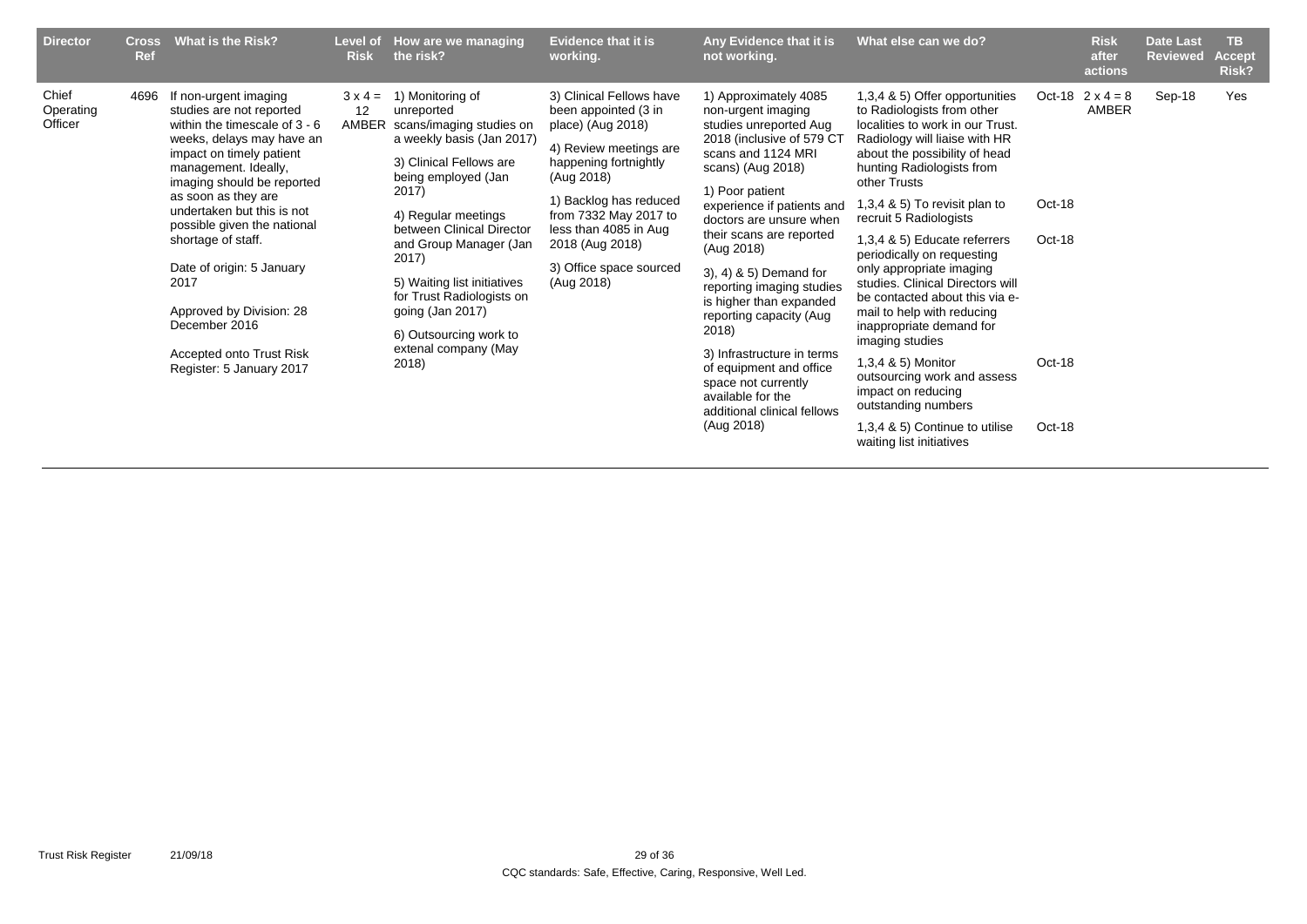| <b>Director</b>               | Ref | Cross What is the Risk?                                                                                                                                                                                                                                                                                                                                                                                                                                                                                                                                                                                                                                                                                              | <b>Risk</b> | Level of How are we managing<br>the risk?                                                                                                                                                                                                                                                                                         | <b>Evidence that it is</b><br>working.                                                                                                                                                                                                                                        | Any Evidence that it is<br>not working.                                                                                                                                                                                                                                                                                                                                                                                                                                                                                                                                                                                                                                                                                                                                                                                                                                                                                                                                                                   | What else can we do?                                                                                                                                                         |        | <b>Risk</b><br>after<br>actions         | <b>Date Last</b><br><b>Reviewed</b> | <b>TB</b><br><b>Accept</b><br>Risk? |
|-------------------------------|-----|----------------------------------------------------------------------------------------------------------------------------------------------------------------------------------------------------------------------------------------------------------------------------------------------------------------------------------------------------------------------------------------------------------------------------------------------------------------------------------------------------------------------------------------------------------------------------------------------------------------------------------------------------------------------------------------------------------------------|-------------|-----------------------------------------------------------------------------------------------------------------------------------------------------------------------------------------------------------------------------------------------------------------------------------------------------------------------------------|-------------------------------------------------------------------------------------------------------------------------------------------------------------------------------------------------------------------------------------------------------------------------------|-----------------------------------------------------------------------------------------------------------------------------------------------------------------------------------------------------------------------------------------------------------------------------------------------------------------------------------------------------------------------------------------------------------------------------------------------------------------------------------------------------------------------------------------------------------------------------------------------------------------------------------------------------------------------------------------------------------------------------------------------------------------------------------------------------------------------------------------------------------------------------------------------------------------------------------------------------------------------------------------------------------|------------------------------------------------------------------------------------------------------------------------------------------------------------------------------|--------|-----------------------------------------|-------------------------------------|-------------------------------------|
| Chief<br>Operating<br>Officer |     | 4706 Longstanding maintenance<br>challenge around<br>infrastructure/environment<br>in Nucleus Theatres, which<br>includes:<br>1. Sewage Ingress -<br>addressed<br>2. Drainage system -<br>addressed<br>2. Electrical infrastructure<br>3. Fire safety<br>4. Operating lights -<br>addressed<br>5. Air-flow/ventilation -<br>addressed<br>6. Storage<br>7. Infestations - addressed<br>Could lead to a risk of<br>patient and staff safety<br>being compromised, non-<br>compliance with external<br>regulations and/or internal<br>standard/ audits and also<br>adverse media publicity and<br>increasing number of<br>raising concerns via local<br>policy.<br>Date of origin: Feb 17<br>Date of escalation: Sep 17 | 12          | $4 \times 3 = 1$ . Existing programme of<br>theatre works in place (1<br>AMBER per year) - (Feb 17)<br>2. All incidents reported<br>to management are<br>escalated to Hotel<br>Services - (Sept 17)<br>3. Theatre 5 has<br>remained closed since<br>25th April 2017 (Apr 18)<br>4. Moving work to<br>Cannock Theatres (Apr<br>18) | 1+2. Programme of<br>works underway (Mar 18)<br>4. Lack of cancellations<br>on site due to estate<br>issues (Apr 18)<br>3. Ceiling space above<br>Theatre 5 has been<br>surveyed regarding the<br>sewage leaks (Mar 18)<br>3. Theatre 5 is now fully<br>refurbished (July 18) | 1+2. There has been 1<br>incident (Datix 192843 -<br>10/03/2018) of sewage<br>ingress into Theatres<br>(Mar 18)<br>1+2. In 2017 there were<br>9 incidents were<br>reported, two during<br>operations, one where<br>sewage dripped onto the<br>scrub nurse, there are<br>also no known<br>consequences for the<br>patients (Sept 17)<br>1+2. In 2017 there were<br>16 incidents reported on<br>Datix of insects in<br>Theatres, two during<br>operations with no known<br>patient consequences<br>(Sept 17)<br>1+2 From Jan-April 2018<br>there have been 4<br>incidents reported on<br>Datix of insects in<br><b>NucleusTheatres (April</b><br>18)<br>1+2 12/07/18 since<br>10/03/18 - 4x incidents of<br>Brown Fluid coming from<br>ceilings in A15 last one<br>05/07, 1 of the<br>temperature controls<br>failing in Theatre1 (09/07)<br>and 4 of flies in theatres<br>1 and 2 (13 x flies) last<br>incident of flies was<br>01/06/18 - Incident<br>report has been attached<br>to this risk assessment | 1. Reconfiguration of the<br>Reception Storage being<br>planned by the Estates Dept<br>1. Work to commence this<br>financial year for fire stopping<br>in non-clincial areas | Mar-19 | Sep-19 $2 \times 1 = 2$<br><b>GREEN</b> | Sep-18                              |                                     |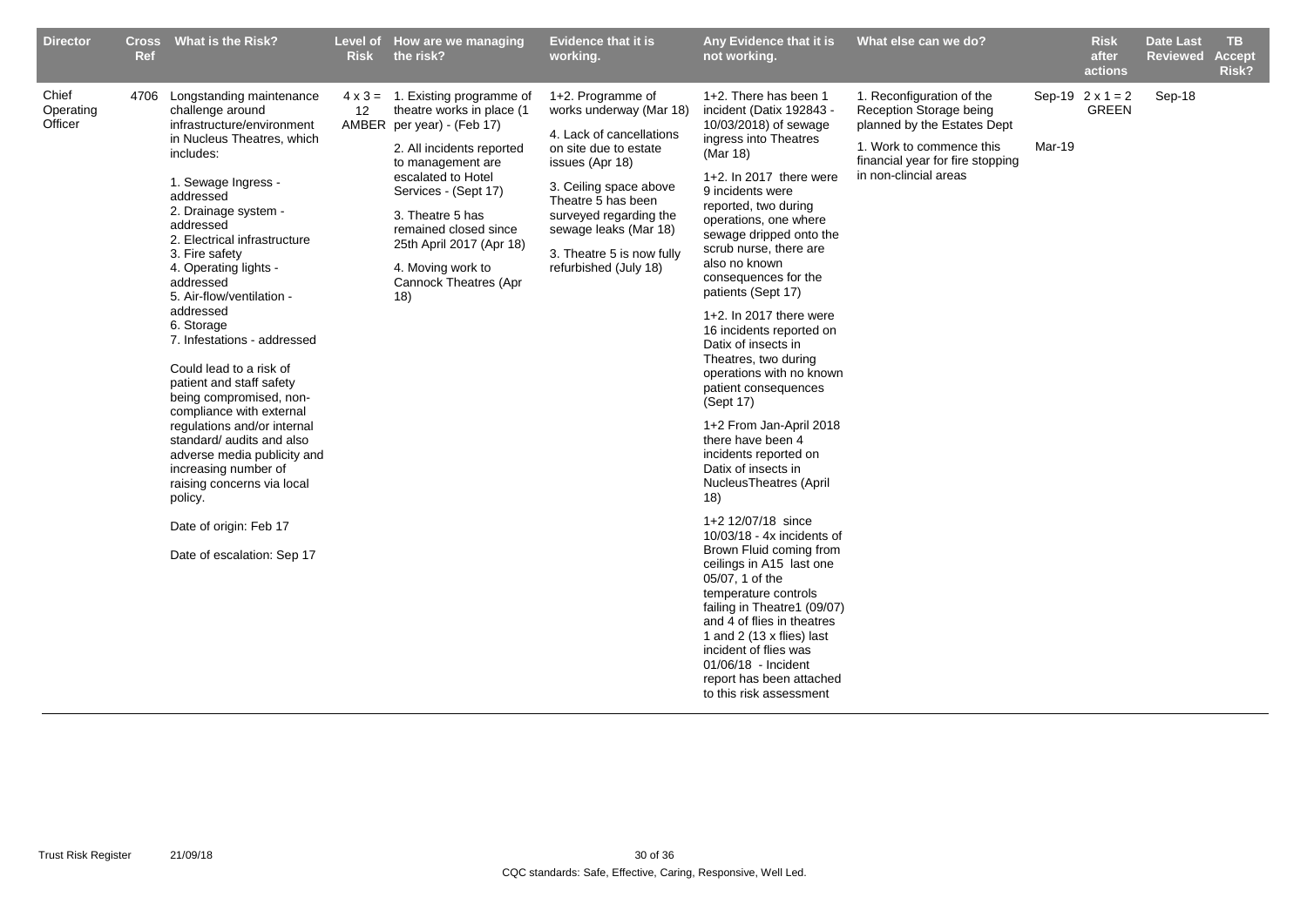| <b>Director</b>     | <b>Ref</b> | Cross What is the Risk?                                                                                                                                                                                                                                                                                                                                                                                                                                                                                                                                                                                                                                                                                                                                                                                                                                      | <b>Risk</b> | Level of How are we managing<br>the risk?                                                                                                                                                                                                                                                                                                                                                                                                                                                                                                                                                                                                                                                                                                                                                                                                                                                                                                                                                                                                                                                                                                     | <b>Evidence that it is</b><br>working. | Any Evidence that it is<br>not working. | What else can we do?                                                                                                                                                                                                                                                                                                                                                                                                                                                                                                                                                                                                                                                                                                                                                                                                                                                                                                                                                                                                                                                                                                                                                                  |                    | <b>Risk</b><br>after<br>actions   | <b>Date Last</b><br><b>Reviewed</b> | TB.<br><b>Accept</b><br>Risk? |
|---------------------|------------|--------------------------------------------------------------------------------------------------------------------------------------------------------------------------------------------------------------------------------------------------------------------------------------------------------------------------------------------------------------------------------------------------------------------------------------------------------------------------------------------------------------------------------------------------------------------------------------------------------------------------------------------------------------------------------------------------------------------------------------------------------------------------------------------------------------------------------------------------------------|-------------|-----------------------------------------------------------------------------------------------------------------------------------------------------------------------------------------------------------------------------------------------------------------------------------------------------------------------------------------------------------------------------------------------------------------------------------------------------------------------------------------------------------------------------------------------------------------------------------------------------------------------------------------------------------------------------------------------------------------------------------------------------------------------------------------------------------------------------------------------------------------------------------------------------------------------------------------------------------------------------------------------------------------------------------------------------------------------------------------------------------------------------------------------|----------------------------------------|-----------------------------------------|---------------------------------------------------------------------------------------------------------------------------------------------------------------------------------------------------------------------------------------------------------------------------------------------------------------------------------------------------------------------------------------------------------------------------------------------------------------------------------------------------------------------------------------------------------------------------------------------------------------------------------------------------------------------------------------------------------------------------------------------------------------------------------------------------------------------------------------------------------------------------------------------------------------------------------------------------------------------------------------------------------------------------------------------------------------------------------------------------------------------------------------------------------------------------------------|--------------------|-----------------------------------|-------------------------------------|-------------------------------|
| Medical<br>Director |            | 4734 The Trust is shown to have<br>a higher than expected<br>standardised mortality rate<br>(SMR; the SHMI indicator<br>published in England)<br>based on a statistical model<br>where the Trust's outcomes<br>are compared with the rest<br>of the acute trusts in<br>England. This is driven by a<br>decrease in expected<br>mortality, which does not<br>reflect the severity of illness<br>of patients admitted at the<br>Trust.<br>There is no increase in<br>unadjusted mortality rates,<br>which have seen very little<br>variation for the past 3<br>years.<br>The higher than expected<br>SHMI does not indicate<br>quality of care or excess<br>mortality but variation in<br>data. The Trust has<br>investigated and has put<br>actions in place to address<br>the issues identified.<br>Date of origin: 03/04/17<br>Date of escalation: 03/04/17 | 12          | $4 \times 3 = 1$ . Mortality data are<br>reviewed and<br>AMBER investigated and findings<br>are discussed at MRG<br>(monthly) and MRed<br>group (bi-monthly). A<br>report is presented at TB<br>on a quarterly basis.<br>2. Audits of coding and<br>clinical documentation<br>are undertaken regularly<br>to ensure the treated<br>conditions are reflected<br>accurately in the data<br>used for the calculation of<br>mortality statistics<br>3. The Trust requires all<br>directorates to follow the<br>process set out by the<br>Learning form Deaths<br>policy (OP87). All deaths<br>are undergoing an initial<br>review using an approved<br>methodology; a cohort of<br>cases is then referred for<br>a second stage,<br>multidisciplinary review.<br>The findings are reviewed<br>at MRG<br>4. For all diagnosis<br>groups showing a higher<br>than expected SHMI (at<br>internal alert level, which<br>is a lower threshold than<br>external alerts) a coding<br>and data quality as well<br>as a clinical review where<br>appropriate are<br>undertaken.<br>5. A Trust wide action<br>plan was approved to<br>investigate potential |                                        |                                         | Robust governance<br>processes to evidence<br>learning from mortality<br>reviews embedded in all<br>clinical areas.<br>Follow up on the<br>recommendations from the<br>internal and external data<br>and clinical audits<br>Ensure the mortality policy<br>(OP87) is correctly followed<br>by all specialties.<br>Strengthening the<br>collaborative working<br>between coders and<br>clinicians in order to improve<br>quality of clinical<br>documentation and coding.<br>The Head of Coding and<br>Data Quality is setting out the<br>revised working process with<br>senior clinicians.<br>Reducing the number of<br>unspecific primary diagnoses<br>and imrpoving the capture<br>and coding of secondary<br>diagnoses on the admission<br>episode by reducing the<br>number of the multiple short<br>episodes for emergency<br>medical admissions.<br>Develop a Bereavement<br>centre with colocoted<br>ME/Coroner registrar / admin/<br>family services/mortuary o<br>improve quality of service for<br>families and support<br>timeliness of investigations<br>and learning from deaths.<br>Embed IT database to<br>integrate across systems<br>Mortality risk to be escalated | $Jan-19$<br>Sep-18 | $2 \times 2 = 4$<br><b>YELLOW</b> | Sep-18                              | Yes                           |
|                     |            |                                                                                                                                                                                                                                                                                                                                                                                                                                                                                                                                                                                                                                                                                                                                                                                                                                                              |             | causes of the elevated<br>SMRs and provide<br>assurance in relation to<br>the quality of clinical care.                                                                                                                                                                                                                                                                                                                                                                                                                                                                                                                                                                                                                                                                                                                                                                                                                                                                                                                                                                                                                                       |                                        |                                         | to BAF with consideration for<br>removal from TRR at Sep<br>QGAC. Decision made at<br>QGAC to remove from TRR<br>and to be managed onto BAF.                                                                                                                                                                                                                                                                                                                                                                                                                                                                                                                                                                                                                                                                                                                                                                                                                                                                                                                                                                                                                                          |                    |                                   |                                     |                               |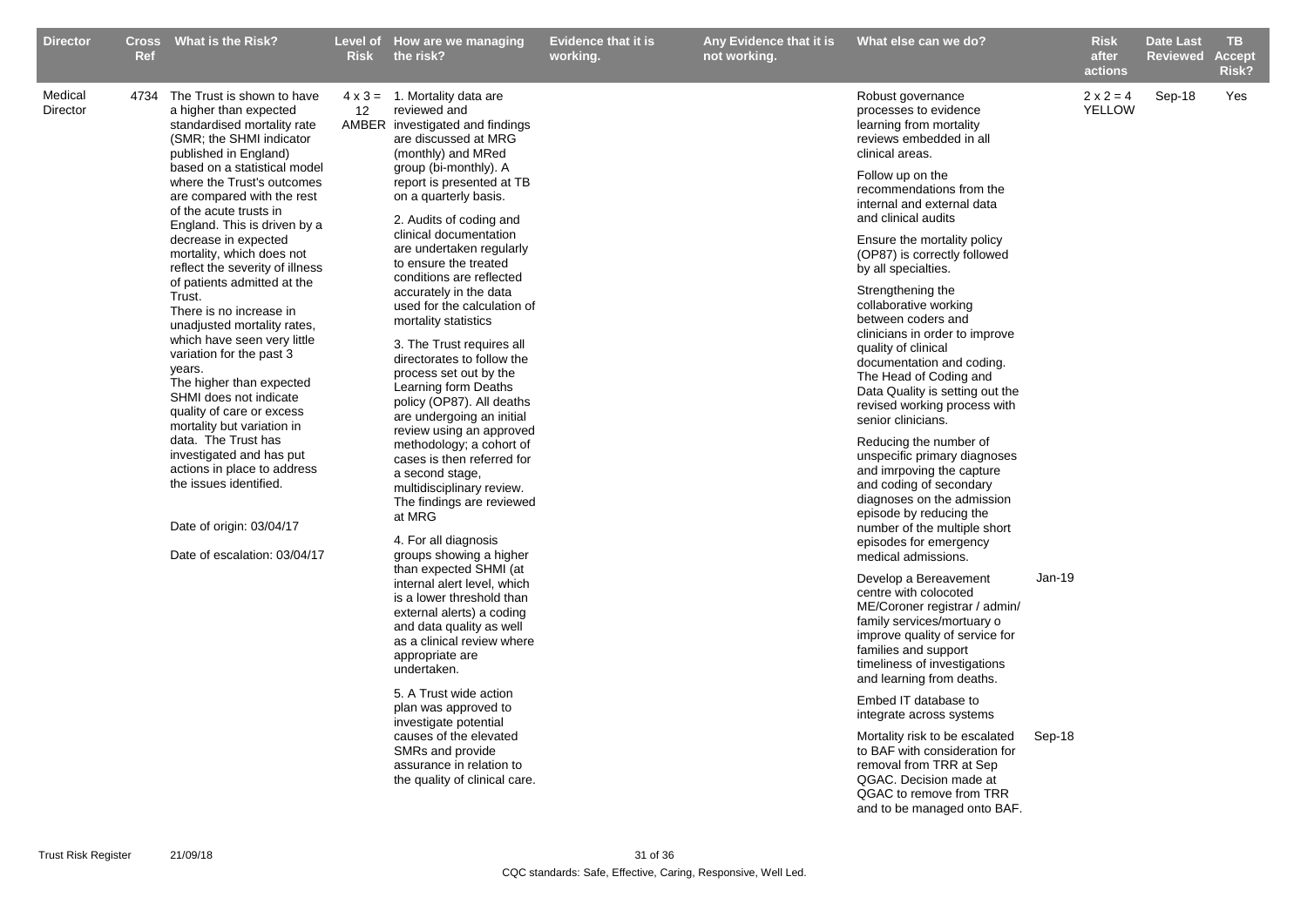5.1. An external data

**Evidence that it is working.**

**Any Evidence that it is not working.**

r Cross What is the Risk? Level of How are we managing Evidence that it is Any Evidence that it is What else can we do? Risk Date Last TB **Risk after What else can we do? Box Black Elect Elect Property Risk Date Last** 

**actions ReviewedAccept Risk?**

review was undertaken by an independent company. The results confirmed internal findings that the higher SMRs were due partly to the admission avoidance program (reduced denominator), the higher than average number of short episodes for emergency medical admissions leading to a higher proportion of unspecific primary diagnoses on admission, which drive a lower expected mortality. 5.2. An external coding review was undertaken by an independent company. Overall coding quality was found to be good in the sample audited. Recommendations were made also for reducing the number of short emergency medical admission which can lead to richer coding on the admitting episode. Some room for improvement was identified in the coding for primary diagnosis where a 7% error rate was found.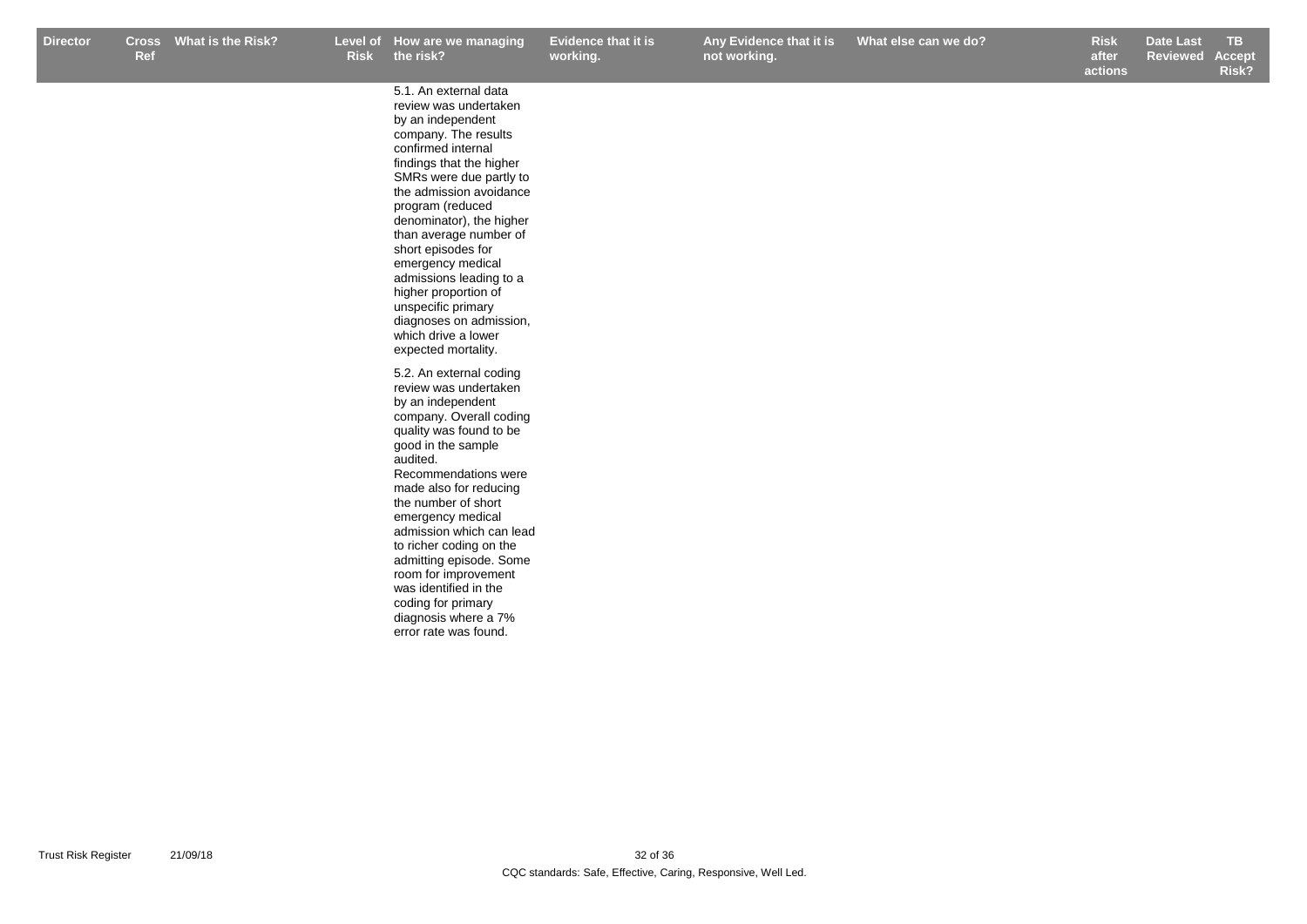5.3 An external

**Evidence that it is working.**

**not working.**

r Cross What is the Risk? Level of How are we managing Evidence that it is Any Evidence that it is What else can we do? Risk Date Last TB **Risk after** 

**actions Date Last Reviewed Accept Risk?**

| retrospective case notes<br>review of a sample of 100<br>deceased patients was<br>undertaken by an<br>independent clinician.<br>The reviewer highlighted<br>that care for the<br>deceased patients was<br>found generally to be<br>good and outstanding in<br>some cases. A query was                                                |
|--------------------------------------------------------------------------------------------------------------------------------------------------------------------------------------------------------------------------------------------------------------------------------------------------------------------------------------|
| raised around an<br>important proportion of<br>frail, elderly patients who<br>died within 5 days, as to<br>whether admission to<br>hospital was in the<br>patients' best interest or<br>they could have been<br>cared for in the<br>community.                                                                                       |
| 5.4 A review of the<br>pneumonia clinical<br>pathway was undertaken<br>by an independent<br>company. The findings<br>were generally positive<br>and areas where<br>improvement was<br>needed were identified.                                                                                                                        |
| 5.5 The early introduction<br>of the Medical Examiner<br>Role has been pursued.<br>The ME and SJR roles<br>have been developed.<br>ME at advert. This new<br>process will improve the<br>timeliness of review and<br>investigation and<br>therefore access to<br>learning. OP87 will be<br>reviewed in line with<br>these new roles. |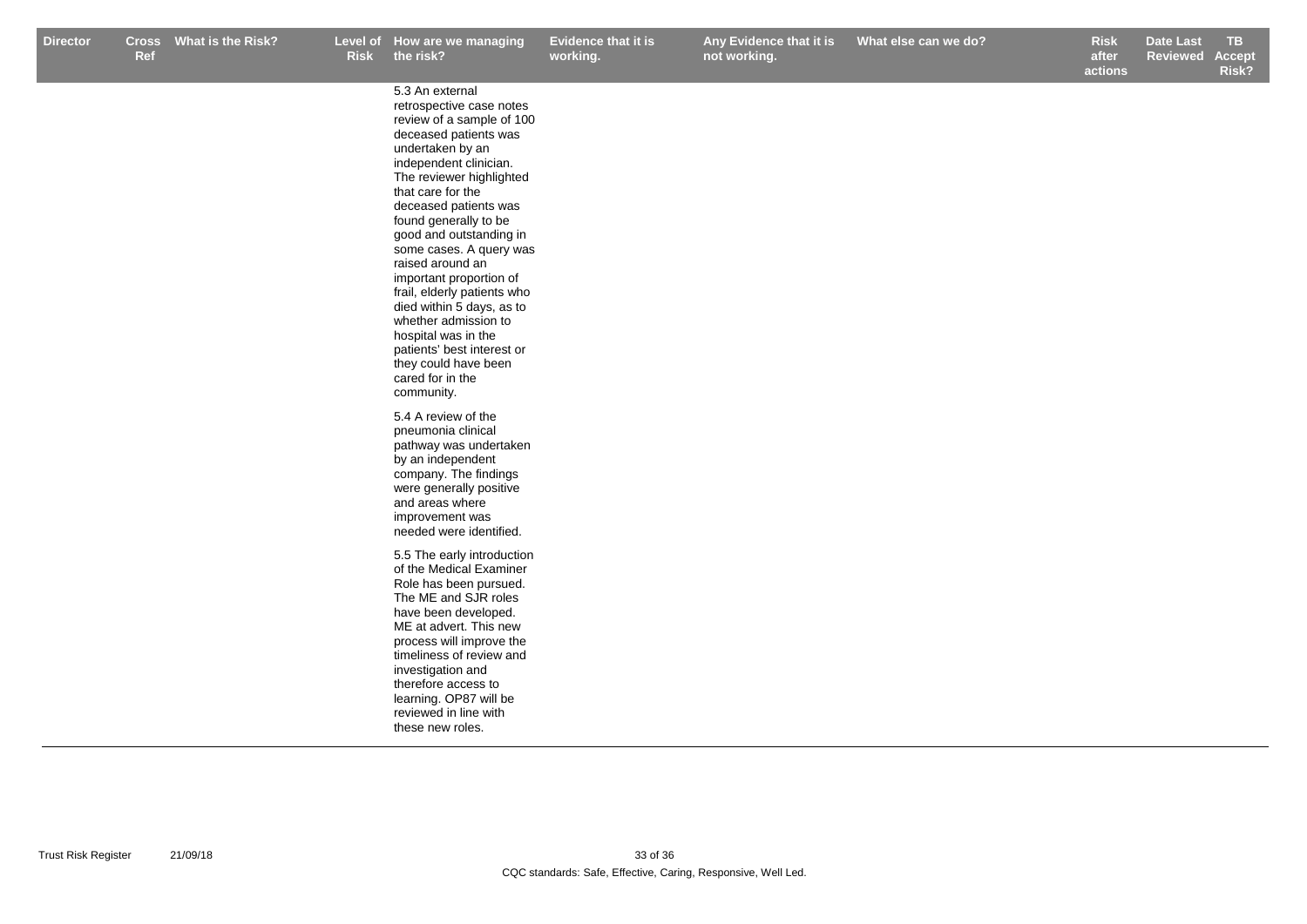| <b>Director</b>               | <b>Cross</b><br>Ref | What is the Risk?                                                                                                                                                                                                                                                                                                                                                                                                                                                                                                                                                                                                                                                                                                                                           | Level of<br><b>Risk</b>       | How are we managing<br>the risk?                                                                                                                                                                                                                                                                                                                           | <b>Evidence that it is</b><br>working.                                                                                                                                                                                                                                                                                                                                                                                                                                                 | Any Evidence that it is<br>not working.                                                                                                                                  | What else can we do?                                                                                                                                                                                                                                                                                                                                                                                               |                                      | <b>Risk</b><br>after<br>actions | <b>Date Last</b><br><b>Reviewed</b> | TB.<br><b>Accept</b><br>Risk? |
|-------------------------------|---------------------|-------------------------------------------------------------------------------------------------------------------------------------------------------------------------------------------------------------------------------------------------------------------------------------------------------------------------------------------------------------------------------------------------------------------------------------------------------------------------------------------------------------------------------------------------------------------------------------------------------------------------------------------------------------------------------------------------------------------------------------------------------------|-------------------------------|------------------------------------------------------------------------------------------------------------------------------------------------------------------------------------------------------------------------------------------------------------------------------------------------------------------------------------------------------------|----------------------------------------------------------------------------------------------------------------------------------------------------------------------------------------------------------------------------------------------------------------------------------------------------------------------------------------------------------------------------------------------------------------------------------------------------------------------------------------|--------------------------------------------------------------------------------------------------------------------------------------------------------------------------|--------------------------------------------------------------------------------------------------------------------------------------------------------------------------------------------------------------------------------------------------------------------------------------------------------------------------------------------------------------------------------------------------------------------|--------------------------------------|---------------------------------|-------------------------------------|-------------------------------|
| Chief<br>Operating<br>Officer | 4756                | If the activity continues<br>above 5000 births then the<br>increased activity could<br>potentially lead to<br>increasing challenges for<br>staff to provide safe<br>midwifery and medical care.<br>This could also potentially<br>result in increased maternal<br>morbidity and/or mortality.<br>Poor patient experience<br>may also occur due to care<br>being compromised as a<br>result of delays which<br>include medical reviews.<br>treatment/procedures,<br>seeing new admissions,<br>admissions for induction of<br>labour, starting the<br>induction of labour process,<br>transfers to Delivery Suite<br>and/or theatre and delay in<br>antenatal and postnatal<br>transfers to the ward.<br>Date of origin: Apr 17<br>Date of escalation: May 17 | $3 \times 4 =$<br>12<br>AMBER | 1) Number of women<br>having Mid Trimester<br>scans giving EDD data is<br>being monitored and<br>indicates predicted<br>monthly activity in<br>relation to births 24.1.18<br>2) The number of women<br>booking at RWT is being<br>monitored by Antenatal<br><b>Payment By Results</b><br>(PBR) 24.1.18<br>3) 13/11/2017 Birth<br>Activity capped (24/1/18) | 1) Predicted<br>births/booking are<br>recorded on the Maternity<br>Dashboard, RAG-rated<br>and discussed at monthly<br>Governance & Risk<br>Management meeting<br>(1.8.18)<br>2) Close observation of<br>activity in relation to<br>number of predicted<br>births (1.8.18)<br>3) HOM raised at the last<br>governance risk<br>management directorate<br>meeting held on 23/5/18<br>that from reviewing the<br>dashboard figures the<br>cap is starting to become<br>effective (1/8/18) | 1,2) Activity levels are<br>variable and<br>uncontrollable due to<br>births occurring at<br>varying gestations and<br>women transferring in<br>from other units (1.8.18) | 1,2) Liaise with Neonatal<br>Services to utilise/staff to full<br>capacity on the TC Ward<br>1,2) Recruitment of Midwives<br>to fill vacancies and achieve<br>1:30 Birthrate Plus ratio<br>1,2) Continue to monitor<br>activity via dashboard<br>3) Continue to monitor birth<br>activity as a result and<br>decline inappropriate<br>bookings<br>1,2) Full service review to be<br>carried out by Birth Rate Plus | Sep-18<br>Sep-18<br>Sep-18<br>Sep-18 | Sep-18 $3x2=6$<br>YELLOW        | Aug-18                              | Yes                           |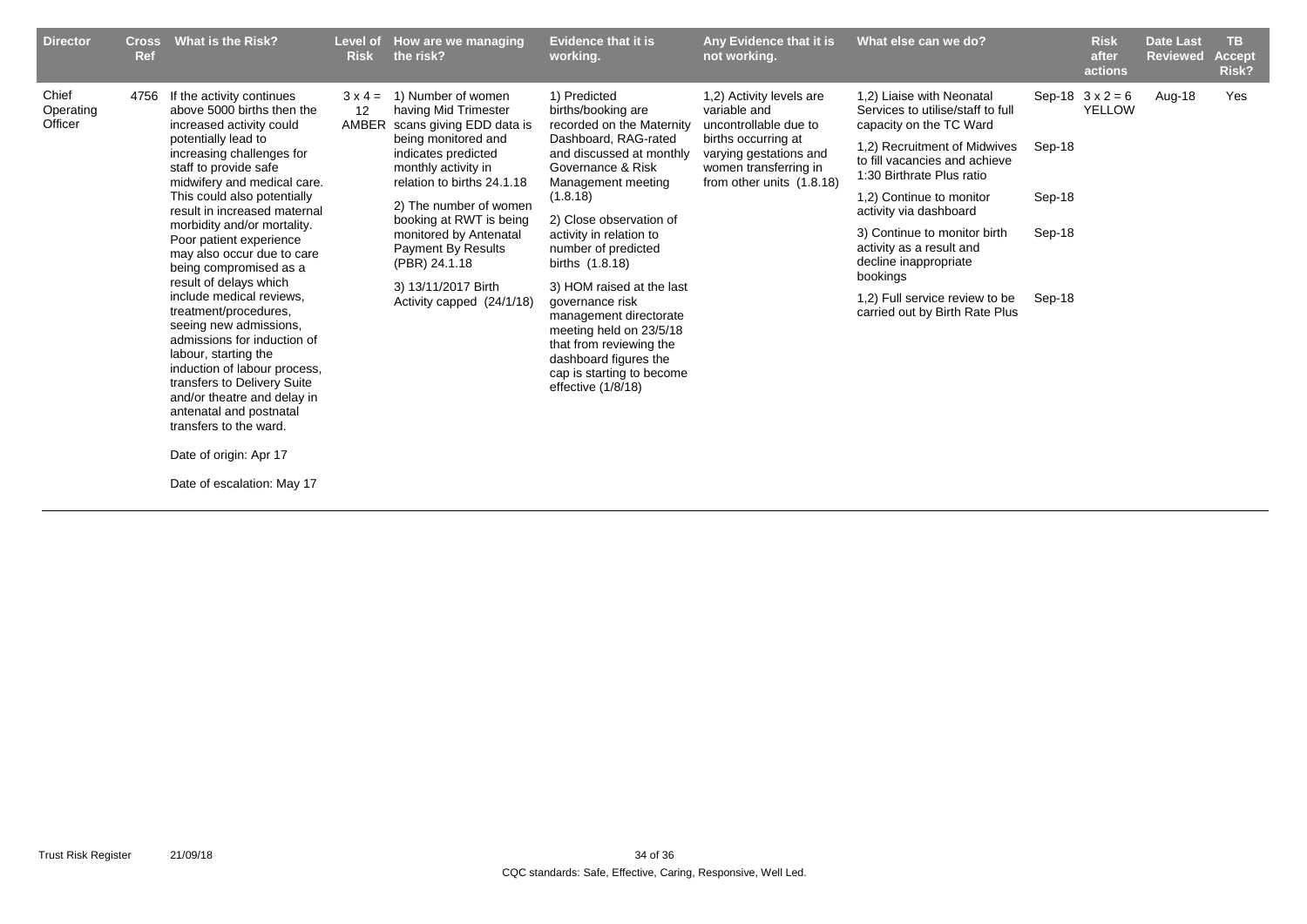| <b>Director</b>               | <b>Cross</b><br>Ref | What is the Risk?                                                                                                                                                                                                                                       | Level of<br><b>Risk</b>       | How are we managing<br>the risk?                                                                                                                                                                                                                                                                                                                          | <b>Evidence that it is</b><br>working.                                                                                                                                                                                                                                                                                                                                                                                                                                                                                                                                                                                                           | Any Evidence that it is<br>not working.                                                                                                                                                                                                                                                                                                                                                                  | What else can we do?                                                                                                                                                                                                                                                                                                         |                                      | <b>Risk</b><br>after<br>actions  | <b>Date Last</b><br><b>Reviewed</b> | <b>TB</b><br><b>Accept</b><br>Risk? |
|-------------------------------|---------------------|---------------------------------------------------------------------------------------------------------------------------------------------------------------------------------------------------------------------------------------------------------|-------------------------------|-----------------------------------------------------------------------------------------------------------------------------------------------------------------------------------------------------------------------------------------------------------------------------------------------------------------------------------------------------------|--------------------------------------------------------------------------------------------------------------------------------------------------------------------------------------------------------------------------------------------------------------------------------------------------------------------------------------------------------------------------------------------------------------------------------------------------------------------------------------------------------------------------------------------------------------------------------------------------------------------------------------------------|----------------------------------------------------------------------------------------------------------------------------------------------------------------------------------------------------------------------------------------------------------------------------------------------------------------------------------------------------------------------------------------------------------|------------------------------------------------------------------------------------------------------------------------------------------------------------------------------------------------------------------------------------------------------------------------------------------------------------------------------|--------------------------------------|----------------------------------|-------------------------------------|-------------------------------------|
| Chief<br>Operating<br>Officer | 5012                | If the external/temporary<br>pacing boxes fail to pace or<br>pace incorrectly then the<br>patient may suffer a cardiac<br>arrest resulting in death if<br>not successfully<br>resuscitated.<br>Date of origin: 16/04/18<br>Date of escalation: 16/07/18 | $3 \times 4 =$<br>12<br>AMBER | 1. Pacing boxes are sent<br>to Medical Engineering<br>for interrogation to<br>identify the cause of mal-<br>function with pacing (16<br>April 18)<br>2. Trial of different pacing<br>wires (16 Apr 18)<br>3. Daily checks<br>undertaken and recorded<br>by Cardiothoracic Trust<br>Fellow/Anaesthetist/ANP/<br>ACCP on the ward and<br>ITU (19 June 2018) | 1. Pacing boxes are sent<br>to Medical Engineering to<br>be checked by Medical<br>Engineers and<br>Manufacturer for<br>interrogation (06 Sept<br>2018)<br>1-3 Incidents with pacing<br>wires are reported via<br>datix for investigation by<br>a cardiologist specialist in<br>pacing (06 Sept 2018)<br>1-3 Current pacing<br>settings have been<br>checked to ensure<br>optimal capture (06 Sept<br>2018)<br>1-3 New pacing wires<br>have been sourced and<br>are in use(06 Sept 2018)<br>1-3 Email communication<br>and posters have been<br>displayed to raise<br>awareness of the<br>implementation of new<br>pacing wires (06 Sept<br>2018) | 1. Pacing boxes have<br>failed to pace and paced<br>incorrectly causing<br>patients to have a cardiac<br>arrest or peri-arrest. (06<br>Sept 2018)<br>1. Two incidents reported<br>in April 2018 Datix<br>193987 & 195047 - no<br>further pacing related<br>incident reported (06<br>Sept 2018)<br>3. There is an<br>inconsistent weekly<br>approach to undertaking<br>the daily checks (06 Sept<br>2018) | 2. Review the alternatives in<br>replacing the current pacing<br>boxes<br>2. Meeting to be arranged<br>between Cardiologic Rep &<br><b>Medical Devices</b><br>1-3 Poster to be developed<br>for Pacing and be displayed<br>in each area.<br>3. Implement robust method<br>of undertaking daily checks<br>Super User Training | Sep-18<br>Sep-18<br>Sep-18<br>Sep-18 | Sep-18 $2 \times 4 = 8$<br>AMBER | Sep-18                              |                                     |